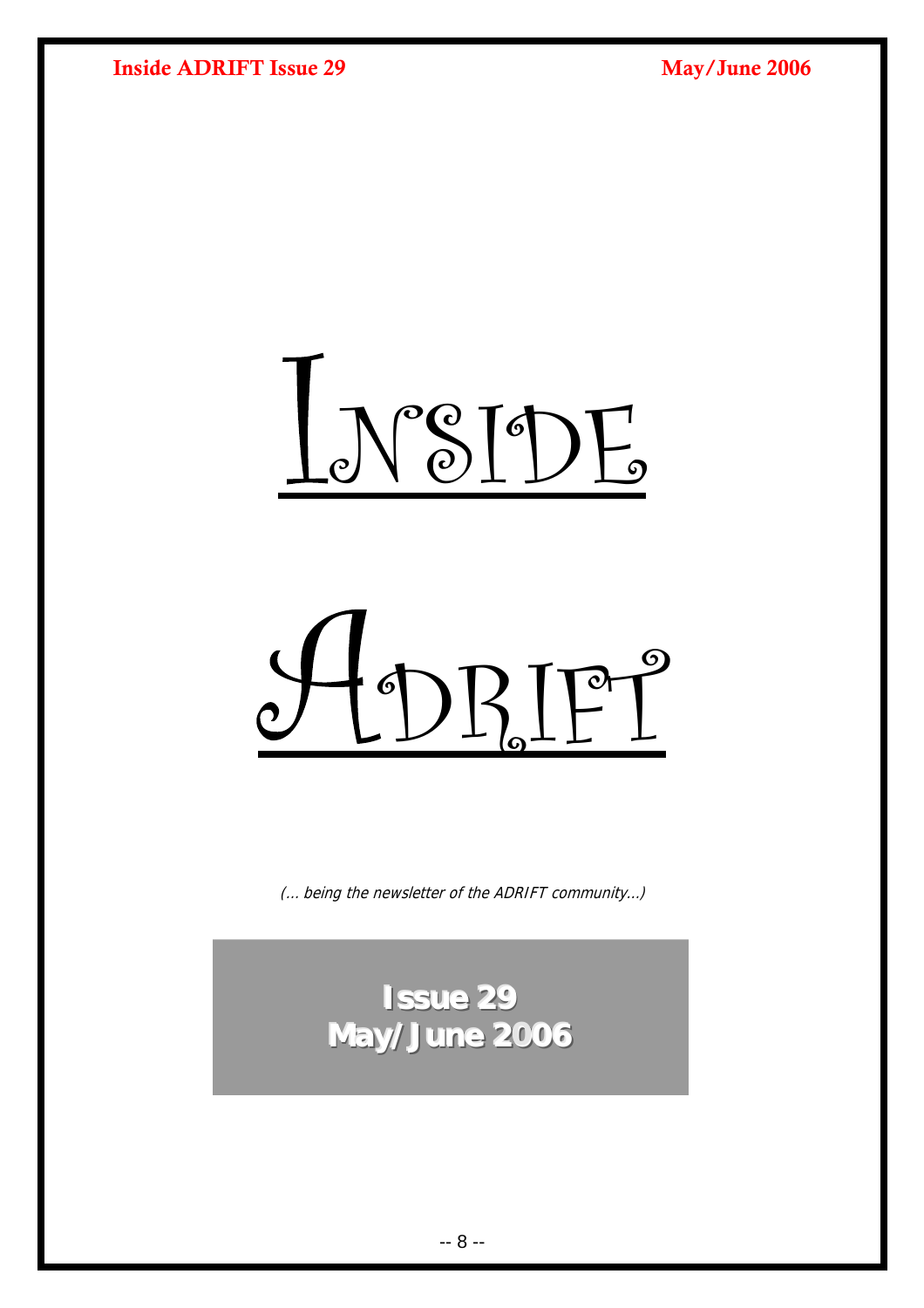# CONTENTS

| <b>Article:</b>                                            |  |
|------------------------------------------------------------|--|
|                                                            |  |
| <b>Article:</b>                                            |  |
|                                                            |  |
| <b>Drifters' Think About:</b>                              |  |
| Inform 7 and what effect its release will have on ADRIFT17 |  |
|                                                            |  |
|                                                            |  |
| In Progress:                                               |  |
|                                                            |  |
|                                                            |  |
|                                                            |  |
|                                                            |  |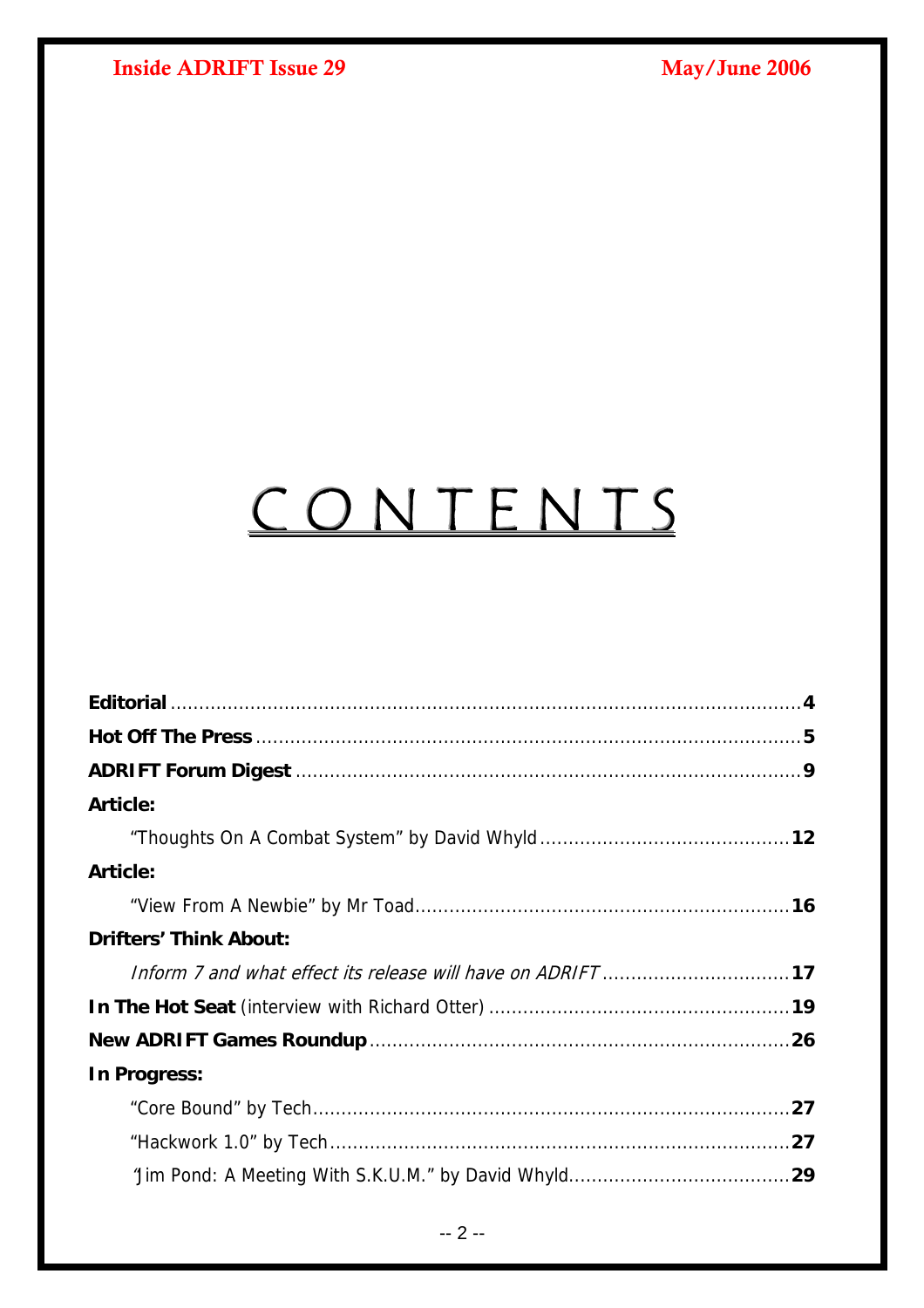## **Inside ADRIFT Issue 29**

## May/June 2006

| <b>Article:</b>                                        |
|--------------------------------------------------------|
|                                                        |
| <b>Article:</b>                                        |
|                                                        |
| Reference:                                             |
|                                                        |
|                                                        |
|                                                        |
| Why Not Testing Your Games Is Sometimes A Good Idea 54 |
|                                                        |
|                                                        |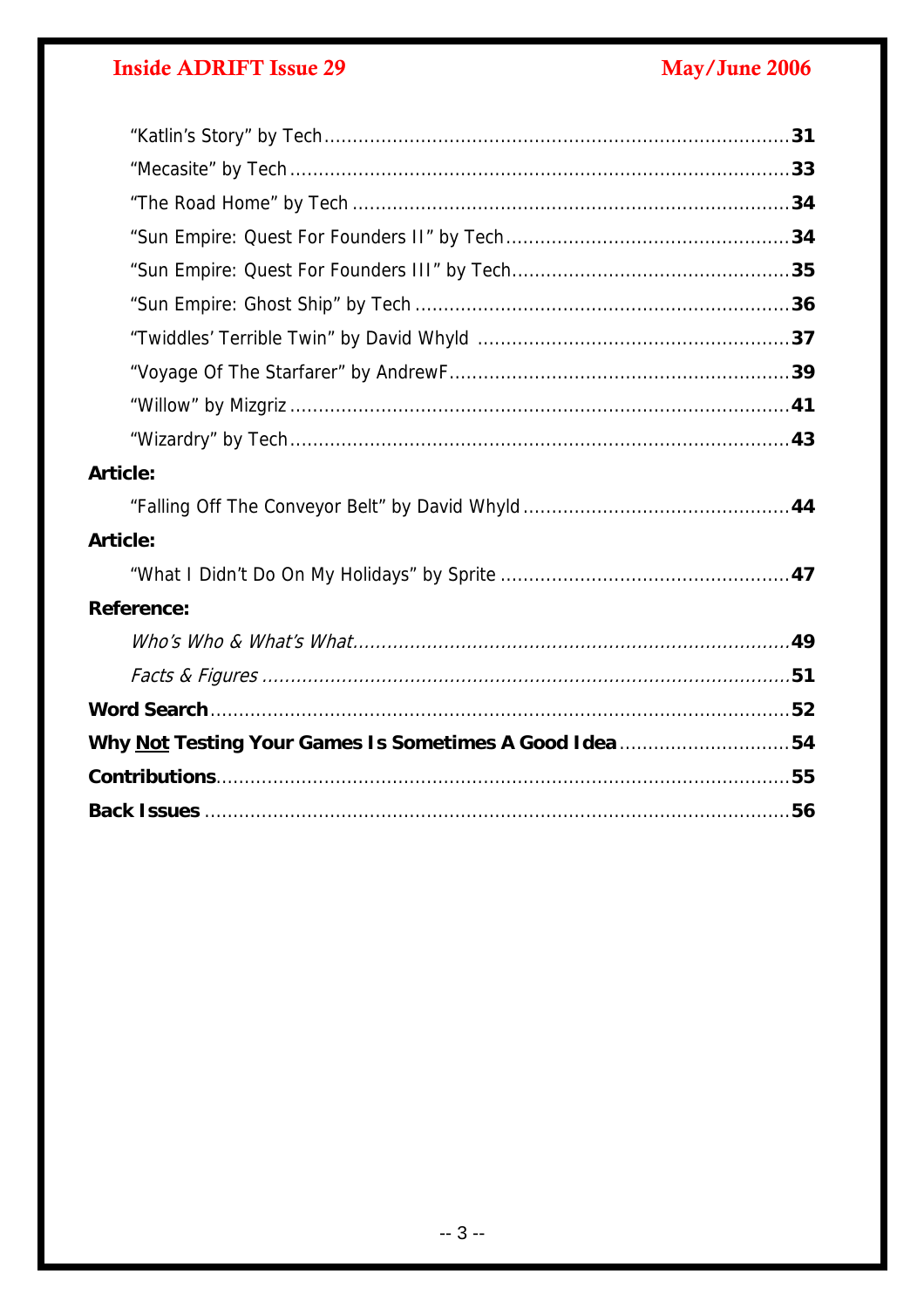# Editorial

<span id="page-3-0"></span>And so I found myself editing the newsletter.

How it came about, I'm not entirely sure. I'd thought about offering to edit it a time or two in the past, but then got cold feet at the last moment and backed down. Ss it seemed to be doing pretty well as it was, I was kind of reluctant to volunteer and risk a serious egging when the whole thing went belly-up two issues later.

But then KFAdrift announced he wasn't editing the newsletter any longer and offered it up to someone else, and, lo and behold, I found myself volunteering. With, at the time, no real idea what I was doing or how I was going to go about running the newsletter.

I'm the fourth person to take over the editorship (is that a proper word? Microsoft Word isn't hitting it with a weird red underline so I guess it must be) of the newsletter and of the others, two have since pretty much departed the world of ADRIFT for greener pastures. Is that an ill omen or just pure coincidence? Check back here in a year's time and if someone else is editing the newsletter and I'm a rapidly fading memory on the forum, you'll have your answer.

But for now I'm here to stay, frightening thought though that might be to anyone reading this.

On with the show!

 *David Whyld*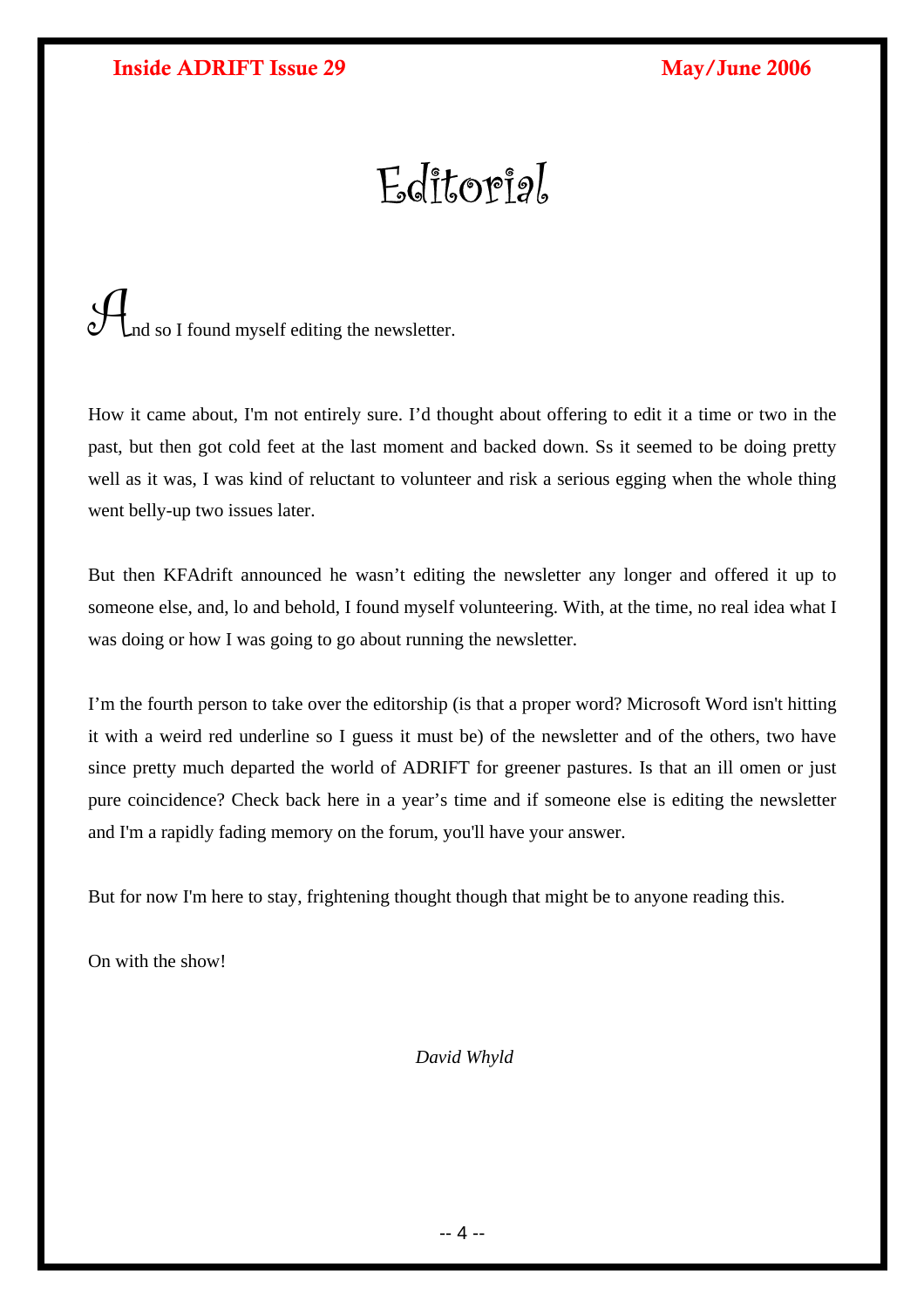<span id="page-4-0"></span>

(… being the latest news from the big wide world of interactive fiction…)

## **ADRIFT 5 Looms**

The latest update on ADRIFT 5 is that it should be due in the fourth quarter of 2006… as little as five months away, fingers crossed. A few of the proposed features, as mentioned by ADRIFT designer Campbell Wild on the forum, are:

- Variables will still be Integer and Text, although I'll be extending this so you can create Arrays of each.
- \* Properties will be completely separate things that you can assign to objects, and can contain links to other items, or variable type values. I'm planning on having object classes that have a pre-defined set of properties that you can assign the objects to also (e.g. you could create a Weapon class that has a strength property, the fact that it's dynamic etc).
- I'd like to be able to set an object in Adrift to be a vehicle, so say I'm sitting on a horse and type "East", then I'd go east on the horse, instead of the default "first getting off the horse."

You could create a Vehicle class, then within the directions tasks (which are now editable within Generator rather than being hardcoded in Runner) you could have special cases when you are on a Vehicle object.

Is this the Adrift version that will have more power when it comes to conversation? It would be great if an unlimited amount of tasks could change Ask character Subject output, though I suppose this could be handled with an ALR and variables in the current version. Better too, if Adrift kept track of whether the character had answered the question before, or if a question could trigger a task/event/etc.

Yes, I'm planning on building in conversation trees that has logic flow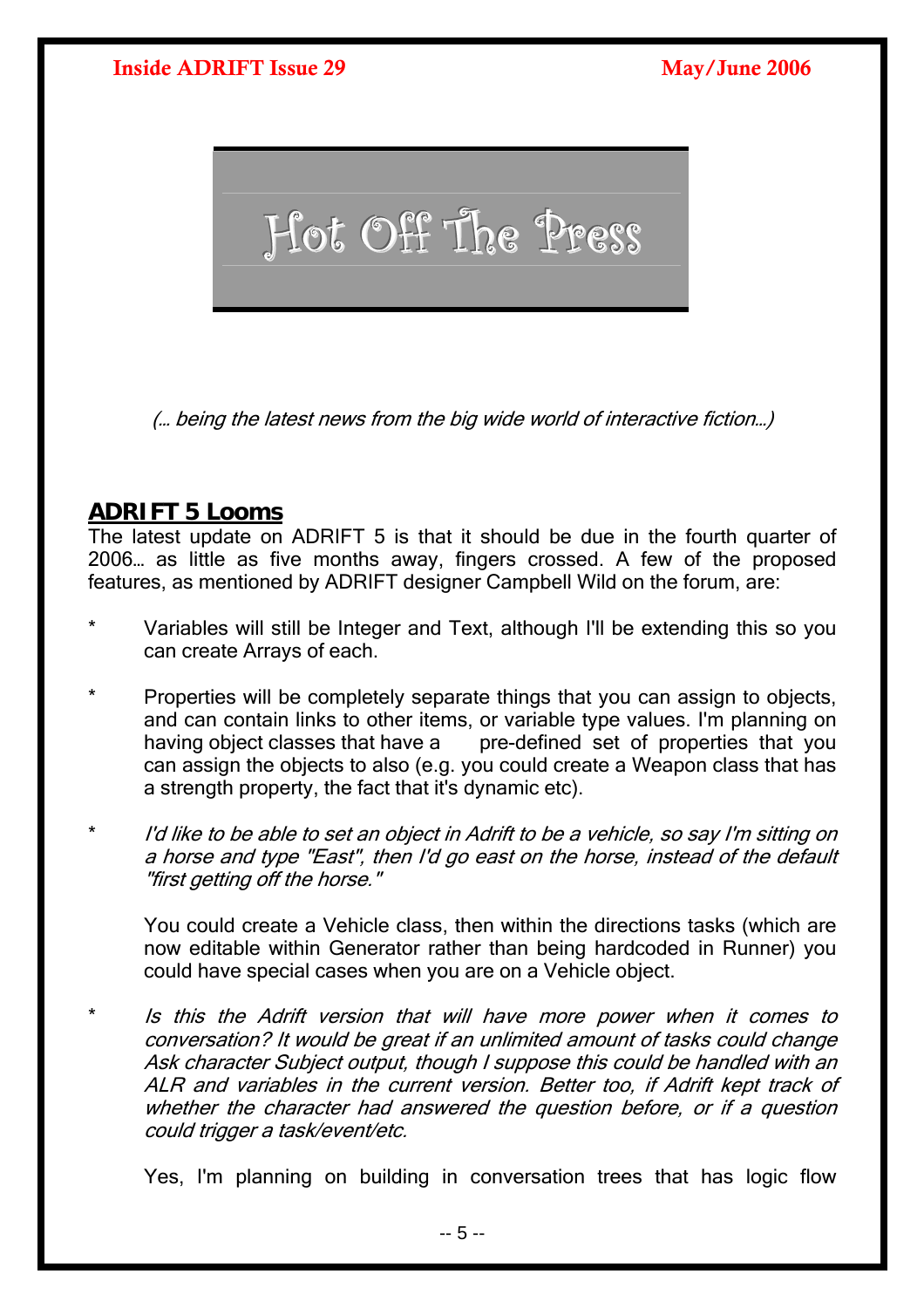depending on previous questions asked.

\* I hope "better ambiguity resolution" means that if I type look at the blue dog and there's a black dog also in the room, when the parser asks which dog I mean, I type "blue dog" and it will understand my meaning.

Absolutely, and is not restricted to just the take/examine etc tasks as before.

- You can create a Touchable property, then assign that to any objects you want, and have tasks for whenever you touch a touchable or non-touchable object.
- \* The Map/Graphics etc windows in Runner are draggable, so you can lay it out however you want.
- \* The Player is created as a normal character, which will allow 'switching' between Characters and the Player as each Character has the exact same properties as the Player.
- \* Perhaps a mapping tool that allowed you to drag things around.

Yeah, I'm deliberating over this one. I like the idea of having an auto-map, so will either allow modification of the auto-map (e.g. stretch a room), or have some kind of customisable map maker.

- \* Runner 5.0 should be able to load 4.0 games. Again, they may not be 100% because of the magnitude of change, but I'll do my best.
- You'll have the freedom to group things however you want, so you could always keep those tasks next to the rooms in question.
- \* Are you considering handling of multiple instances of objects in ADRIFT 5.0? Or will it be a flat model as in 4.x whereby if you have 3 rocks, they all have to be implemented separately?

Yes, I'm hoping to build in multiple objects into v5.0.

- \* You can drag everything around in v5.0. You can even drag for example a location onto a task description, where it will automatically add the function to display the location description within the task.
- I'll try to improve the spellchecker in  $v5.0$ . Personally, I like the Word style, where it underlines words it doesn't understand, and allows you to right-click on them for a choice of words. We'll see...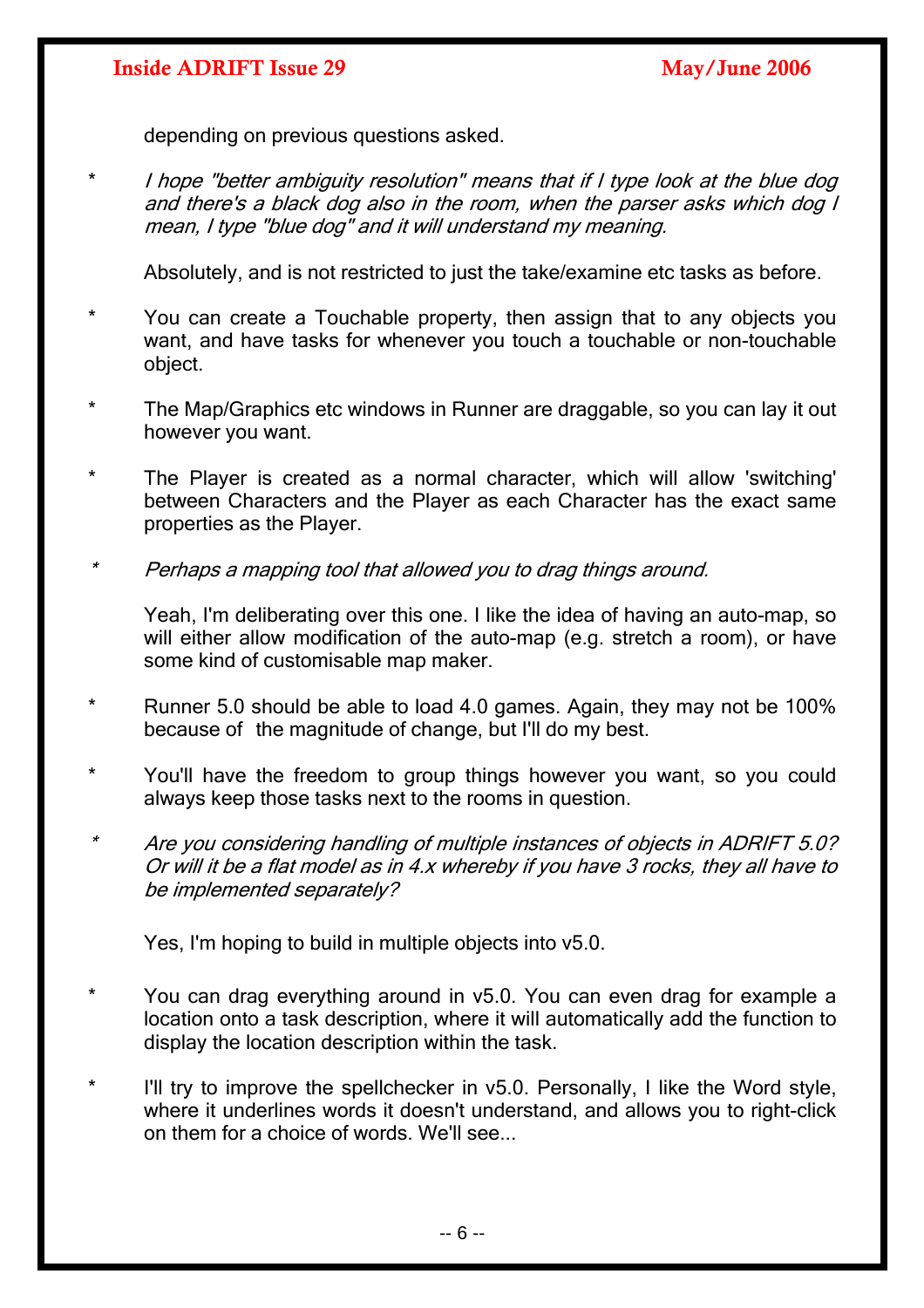## **ADRIFT Forum Reorganised & Upgraded**

Several big changes have been made to the ADRIFT forum recently. Gone are the Project Announcements and Feedback sections (the first now being part of Writing Discussions and the second is in General Discussion) in an attempt to clear up the forum and make it easier to access.

On the upgrade side of things, the forum has been a shiny new look. Unfortunately the upgrade hasn't gone completely smoothly as some custom member titles (including my own till it was shortened) stretched across half the screen and gave the forum a somewhat strange look when viewed in the Firefox browser. Hopefully this issue will be fixed in a forthcoming patch.

## **Drifter Birthdays**

| $30th$ May                           | AndrewF (38)                |
|--------------------------------------|-----------------------------|
| 31 <sup>st</sup> May                 | CowInParachute (17)         |
|                                      | Heal Butcher (32)           |
| 6 <sup>th</sup> June                 | En Kerklaar (20)            |
|                                      | Matthaius (20)              |
|                                      | Seciden Mencarde (20)       |
| 8 <sup>th</sup> June                 | EricS39 (41)                |
| 12 <sup>th</sup> June                | ShereKahn (38)              |
| $13th$ June                          | The Amazing Poodle Boy (36) |
| 15 <sup>th</sup> June                | Matt (Dark Baron) (17)      |
| 16 <sup>th</sup> June                | Blakk Matt (20)             |
|                                      | thatguy (31)                |
| 19 <sup>th</sup> June                | NickyDude (37)              |
| $21st$ June<br>22 <sup>nd</sup> June | Kinvadren (23)              |
|                                      | betpet (31)                 |
| $25th$ June                          | Cannibal (36)               |
| $1st$ July<br>$2nd$ July             | proganyl (60)               |
|                                      | 30otsix (36)                |
| 8 <sup>th</sup> July                 | syke39 (34)                 |
|                                      | phickman7872 (34)           |
| 9 <sup>th</sup> July                 | The Mad Monk (17)           |
|                                      | mammoth (38)                |
| 11 <sup>th</sup> July                | 3-blind-mice (18)           |
| 14 <sup>th</sup> July                | timothybard (24)            |
| 15 <sup>th</sup> July                | Tonyg (18)                  |
|                                      | The Bold Slasher (15)       |
| $17^{\text{th}}$ July                | Mel S (20)                  |
| 18 <sup>th</sup> July                | ejl0007 (32)                |
| 22 <sup>nd</sup> July                | nick (22)                   |
|                                      | driftingon (26)             |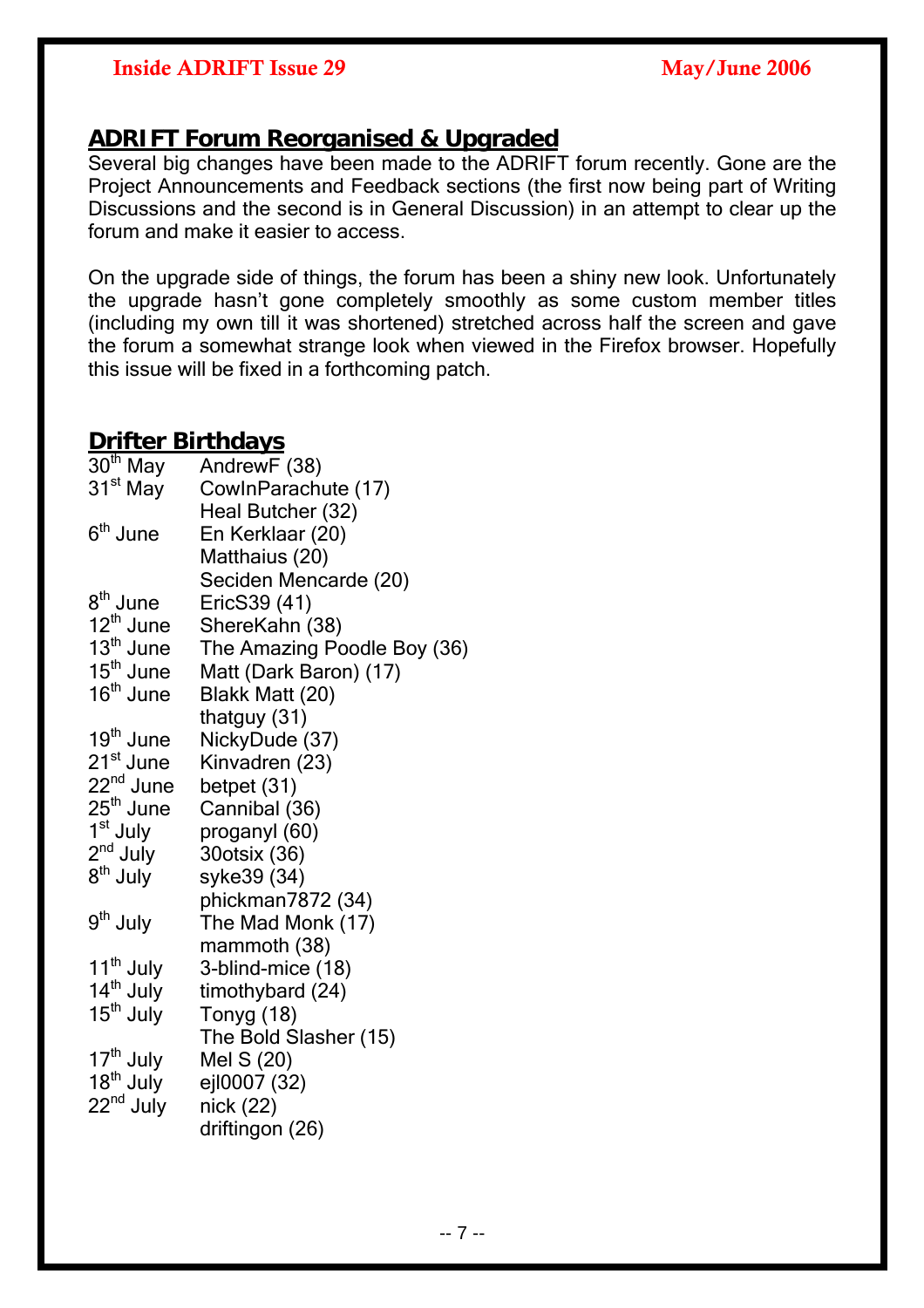## **IFComp 2006**

The IFComp 2006 has just been announced - <http://ifcomp.org/comp06/>

In terms of IF comps, this is the big one and tends to attract upwards of 30 or 40 games at a time from practically every system out there. No good at game writing? Don't worry. That never stopped a lot of people from entering last year.  $\odot$ 

## **Inform 7 Arrives In Beta**

On  $30<sup>th</sup>$  April, Inform 7 arrived on the scene. After a quick look through it, I can safely say that it seems significantly easier to use than any previous version. Heck, you don't even need to be a programmer to get your head around it! The clever thing about it, and its killer feature from my point of view, is that it uses a 'natural language' approach so that even a non-programmer can figure it out without too much hassle. How well it will do in the long run remains to be seen, but it's certainly an impressive start.

The only downside with the program at the moment seems to be the way the manual is written, making finding just about anything a frustrating experience.

## **Spatterlight**

A new version of Spatterlight – a Mac OS X application that allows people on non-Windows computers to play ADRIFT games – has been released. As I don't have a Mac myself, I'm not going to benefit from it personally but it's nice to know the Mac crowd now have another interpreter to play ADRIFT games on.

Full details:<http://ccxvii.net/spatterlight/>

## **Spring Thing 2006**

The Spring Thing 2006 came and went. While last year's Comp had a total of six entries, this year produced just four. It also had a disappointingly low amount of just fourteen voters. Not many when you consider the size of the online IF community.

Surprisingly enough, of the four games entered in the Comp two were with ADRIFT. ADRIFT games seldom make their way into anything but ADRIFT Comps so it was unusual to say the least to have half the Comp entries. Even nicer that one of them came second (not mine unfortunately but then it's nice to see *any* ADRIFT game do well in a non-ADRIFT Comp).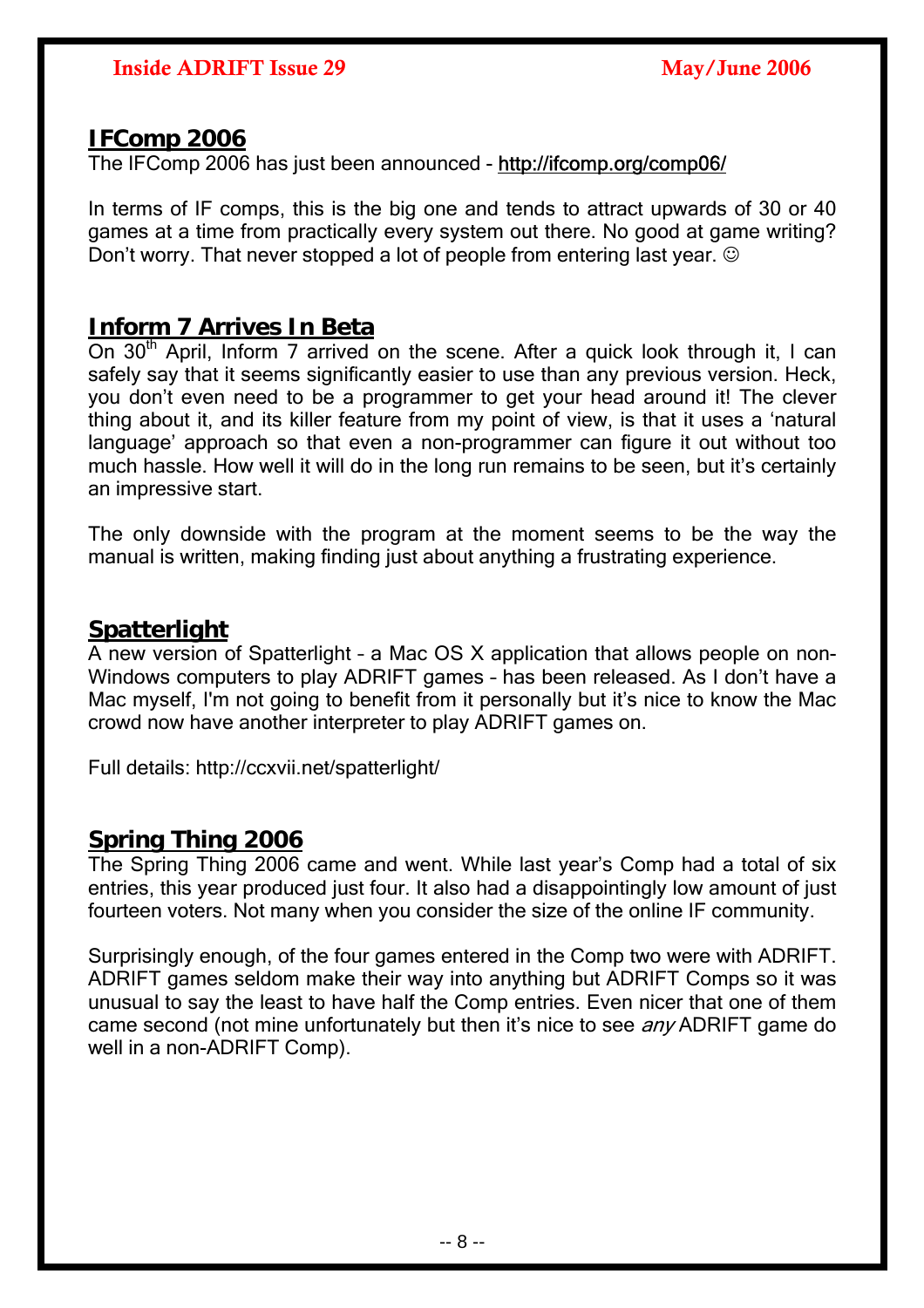

by Shuarian

This is the first issue of the Adrift Forum Digest. The goal is to highlight a selection of the most interesting forum threads. This issue covers the time period of April 1st to May 22, 2006. Apart from getting published here, a comprehensive list which also covers older topics is available on the Adriftwiki:

## [http://insideadrift.org.uk/mwiki/index.php?title=Adrift\\_Forum\\_Digest](http://insideadrift.org.uk/mwiki/index.php?title=Adrift_Forum_Digest)

## **Adrift 5.x**

-Adrift 5.0 Map

(http://www.adrift.org.uk/cgi/iB/ikonboard.cgi?act=ST;f=1;t=5251):

In a poll, Campbell asked what kind of modifications people would like to see for the map system in Adrift 5. Most people either wanted a new layout designer or keep the current system with a few changes.

## -What Adrift 5 Needs Most Of All

(http://www.adrift.org.uk/cgi/iB/ikonboard.cgi?act=ST;f=1;t=4530):

In this thread, started by David Whyld, ideas and suggestions for the upcoming release of Adrift were collected and discussed. Campbell answered many questions, and asked for any proposals to be entered at the Bugs & Enhancements page.

## **Programming Help**

- Moving on the turn count

(http://www.adrift.org.uk/cgi/iB/ikonboard.cgi?act=ST;f=4;t=5263):

The topic deals with the timing of tasks in combination with turns. Possible solutions can be achieved through tasks or variables.

- Notepad / journal

(http://www.adrift.org.uk/cgi/iB/ikonboard.cgi?act=ST;f=4;t=5264): Deals with the setup of a journal for the player-character which adds new entries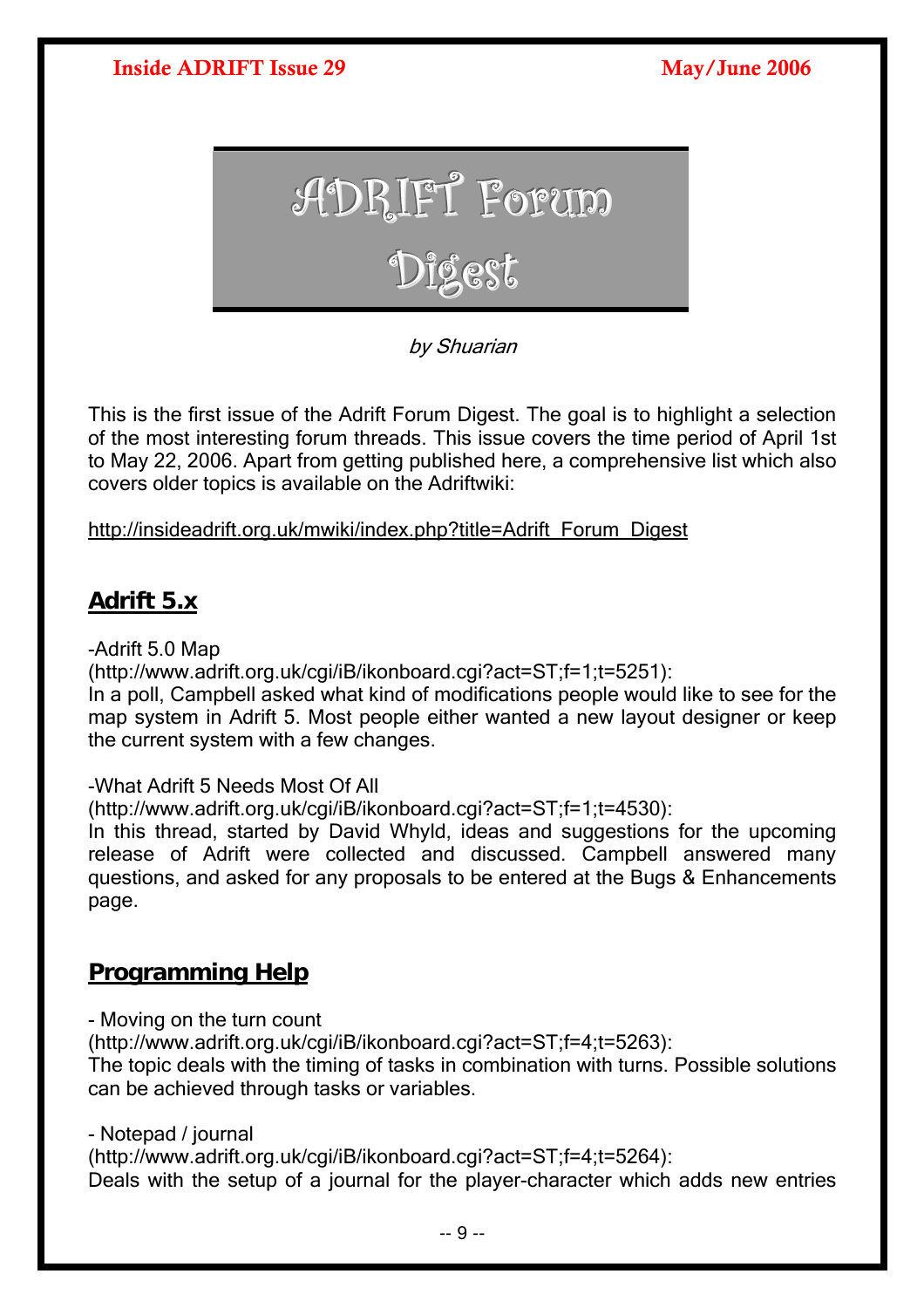every time the player comes across certain items or places. It can be solved by using a combination of the ALR and variables.

- Changing static object's description.

(http://www.adrift.org.uk/cgi/iB/ikonboard.cgi?act=ST;f=4;t=5256): Explains how to use an alternate description for a static object once it has been modified (by a task) with a dynamic object.

- Repeating positive scores when repeating a task

(http://www.adrift.org.uk/cgi/iB/ikonboard.cgi?act=ST;f=4;t=4592):

Ways to increase a score every time a task is repeated. Solutions include separate tasks or a custom variable for the score.

## **Game Design, Writing Techniques**

- How do you write yours?

(http://www.adrift.org.uk/cgi/iB/ikonboard.cgi?act=ST;f=6;t=520:

In this thread, people tell in which way and order they write their games. Not surprisingly, there are many different approaches.

- Realism

(http://www.adrift.org.uk/cgi/iB/ikonboard.cgi?act=ST;f=1;t=458:

Talks about the concept a player has regarding the realism of games. What people understand under 'realism' is different, and changes depending on the setting of the game. It was agreed that consistency within the fictional world plays a very important factor.

## **Player Preferences**

- Colors?

(http://www.adrift.org.uk/cgi/iB/ikonboard.cgi?act=ST;f=1;t=5215):

TDS was asking how open people are towards a game which changes text and background colors frequently. The general consensus was that the readability of the text is the most important point, while changing colors itself doesn't pose a problem.

- Sound and graphics

(http://www.adrift.org.uk/cgi/iB/ikonboard.cgi?act=ST;f=1;t=4555):

Asked whether using the sound and graphics capabilities of ADRIFT is popular, most drifters had a preference for text only adventures, although many also liked having graphics or sounds in their game. Including them only optionally appears to be a good idea.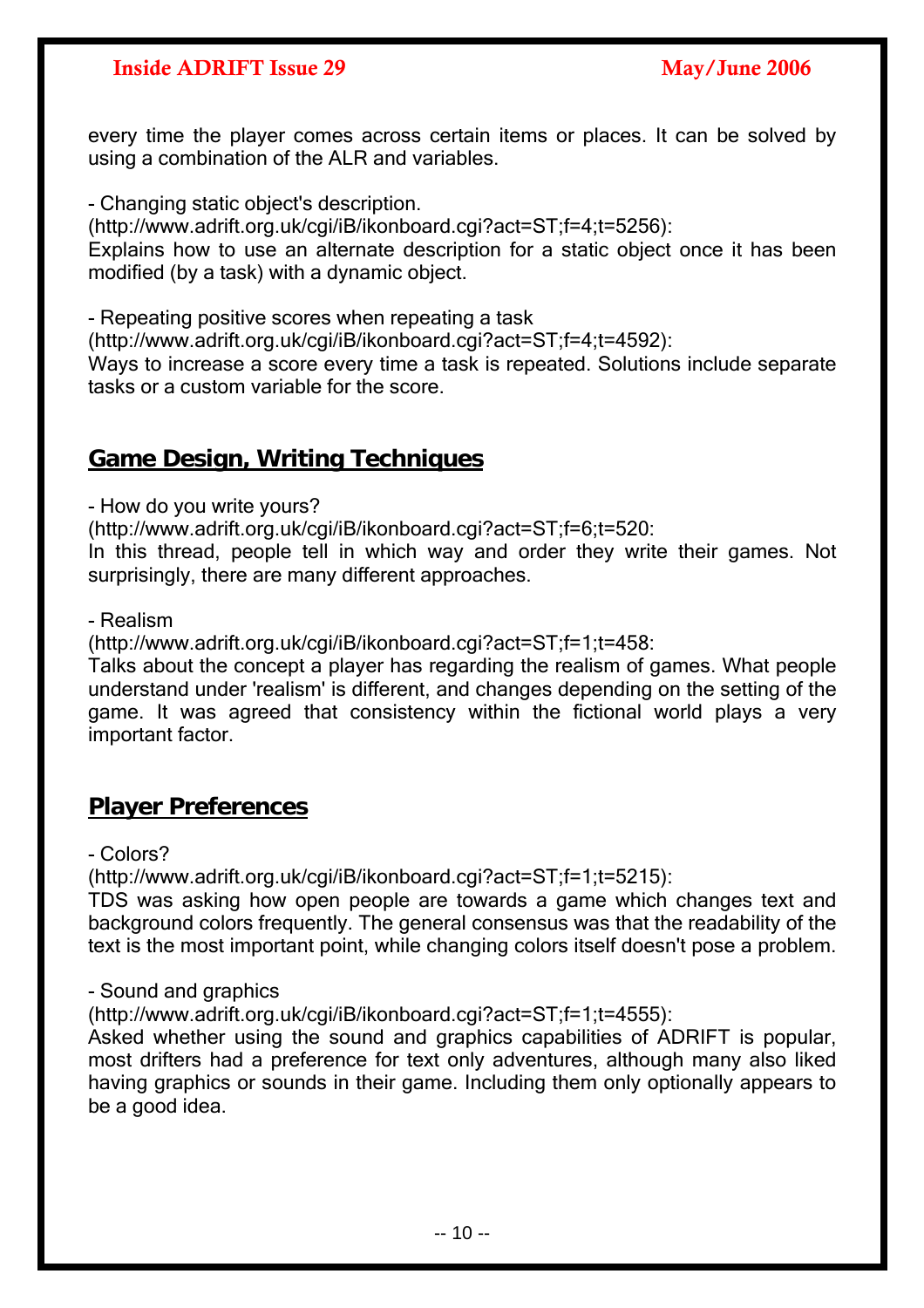## **Non-Adrift related IF Topics**

- Inform 7 (http://www.adrift.org.uk/cgi/iB/ikonboard.cgi?act=ST;f=1;t=5240): The release of the public beta of Inform 7 was noted with high interest, especially because the natural language approach seems to make learning Inform 7 easier. Quite a few people expressed their intention to give it a try. Also discussed was how Inform 7 will influence the appeal of Adrift, and how Adrift 5 will compare to it.

### - ifwiki.org

(http://www.adrift.org.uk/cgi/iB/ikonboard.cgi?act=ST;f=1;t=5237):

This thread mentioned the state of Adrift entries on the IFwiki. David Welbourn used the opportunity to introduce the IFwiki and to give his account on its history and purpose.

## **Miscellaneous**

- Newbies and mazes

(http://www.adrift.org.uk/cgi/iB/ikonboard.cgi?act=ST;f=1;t=4621):

Apparently, mazes are more popular among first time IF authors than among most players. Reasons mentioned for this were nostalgia as well as the relative simplicity of creating mazes.

- Why haven't you finished a game?

(http://www.adrift.org.uk/cgi/iB/ikonboard.cgi?act=ST;f=1;t=4590):

Given the few releases of new games, David Whyld made a poll asking why people haven't finished their games. Among other answers, the most common cited obstacle was the lack of time due to the influence of real life.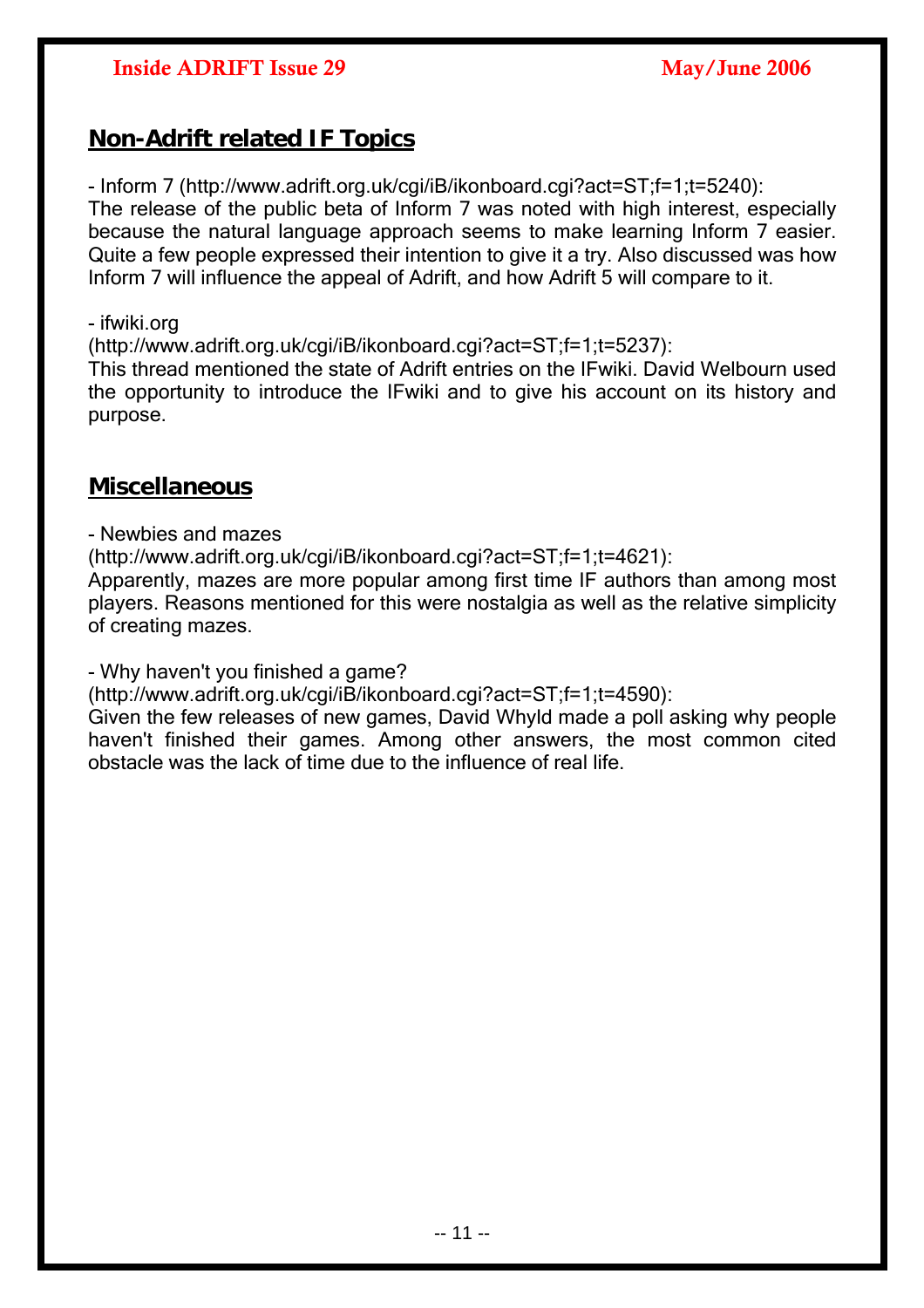<span id="page-11-0"></span>

by David Whyld

Yes, roll your eyes and yawn: it's another article about combat systems in Adrift games.

Still with me? Good. Then I'll proceed.

. . . . . .

After having a bash at various ideas for combat systems in one game or another, I was left with the conclusion that combat systems just aren't very interesting. In graphical games, they're great because you get to look at all the fancy special effects going off, you can work on your strategies, plan tactics, etc, etc, but in a text adventure all you've got to look at is, pretty much, this kind of thing:

> hit goblin with sword You hit the goblin with the sword and inflict 2 points of damage. The goblin hits you with its axe and inflicts 3 points of damage.

> hit goblin with sword You hit the goblin with the sword but miss. The goblin hits you with its axe and inflicts 1 point of damage.

> hit goblin with sword You hit the goblin with the sword and inflict 5 points of damage. The goblin hits you with its axe but misses.

No matter how you vary things, how you change the text to make the basic descriptions more exciting, what you're left with at the end of the day is still just lines of text scrolling by on the screen and which *just isn't very interesting*.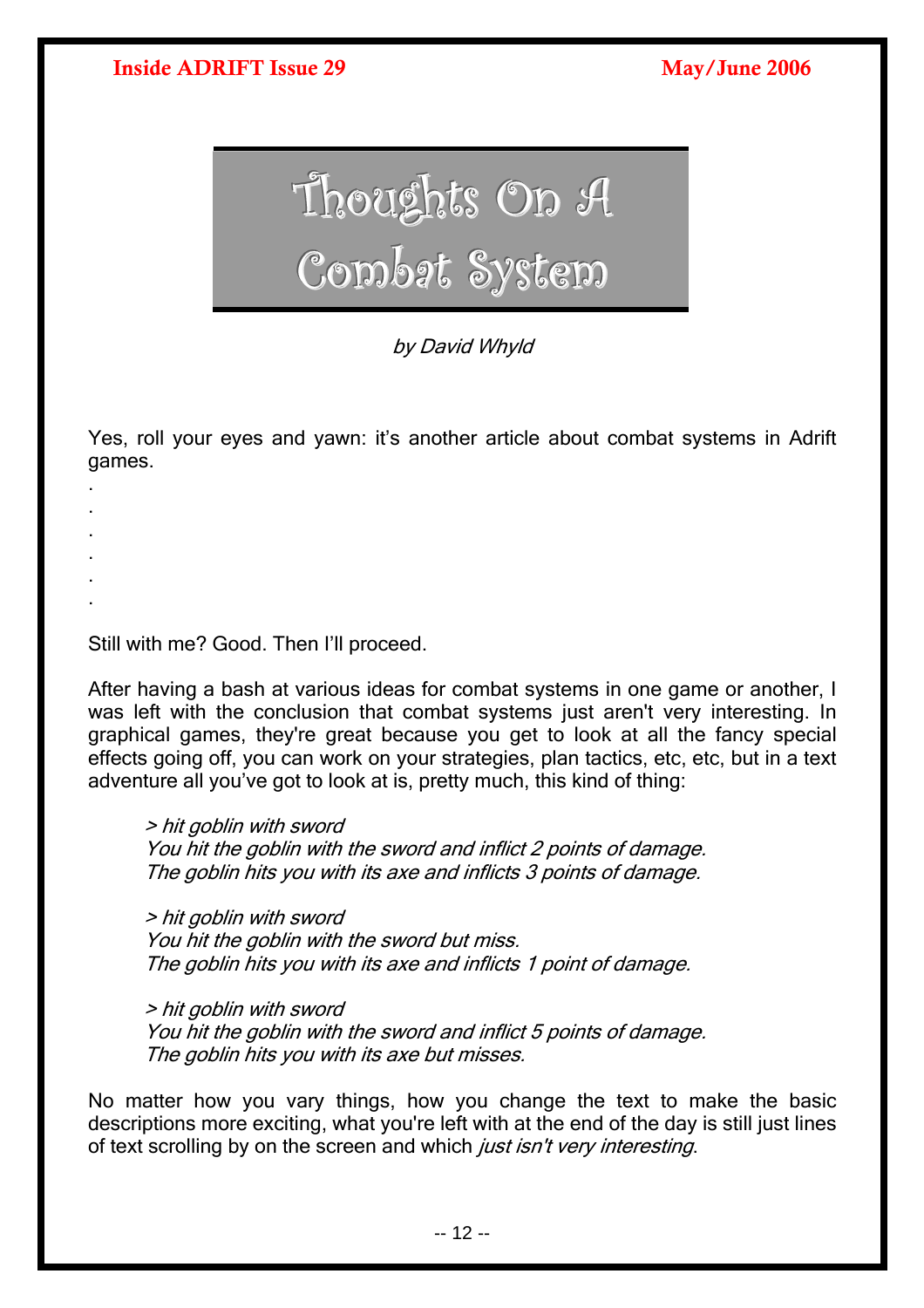So I got to wondering how best to write a game that uses combat and yet make it so the player doesn't end up quitting the first time they're forced to fight. I came up with the idea of some descriptive text for each round of combat, probably something along the lines of:

in anger and attacks on its own; fortunately the blow fails to land as it You and the goblin attack each other, your sword whistling through the air as it hits your enemy, knocking it backwards. The goblin roars missed your arm by a fraction of an inch.

Better than before, but still a long way from being workable. This also introduces the problem of there needing to be a *lot* of descriptive text for even a relatively short combat. Above, you have a single round of combat in which the player hits and the goblin misses. Ideally you'd need to allow for:

- the player and the goblin both hitting
- \* the player hitting and the goblin missing
- \* the player missing and the goblin hitting
- the player and the goblin both missing

Four lots of descriptive text for each round of combat, and the combats might last for half a dozen rounds or more. So each combat in the game would require at *least* twenty-four different sets of text for it. A lot of work indeed. Then, too, you're faced with the problem that the descriptive text in itself isn't really that interesting for the player when it's scrolled past their eyes for the tenth time in succession. Using the ALR to vary the descriptions would work to some degree but you'd still be talking about a considerable amount of time and effort.

So back to the drawing board: how to make a combat system that works but isn't boring?

I decided to go back to the basics of what a combat system is: namely, a way to determine who wins a fight. Ideally this doesn't need to take place over a number of rounds because it ought to be possible to determine who will win and who will lose based on the respective abilities of each combatant before the combat even begins. If the player has better fighting abilities, better weapons and better armour than his adversary, he's going to win. If on the other hand, he's weaker than his adversary and with worse weapons and armour, he's going to lose.

Simple.

You could even put in some descriptive text for winning and losing. With just two possibilities, it wouldn't require a lot of text for each combat and would be an easily manageable amount.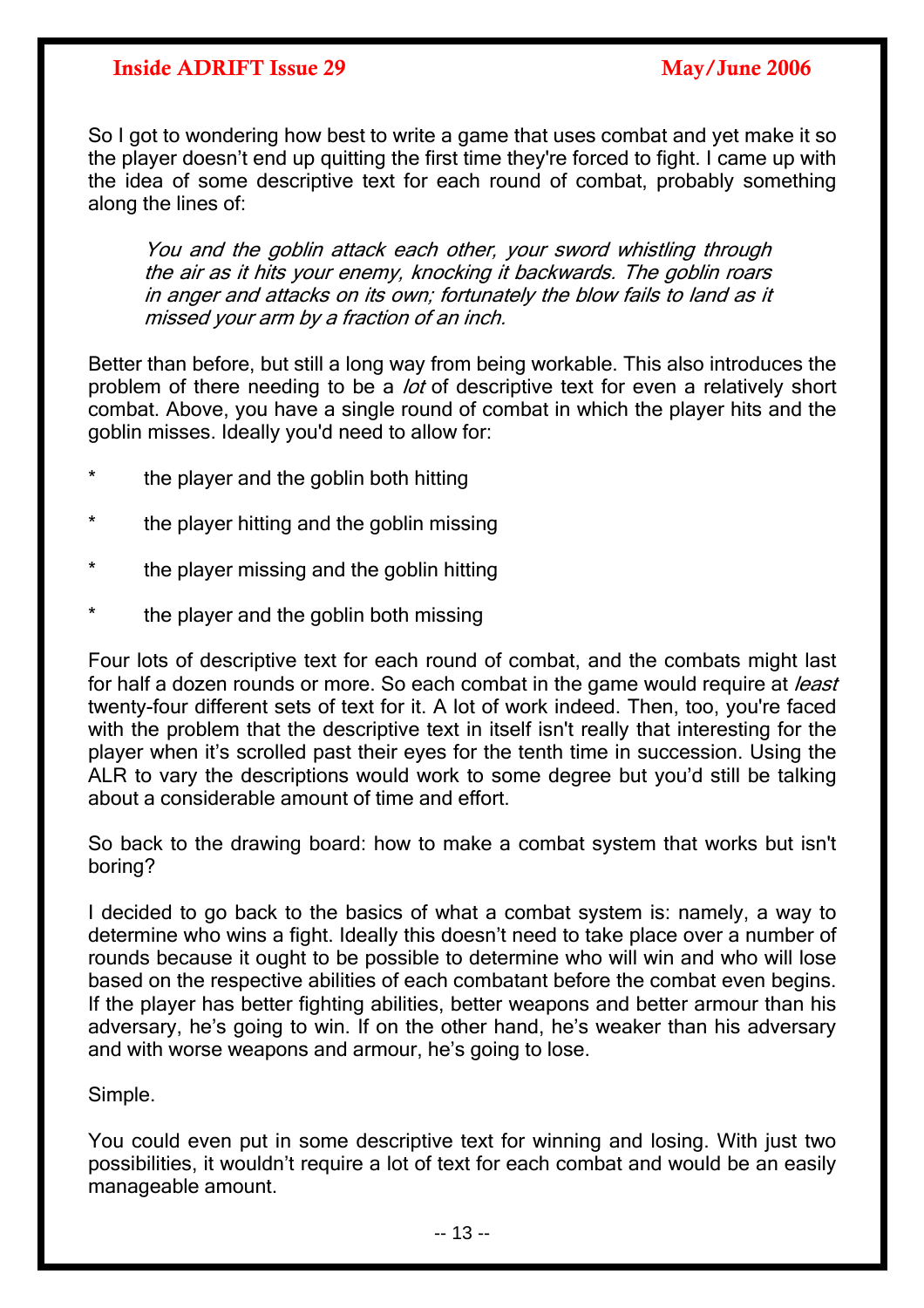Of course, the obvious problem with this is that there's no real sense of adventure in it. If the player is tougher than his adversary, he wins. If he's weaker, he loses. It's also kind of depressing from the player's point of view to know that if he loses a combat once, he's going to lose it every time because his adversary's tougher.

So to keep things moving smoothly, we need to introduce a randomness element. Probably in the following format:

- If the player and the adversary are of equal powers, there ought to be a  $50/50$ chance that the player wins.
- \* If the player is slightly tougher than his adversary, the odds ought to be 60/40 on the player's behalf.
- \* If the player is a lot tougher than his adversary, the odds ought to be 70/30 on the player's behalf.

And so on…

Likewise:

If the player is slightly weaker than his adversary, the odds ought to be 40/60 on the player's behalf.

\* If the player is a lot weaker than his adversary, the odds ought to be 30/70 on the player's behalf.

And so on…

So the randomness is back but is this the ideal combat system? No. Why not? Because this way the combat is over with too soon. It's basically a one second combat that ends with either the player dying or the adversary dying with no way of affecting things beyond that.

How to get around this? A round-by-round combat system isn't going to work, and nor is a combat that is decided in a second. Being killed due to purely random elements would annoy most people; if it happened right at the end of the game, it'd be the kind of thing that would get people quitting the game in droves.

A game I'm working on now - provisional title *Shattered Memory* but likely to change before (if) it gets completed – uses a combat system in which everything is decided in a single round. Originally I had it that the player died if they lost the combat round; then I decided that was a bad idea because it either meant starting the player off with great fighting abilities and/or weapons to give them a decent chance of pulling through, or risking everyone quitting the first time they found themselves killed by a randomly rolled variable. One way I saw past this was to introduce one of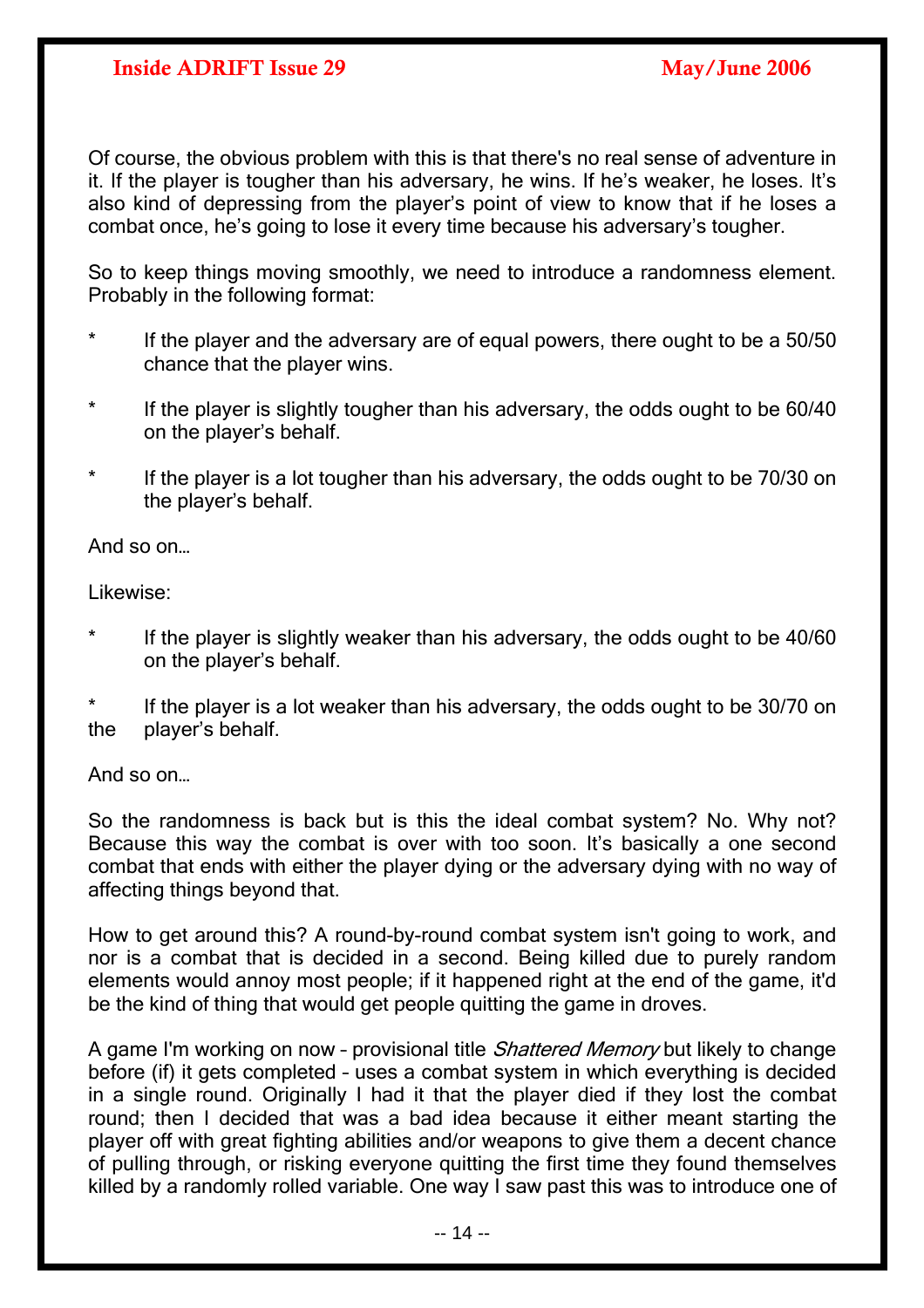two ideas:

- The player can't die no matter what. Either he's got some kind of power that returns him to life if he *does* die or simply prevents him taking enough damage to kill him. Nice idea in theory but how long it is likely to be effective for? Sooner or later, you're going to realise you're playing a character who can't die. After that, the edge that the combat system is intended to introduce is lost because the player is aware he can't die and so starts taking unnecessary risks.
- \* The player can die… but with consequences. Say, each time the player dies, he suffers a score penalty, or loses an item, or a part of the main game quest is cut off for him. Nothing fatal in itself but enough to convince whoever's playing the game to be more careful and to take less risks.

In all honesty, it's likely to be impossible to design a combat system that's ideal. You either have endless amounts of text scrolling past the player in the format listed first above, or you have a combat that's over in the blink of an eye. Saying that, I still think the combat systems are fine in principle. It just needs someone to go and make a really good one.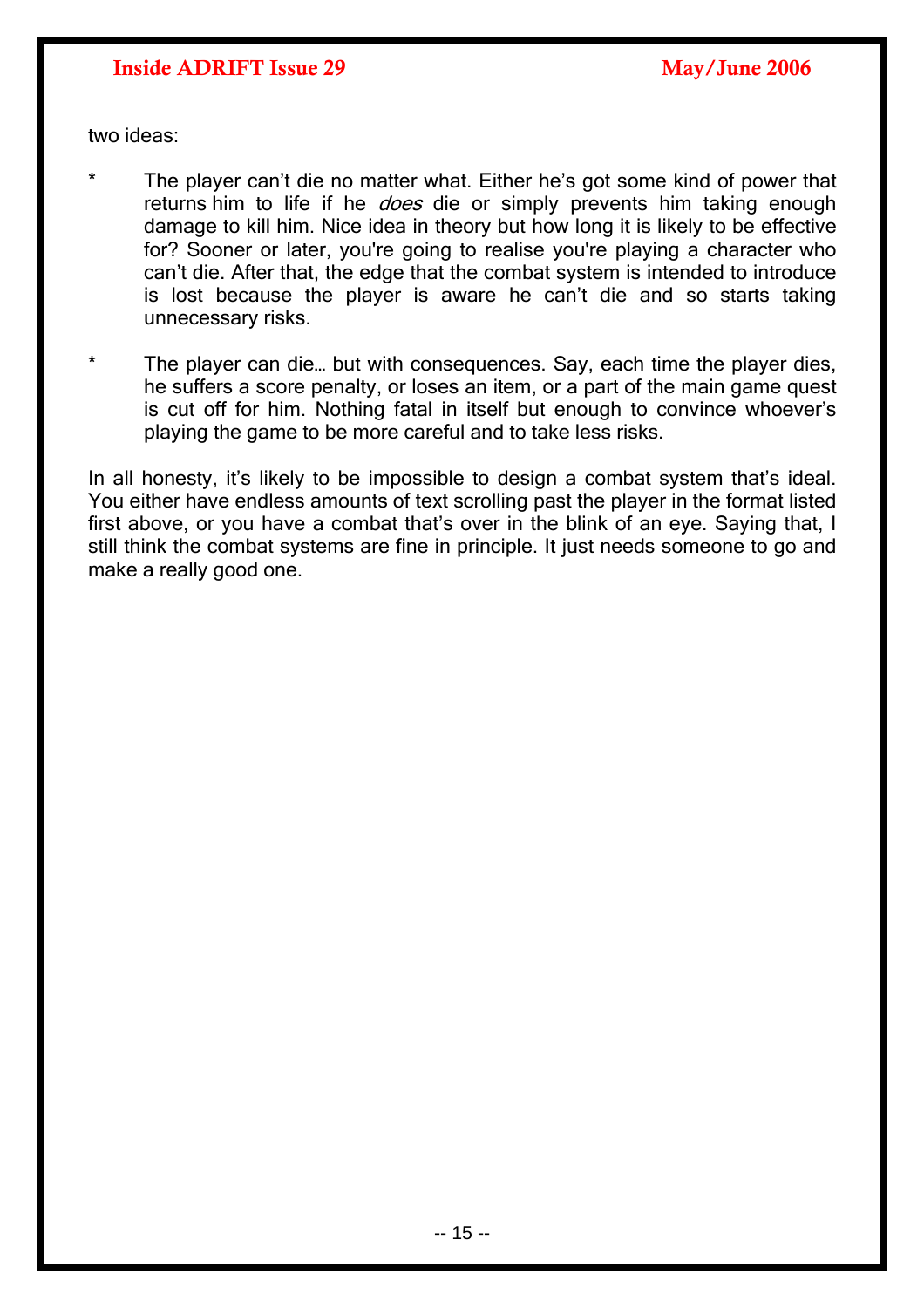<span id="page-15-0"></span>

by Mr Toad

Ok I'm new to Adrift, I've had a play and yes I have a few words to say about the Parser and the community as a whole.........

Firstly ADRIFT itself uses a Windows style GUI which is both non-threatening and easy to use. Within a couple of hours I had a few rooms set up complete with a few items and puzzles. But still felt that I hadn't broken the surface yet.

For one ADRIFT gives the user the power to enter what commands need to be typed to complete puzzles, so after playing a few frustrating IF games where its harder to find the right verb than it is to solve the puzzle, its time to put things right!

Next comes the community.

Although I have not yet asked for any help or support when using ADRIFT (yet being the word!) I have browsed this section of the forum and the threads speak for themselves. It seems you guys are only too happy to help and all bugs seemed to be ironed out very quickly. Maybe Campbell really sees this as his pride and joy or maybe he is a very professional person who hates to see mistakes in his work? But what ever the reason problems aren't problems long.

While I'm on the community side of things I have to mention the reviews! That's right were over to the dark side!! Having read some of the reviews I find them slightly blunt but honest. I know some people would feel put out by a bad review, but try try again I suppose would be the message and maybe one day someone will write something that even David W will like! : P

So in conclusion I found ADRIFT easy to use but difficult to master. As a community drifters are likeable and honest and if your game doesn't get a shining review my advice is try harder next time.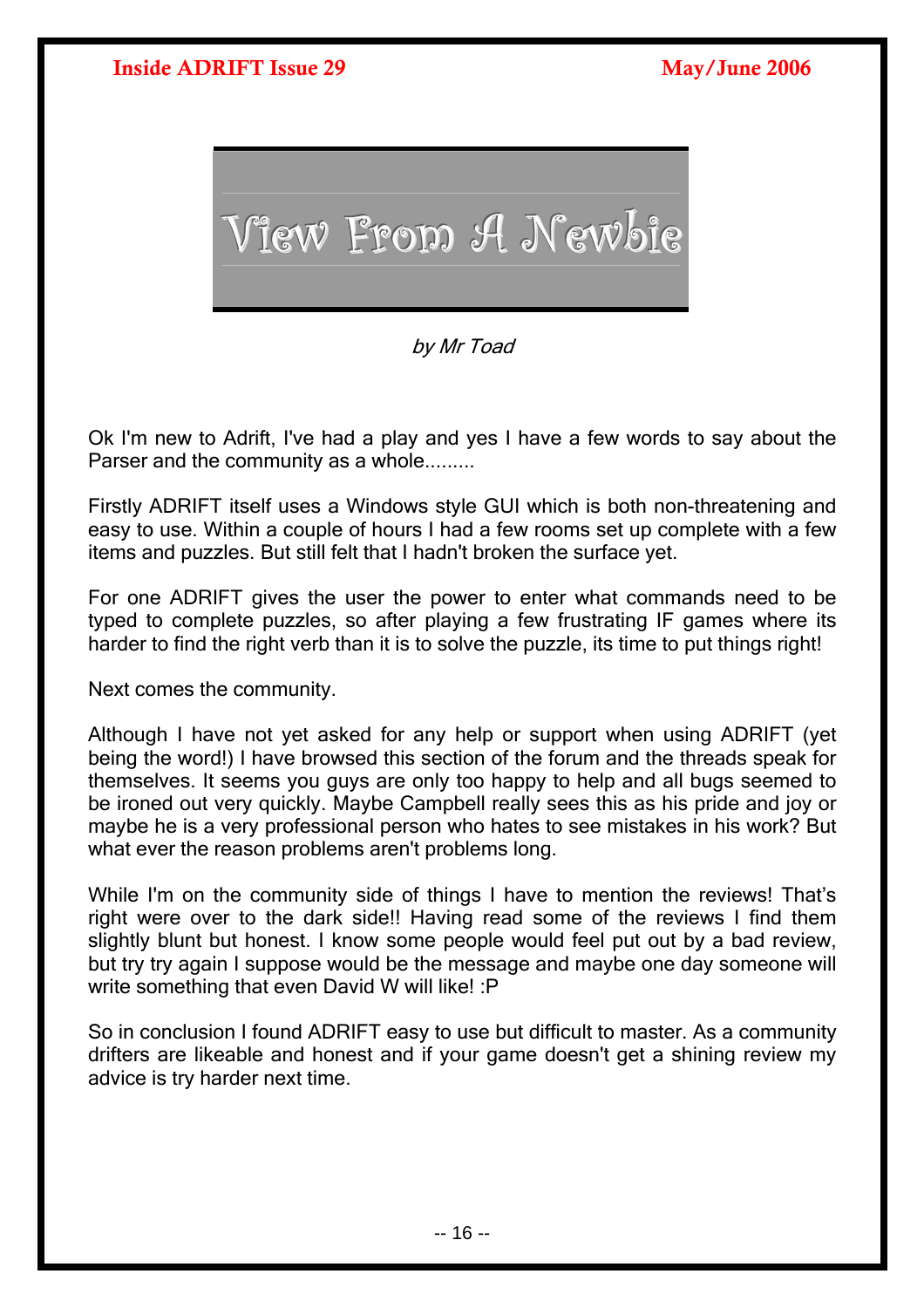<span id="page-16-0"></span>

*Inform 7 and what effect its release (albeit in beta format) will have on Adrift*

### **KFAdrift**

I think it will certainly have an effect on Adrift as it gives another possible type of environment for the non-programmer to use. From what I have seen though, it is a programming language and requires a specific wording to implement everything. There has been talk of it using natural language, but seems to be natural language for a robot.

The way it works could provide some food for thought for Campbell's development of Adrift 5 in implementing game elements and simply allowing the author more freedom.

### David Whyld

My first impression of Inform 7 was that it was pretty amazing. Compared to the complexity of Inform 6, or Tads, or even a 'simply' programming language like Alan, Inform 7 just seemed so easy to use it was hard to believe someone hadn't come up with the idea of a natural language program years before. But when I started trying to do anything harder than create a few rooms with a few objects in them, I ran into problems. Partly this was due to the manual – which seems to be written in a confusing manner and divided into chapters whose headings make precious little sense unless you really sit and read through the entire thing from start to finish – and partly because, while it might *seem* incredibly easy to use when you first start with it, the difficulty factor really cranks up the moment you start trying to do anything more complex. After several false starts, much head scratching and a lot of hunting through the manual to try and find out how to do something that I'd have done in ADRIFT in two seconds flat, I decided to push Inform 7 aside for the time being.

But how will this affect ADRIFT and its stranglehold on the non-programmers' side of the IF market? At this stage, it's difficult to say. In the past, if you wanted to write IF and you either didn't know how to program or weren't interested in learning, you had a choice of either ADRIFT or Quest. 99% of people picked ADRIFT as it's overall a better program, is far easier to use and has a larger user base. But now there's a third contender and this time it's one with a far better pedigree than Quest.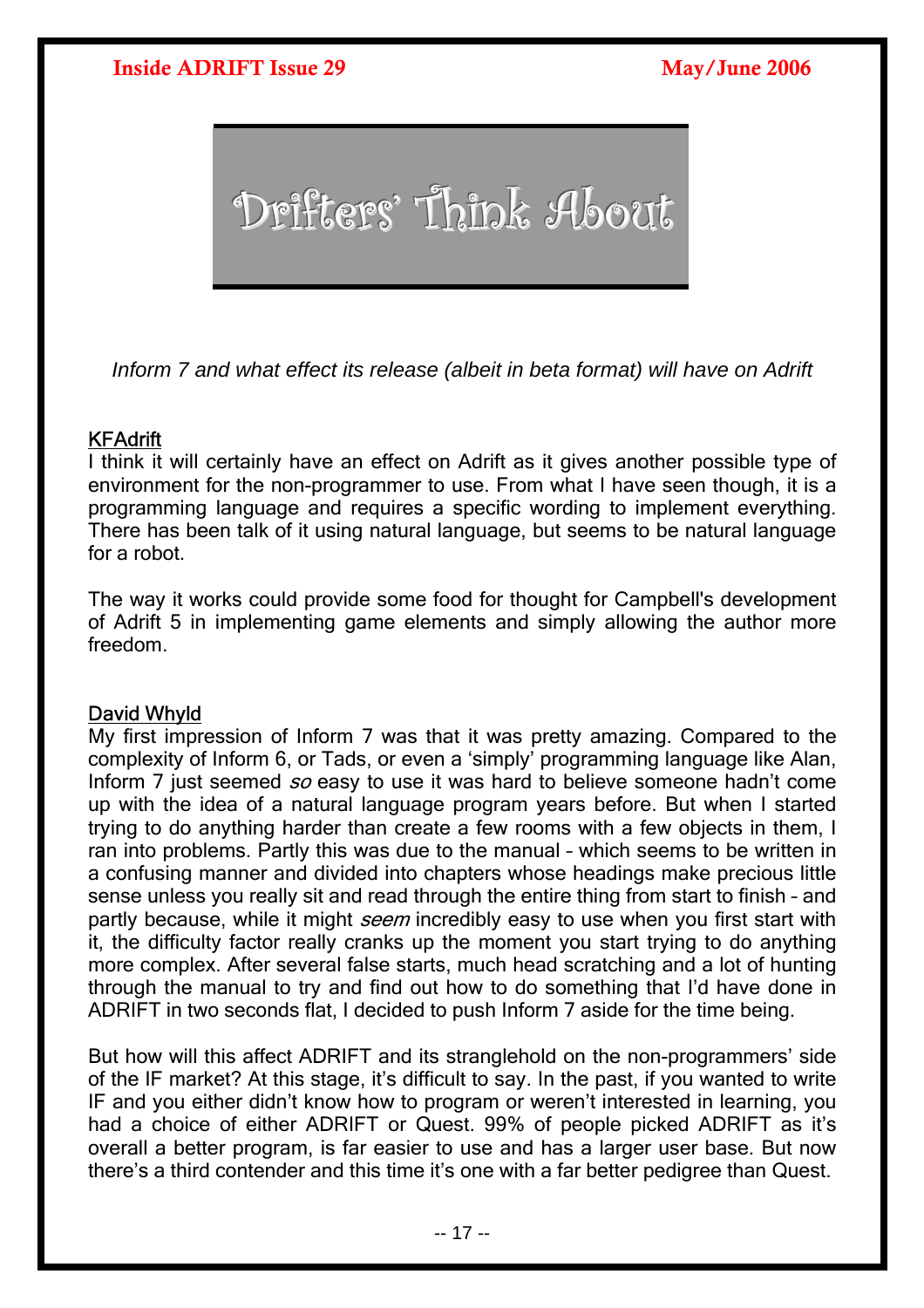So does this mean a migration of people from ADRIFT to Inform 7? Maybe. At the moment, it's difficult to say what will happen one way or the other. If you're looking for the easiest system around, you're still far better off with ADRIFT… but, saying that, if you're prepared to put in the extra effort of learning Inform 7 (and it's a lot of extra effort compared to learning ADRIFT), it's probably fair to say that, when the final version comes around, Inform 7 might be the better choice. Of course, it all depends to a large degree just how much effort you're willing to put into something that is nothing more than a hobby.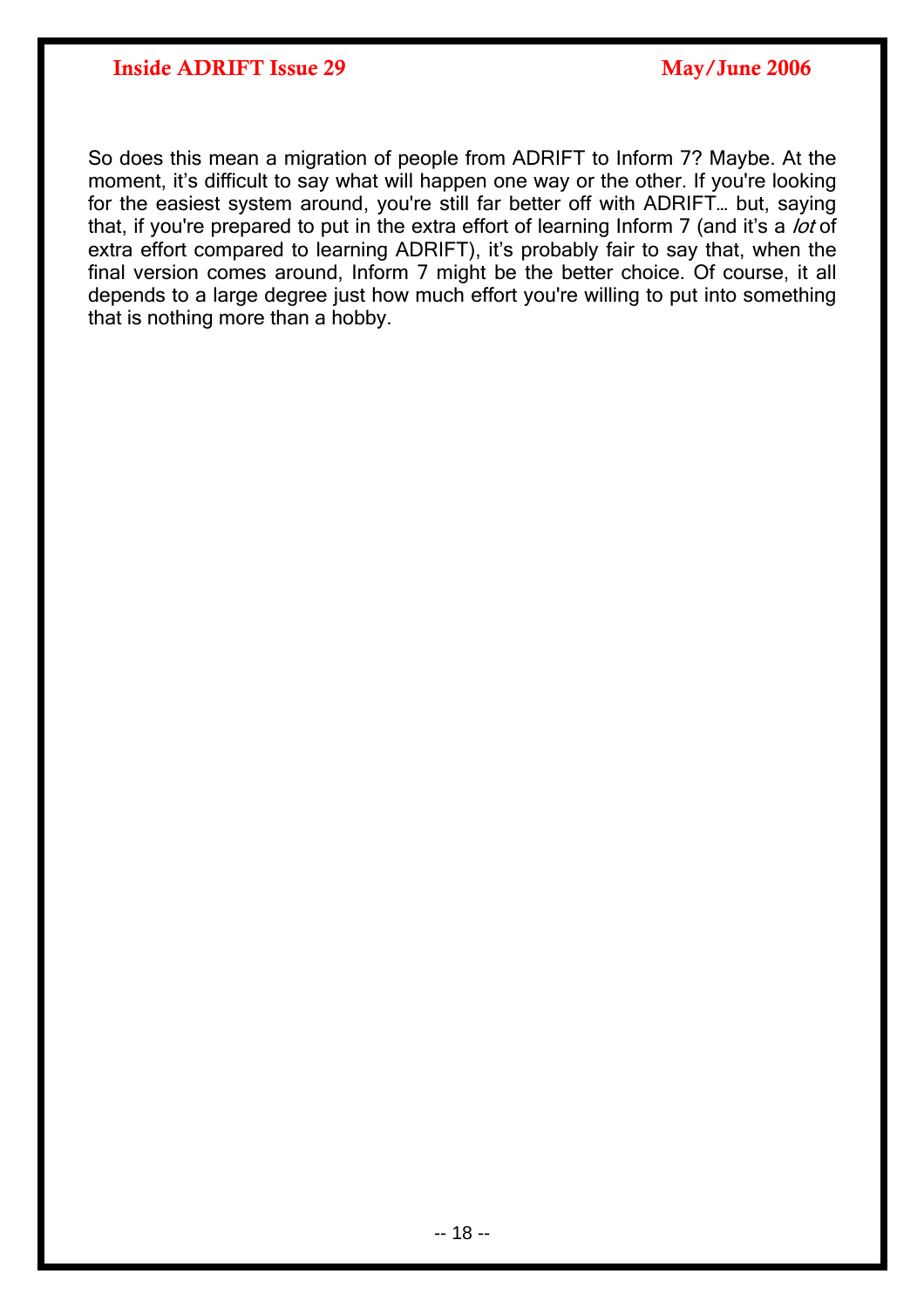

Interview with Richard Otter

And this month (hopefully the first of many months) we have an interview. This time with none other than prolific ADRIFT author Richard Otter (aka Rotter).

First of all, thanks for agreeing to be interviewed for the newsletter. Let's start with a few easy questions to get the ball rolling:

## IA: Who is Rotter? Tell us a bit about yourself.

Rotter: Well, as a quick look at my profile will tell you I'm not the youngest member of the forum. Married for 20 years (to the same woman), I have three children, two of whom are teenagers (tell me about it!) and two dogs. So my house is never quiet, always full of children (both my own and dozens of their friends), always noisy and mostly untidy.

To pay the bills I'm the network manager at a medium sized company, which involves anything to do with servers, computers, laptops, printers, cabling, installing software, supporting users and so on. Unfortunately my main hobby is computers as well, so my wife claims she is a computer widow.

My interest in IF is from the glory days of adventure games in the 80s and 90s. I must have played all the old ZX Spectrum classics such as Sherlock, Hobbit, Lords of Time, Snowball and Subsunk. I even had a go at writing my own stuff in those days using the dear old Quill by Gilsoft.

## IA: You seemed to write a lot of games initially – four in 2004, five in 2005 – and then… nothing. You haven't quit or run out of ideas, have you?

Rotter: Run out of ideas? Certainly not! No, after last years IFComp I basically burned myself out. I had never put so much effort into one game before and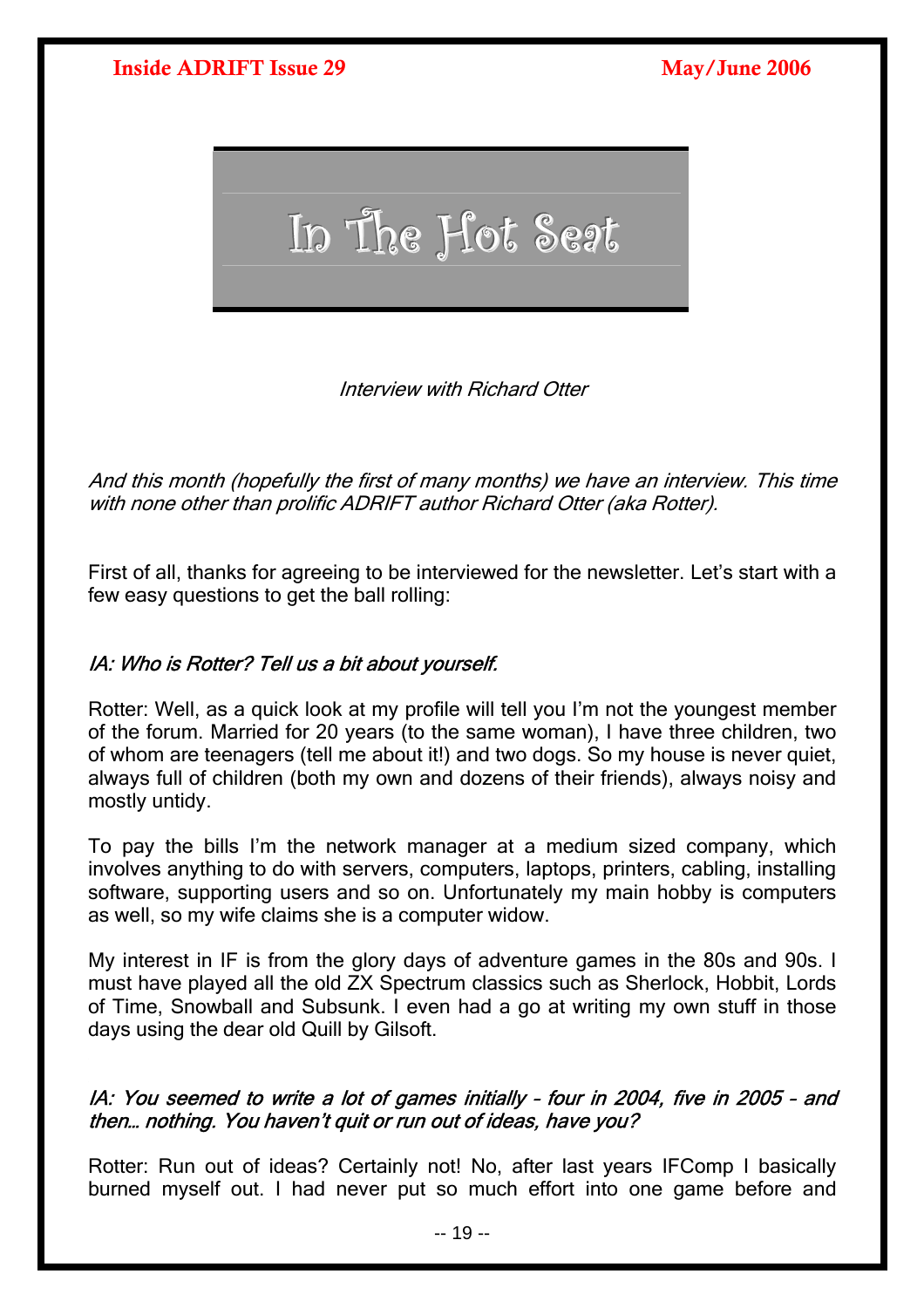certainly never tested one so much. So, I decided to take a rest for a month and then start on my End of Year game. Unfortunately just at that time real-life interrupted in a big way and it is only now I have some spare time again. Don't worry; I'll get some games out this year somehow.

## IA: Which of your games so far do you think has been your best work and why? What would you say sets that game above all the others?

Rotter: This is an easy one to answer, my entry in last years Finish the Game Comp, "Pathway to Destruction" is by far my favourite game to date.

Why? I think most will agree that the ideas behind my games are ok but it is usually the implementation that lets them down. With Pathway I feel I got it right. For me everything worked well, the plot, the locations, the implementation and it was one of those games that seemed to write itself.

### IA: The more you use ADRIFT, the more proficient with it you become. Have you ever considered revising an old game of yours and adding extra aspects to it that you didn't at the time because you either didn't know how to or never thought of?

Rotter: The simple answer is, for the most part, no. I will always put right things in my games like bugs, typo's, poor spelling and loose grammar as soon as they are reported to me. Once I've released a game I'm usually content to leave it as it is and more importantly I'm usually bored with it by the time it is released. Any new ideas I might have I would rather use in a new effort.

Although, I do have one game that I've never been that happy with and that is "Target". Despite winning the comp it was entered in, it should have had far more content and the only NPC in the game doesn't really work. I'm still keen to create a game which is different each time it is played but it is more likely to be a "Target 2" rather than a rewrite.

### IA: You hosted an Intro Comp last year. Any plans to host another at any time in the future?

Rotter: I am considering running about another Intro Comp this year, as I feel anything getting people creating in Adrift is good. I loved the 'Finish the Game' comp last year and the recent 'Writing Challenge' for that reason (I was disappointed that I was not able to put in an entry).

I was very interested by a recent thread on the forum regarding a one-room competition. Not sure I'd run it myself as I would love to write a one-room adventure myself as this is one thing I haven't attempted yet.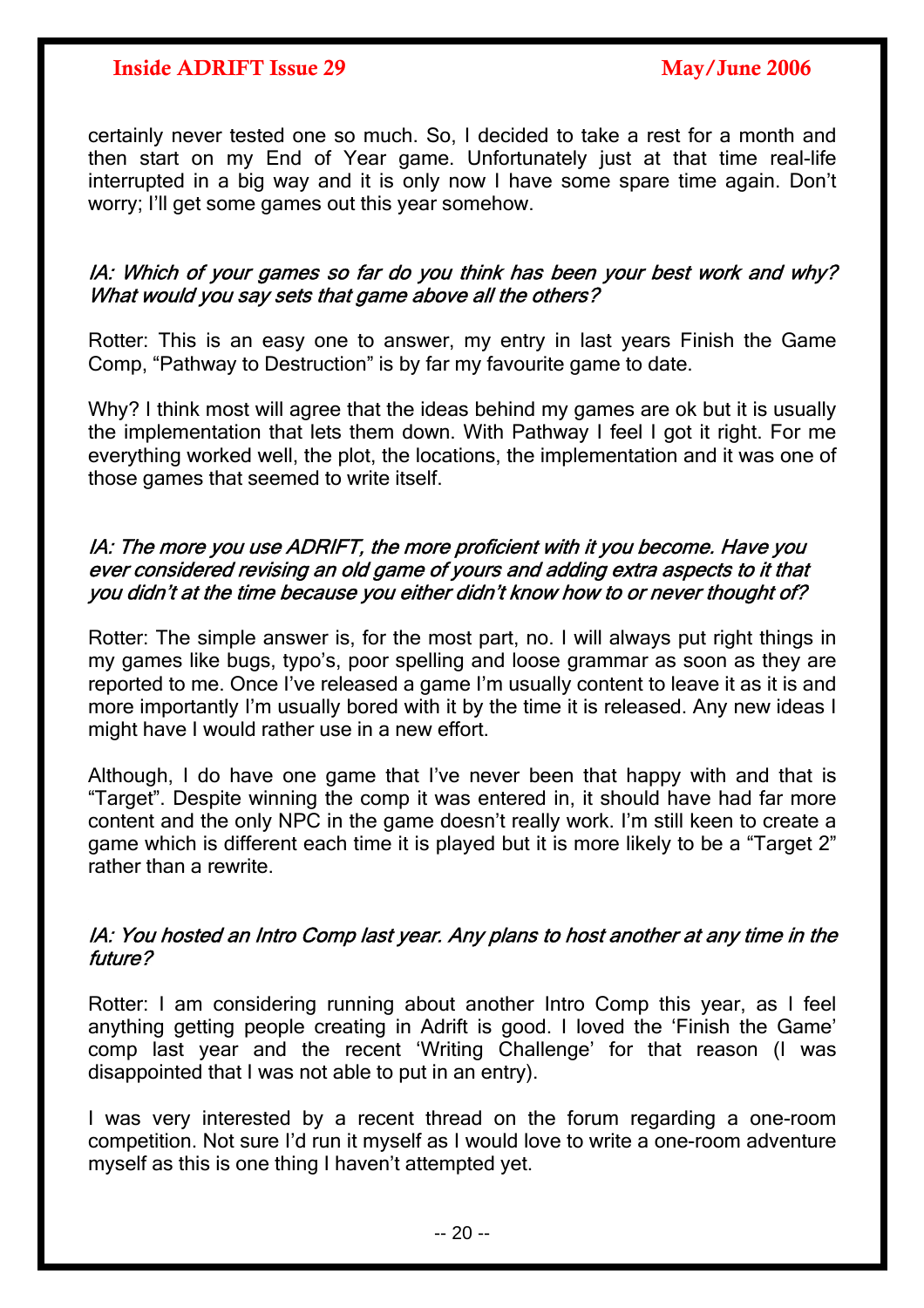## IA: Do you finish all of the games that you start writing or have some of them fallen by the wayside?

Rotter: What drifter doesn't have games that fall by the wayside! I've released about nine games to date but must have twice that many sitting on my hard desk. After a quick look, I basically have four categories of games on my computer –

- a) Stuff I'm working on,
- b) Stuff I think will work but I'm leaving for the moment,
- c) Stuff which started but I got fed-up of,

And finally

d) Things which seemed a good idea at the time.

## IA: (if yes to the above question) Tell us about some of the games that, for one reason or another, have never been completed. Also, do you intend to go back to them one day?

Rotter: Two games stand out for me as being really disappointing and these are two I created with the Quill years ago, namely "Delron" and "Wakemare". I started a new version of "Delron" and "Wakemare" when I first discovered Adrift. I have put a considerable amount of effort into both since then and "Delron" has even been betatested. I even named my website after this game but I just can't make it work as a modern game. I pick up "Wakemare" at irregular intervals and add little bits to it but to be honest I just get bored with it.

A game called "Taken" (a 'd' on my list) is about a woman who is kidnapped and the game revolves around her efforts to both stay alive and escape from her captor. I love the idea behind this game but just can't seem to make it work at the moment. I'm hopeful that one day this game will see the light of day.

## IA: Which IF (ADRIFT or otherwise) games have you played lately and which would you recommend?

Rotter: First, I would recommend that everyone plays anything by Robert Street. Second, this question actually gave me a few problems as I would never usually recommend anything I like (apart from the Robert Street bit). Why? Because I really seem to like stuff others are not keen on. Games like "When Beer Isn't Enough" by Matt (Dark Baron) or "Sleaze City" by Mel S appealed to me for one reason or another.

Anyway, I must answer this question. I have played every Adrift game released this year (apart from AIF, not really my bag) although considering how few have been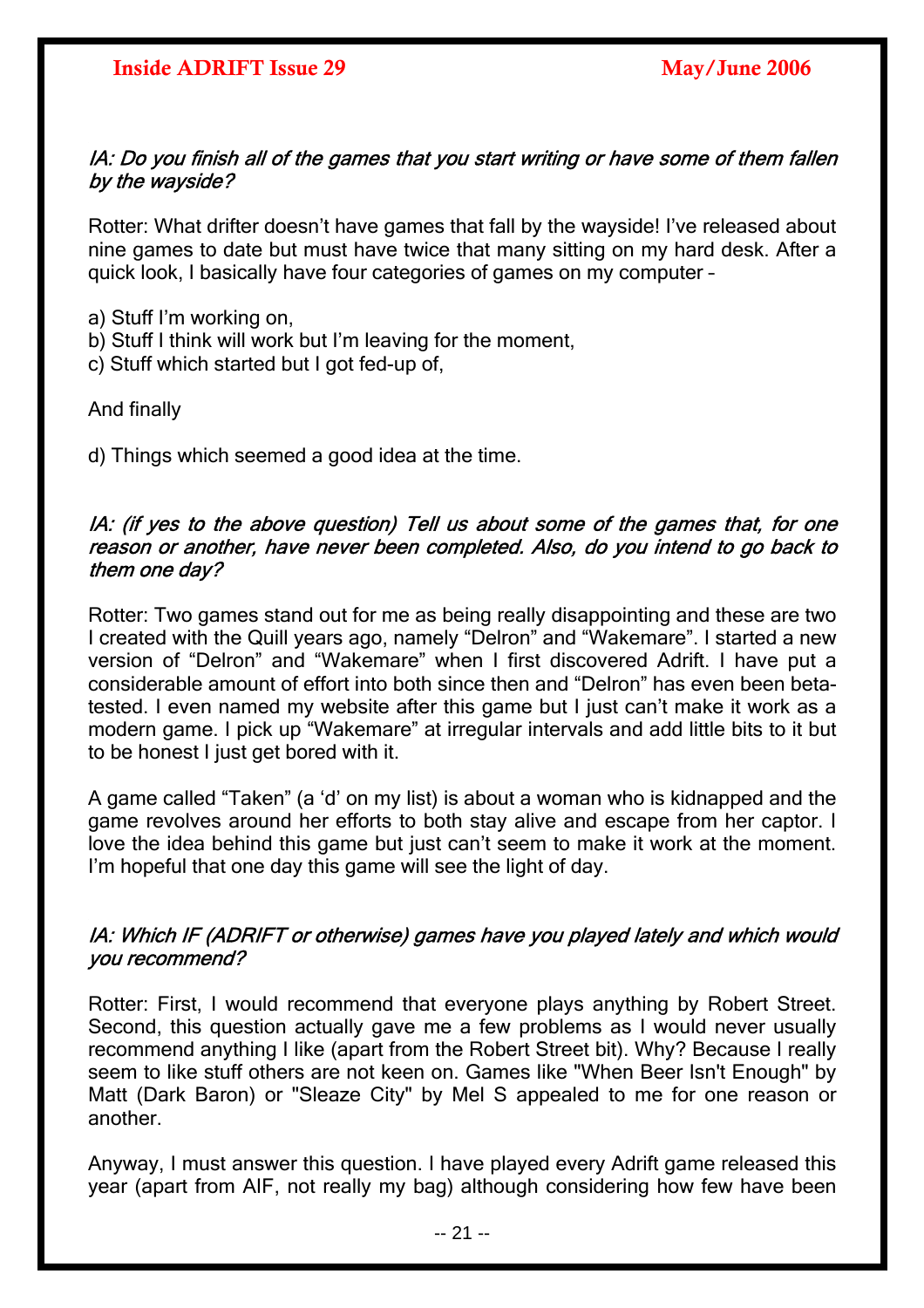released this is not much of an achievement. The game I like best this year so far is "The Potter and the Mould". And strangely this is another great game by Mr Street.

I didn't play "Back To Life... Unfortunately" by David Whyld that much when it came out so I replayed it recently. I think this is actually my favourite Whyld game, good plot and not one that I've seen used before. Rotter says play this game.

For a non-Adrift game then "Vespers" by Jason Devlin is another game I have played again recently and I would highly recommend this to anyone. I really enjoyed playing this game and consider it to be very well written and has an excellent plot.

## IA: What made you choose ADRIFT over all the other text adventure systems out there?

Rotter: I was clearing out the attic one day and came across my old Quill games, hiding in an old cardboard box. I decided to play a few and fired up the old Spectrum emulator and before long I had got the adventure bug again. I went looking on the Internet to see if a Windows version of the Quill existed and stumbled on something called Adrift and its forum. Surprisingly that didn't put me off! I actually registered Adrift on the same day I downloaded it, that is how much I liked it.

Basically, this is a hobby and I do not have either the time or inclination to learn a programming language. I have looked at Tads and Inform and even got one of my games up and running in Alan. The problem is I seemed to spend all my time trying to find a missing comma or bracket, with Adrift I can just get on with the writing.

## IA: You fared pretty well in the IFComp last year – the highest place ADRIFT game. Are you planning to enter again this year?

Rotter: No one was more surprised that me to be placed so highly in last years IFComp, especially after I played the other Adrift entries. I fully expected to be in the bottom quarter and would have been more than happy with that. I think the subject matter of my entry helped and probably masked my usual failings, such as loose grammar and poor NPC's.

This year? Well, I have registered and my IFComp06 entry is nearing the betatesting stage.

## IA: What's your big hope for ADRIFT 5 - giving the TADS/Inform/Hugo crowd a run for their money? Easier, and quicker, to write larger and more complicated games? Or something else?

Rotter: I could go on about all the little things that Campbell really should put right,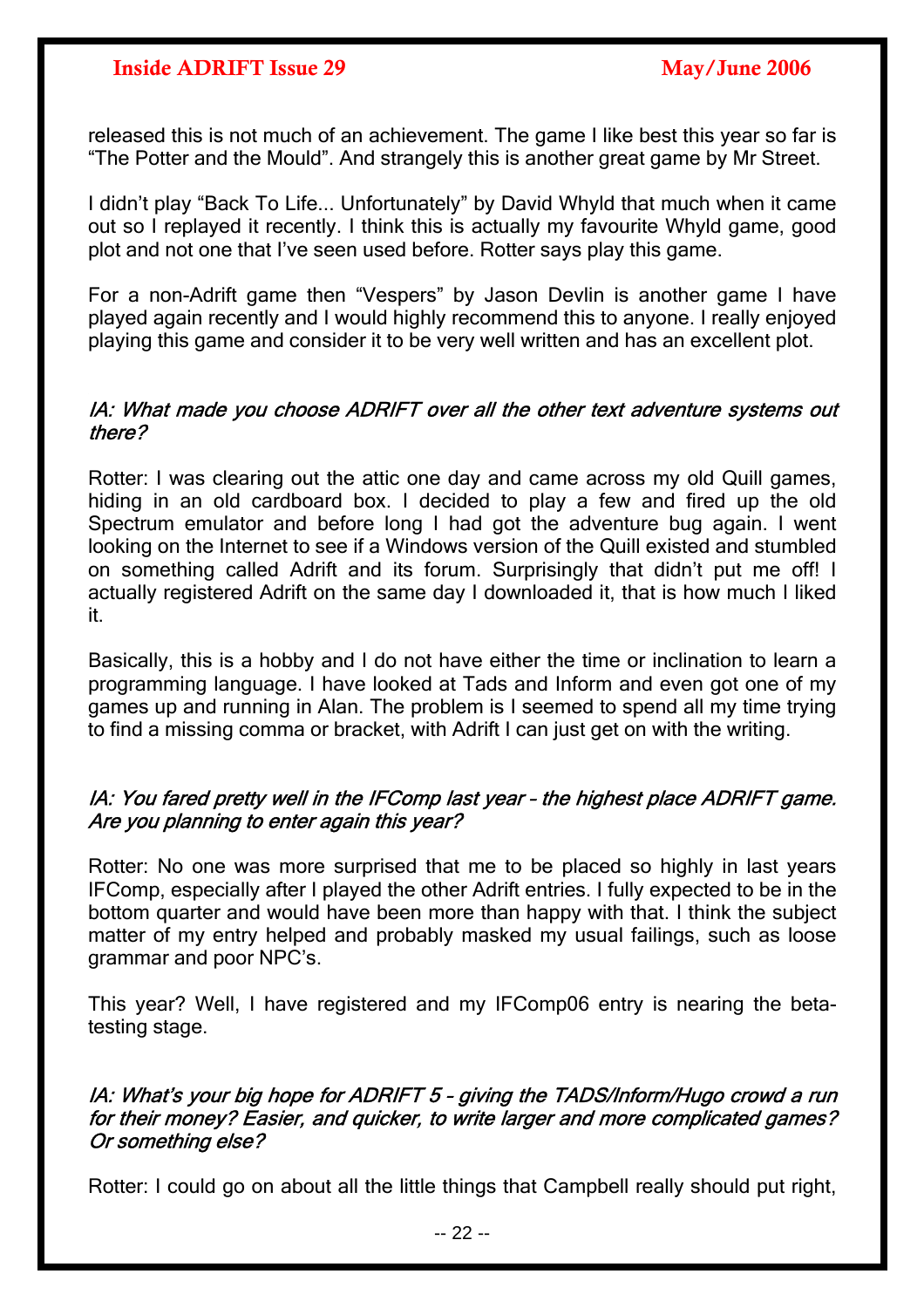but I actually love Adrift 4 R46. For me it is stable, easy to use and more importantly it really annoys the programmers over at RAIF.

So, in v5 I would first like it to be more portable, to run on strange systems such as Linux and Macs. I would love it to have a parser that will keep the RAIF crowd quiet. To me being able to create a stand-alone version of my games so that future releases can't break them would be a good move forward. Finally, Adrift should have a much better hints system.

### IA: The age old question: where do your ideas come from?

Rotter: This is difficult to say really, as my ideas seem to at me from everywhere and can pop up at anytime. As an example my first Adrift game, "Ticket to No Where", came from being stuck for hours on yet another railway station waiting for yet another non-existent train.

"Target" was my attempt to make a game which was different each time it was played (I know, I failed!).

"Darkness" was a variant on the term linear game, in that you can only really do up and down. Also think I read a story about an abandoned lighthouse sometime in the past and the idea stuck.

"Where are my keys" was my attempt at a conversation tree which worked fine but it was a real shame about the game!

"Escape to New York" was my attempt at Titanic game, which happens to be another hobby of mine. I have wanted to write a game based on this ship since my Quill days but I've really no idea how the plot came about. It just developed with the game.

## IA: Have you ever played a game and felt it was so amazing that you've had a sudden desire to write a game in homage to it?

Rotter: Normally the answer to this would be no but after "The Plague (Redux)" last year I decided I wouldn't mind having a go at a zombie game. I have a game called "Pestilence" which will probably be my Summer Comp entry in production.

If you cast your mind back you may remember that I ported a game called "Escape to Freedom by Mario Moeller" the other year. I just love old adventure games and I enjoyed this one at sometime in the past and so when I came across it again I just had to have a go at bringing in back to life. I have a few others started which will probably be released when I have time.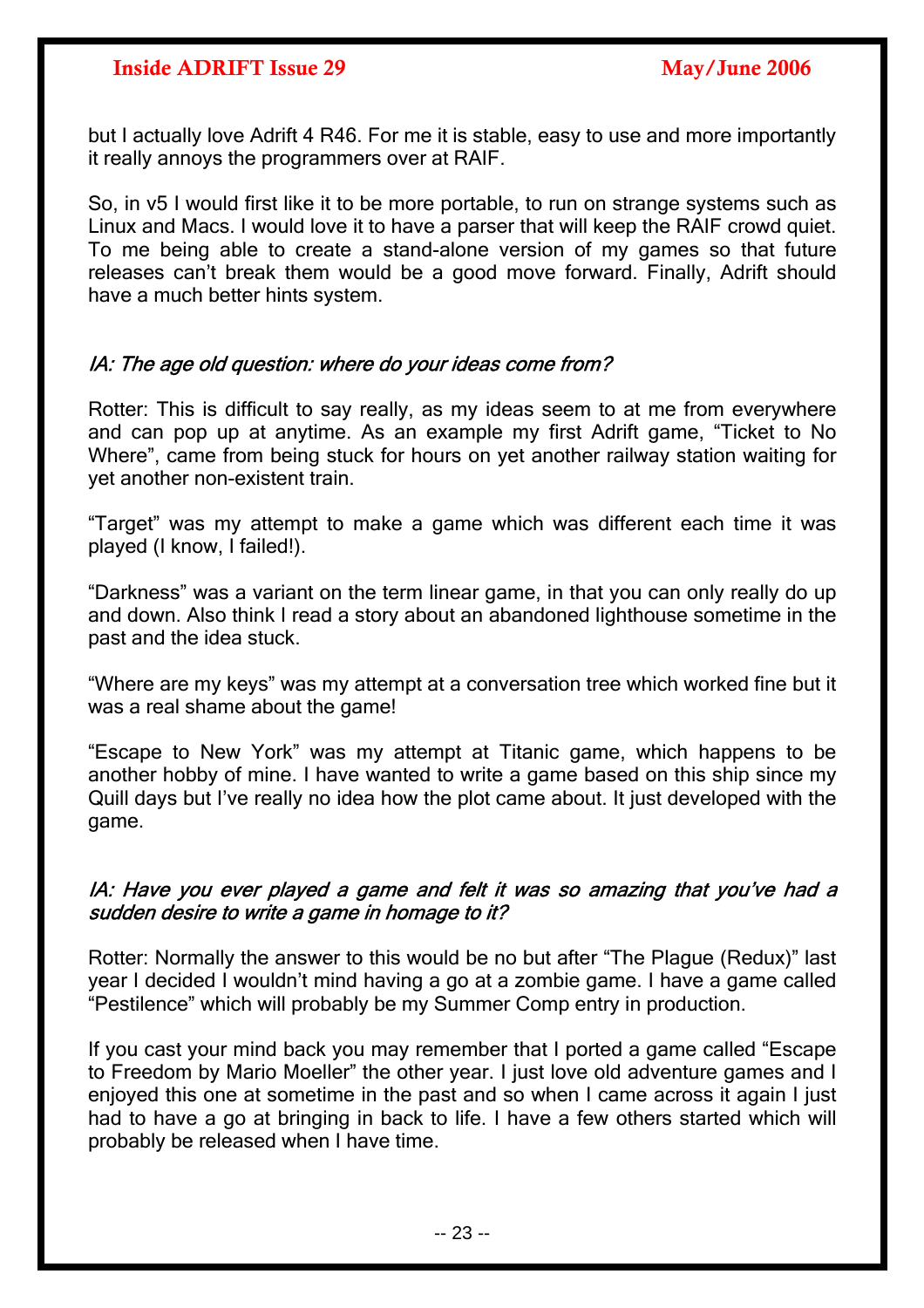### IA: Collaboration is an idea that gets mentioned from time to time on the ADRIFT forum. Have you ever tried to collaborate with someone? If a major collaboration project came along, would you be interested in giving it a shot?

Rotter: This would have to be a big no. This is not something I would be interesting in or consider I would actually be any good at. I would be really be annoying to work with on a collaboration game, as I'm forever changing my mind about something in a game. I take stuff out of a game and then later I go and put it all back in again. Works for me.

### using it for the foreseeable future or are there plans to move to a different system at IA: You've been using ADRIFT for around two years now. Do you intend to carry on some point?

Rotter: At the moment I can't see any good reason to stop using Adrift. As far as I'm concerned the other IF creation systems have nothing extra to offer for me. Even the new Inform7 is unlikely to change my mind on this one.

## IA: Finally, what games are you working on now?

Rotter: I'm working on two games at the moment -

### "Unauthorized Termination"

You are a senior investigator with the police force of what is basically a totalitarian state. On a world where nearly all forms of crime are punishable by execution, you have been called on to investigate someone who has been unlawfully killed. From the initial investigation it clearly looks like an accident and your superior is very keen for you to close the case. You decide to dig a little deeper and it is then that you uncover something that should probably have been better left hidden.

### "Pestilence"

Thinking back, it is now difficult to remember an exact moment when it all started. Like a lot of the large events it started very small. In the beginning it just seemed like a particularly nasty form of flu sweeping the country. Many blamed cattle, some Illegal Immigration and others thought it all down to genetically modified foods.

It always starts the same way; the person infected would have a very bad head cold that no quantities of drugs would help. Then blinding headaches would strike, the type that sit right behind the eyes. Just before the headaches dissipated boils and sensitive areas on the skin would form all over the body. This would be rapidly followed by flu like symptoms lasting anything up to three weeks. During this time madness and incoherence would development

How it spread no one could say and everything from the food eaten to animal bites got the blame. But, still it spread. The last reports on the television and radio, before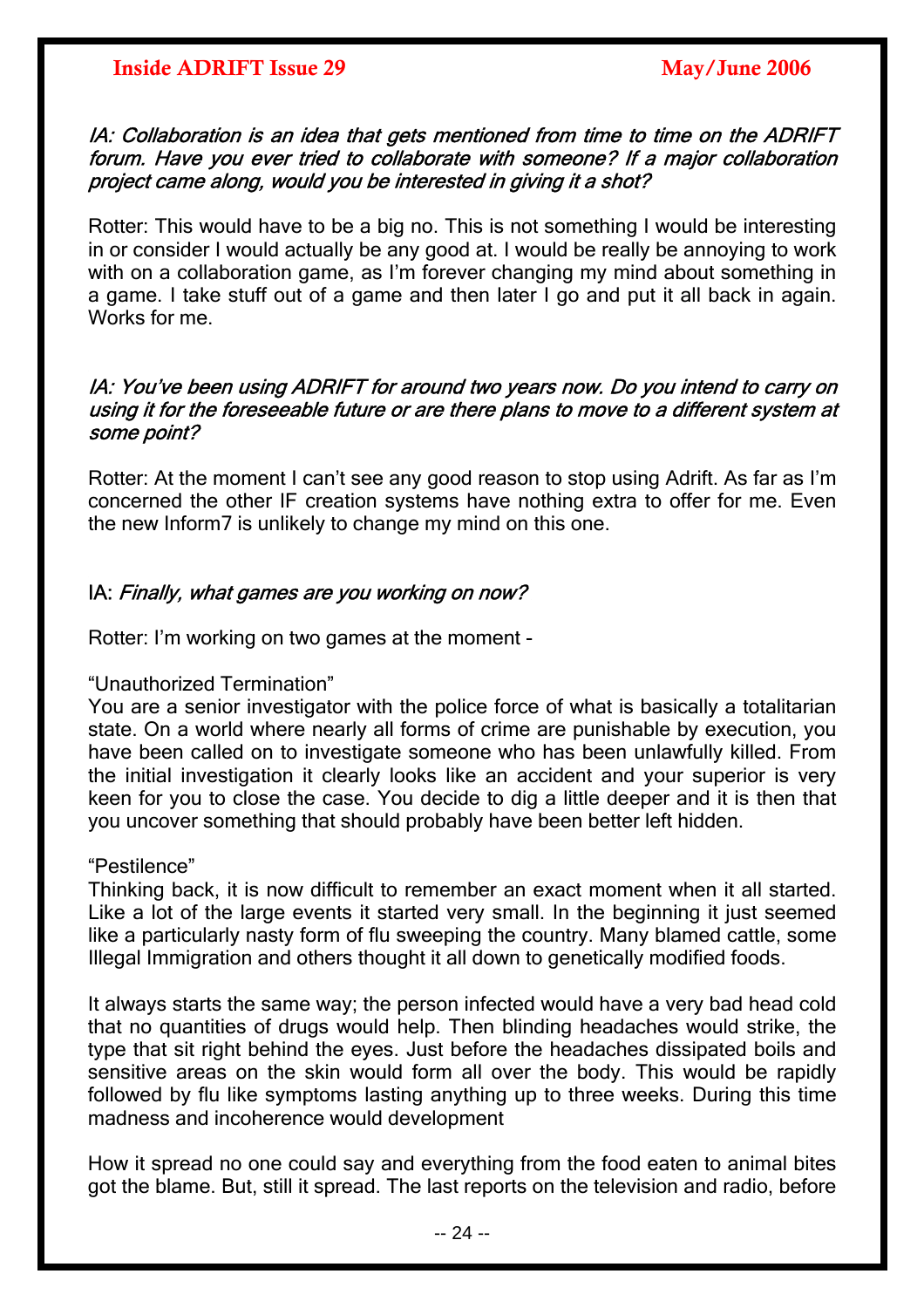they went silent, ordered the population to remain calm and stay indoors. It is now a week later you have just started sneezing and a terrible headache has arrived. Scared, you head to the nearest medical centre.

Richard Otter is the author of nine ADRIFT Games:

22 08 04 1) Ticket To No Where

 $\frac{1}{2}$  ,  $\frac{1}{2}$  ,  $\frac{1}{2}$  ,  $\frac{1}{2}$  ,  $\frac{1}{2}$  ,  $\frac{1}{2}$  ,  $\frac{1}{2}$  ,  $\frac{1}{2}$  ,  $\frac{1}{2}$  ,  $\frac{1}{2}$  ,  $\frac{1}{2}$  ,  $\frac{1}{2}$  ,  $\frac{1}{2}$  ,  $\frac{1}{2}$  ,  $\frac{1}{2}$  ,  $\frac{1}{2}$  ,  $\frac{1}{2}$  ,  $\frac{1}{2}$  ,  $\frac{1$ 

- 10 10 04 2) Where Are My Keys?
- 23 11 04 3) We Are Coming To Get You!
- 14 12 04 4) Darkness
- 17 04 05 5) Fire In The Blood
- 16 06 05 6) Escape To Freedom
- 21 08 05 7) Target
- 25 09 05 8) Pathway To Destruction
- 01 10 05 9) Escape To New York

"Fire In The Blood" was the joint winner of the ADRIFT Spring Comp 2005; "Target" won the Summer Comp 2005; "Pathway To Destruction" won the Finish The Game Comp in 2006; "Fire In The Blood" and "Escape To New York" came joint third in the ADRIFT End of Year Comp 2005; "Escape To New York" was the highest placed ADRIFT game in the IFComp 2005 where it came  $11<sup>th</sup>$ .

In 2005, he hosted the first ADRIFT Intro Comp. It attracted eight entries.

He runs a website at<http://www.delron.org.uk/>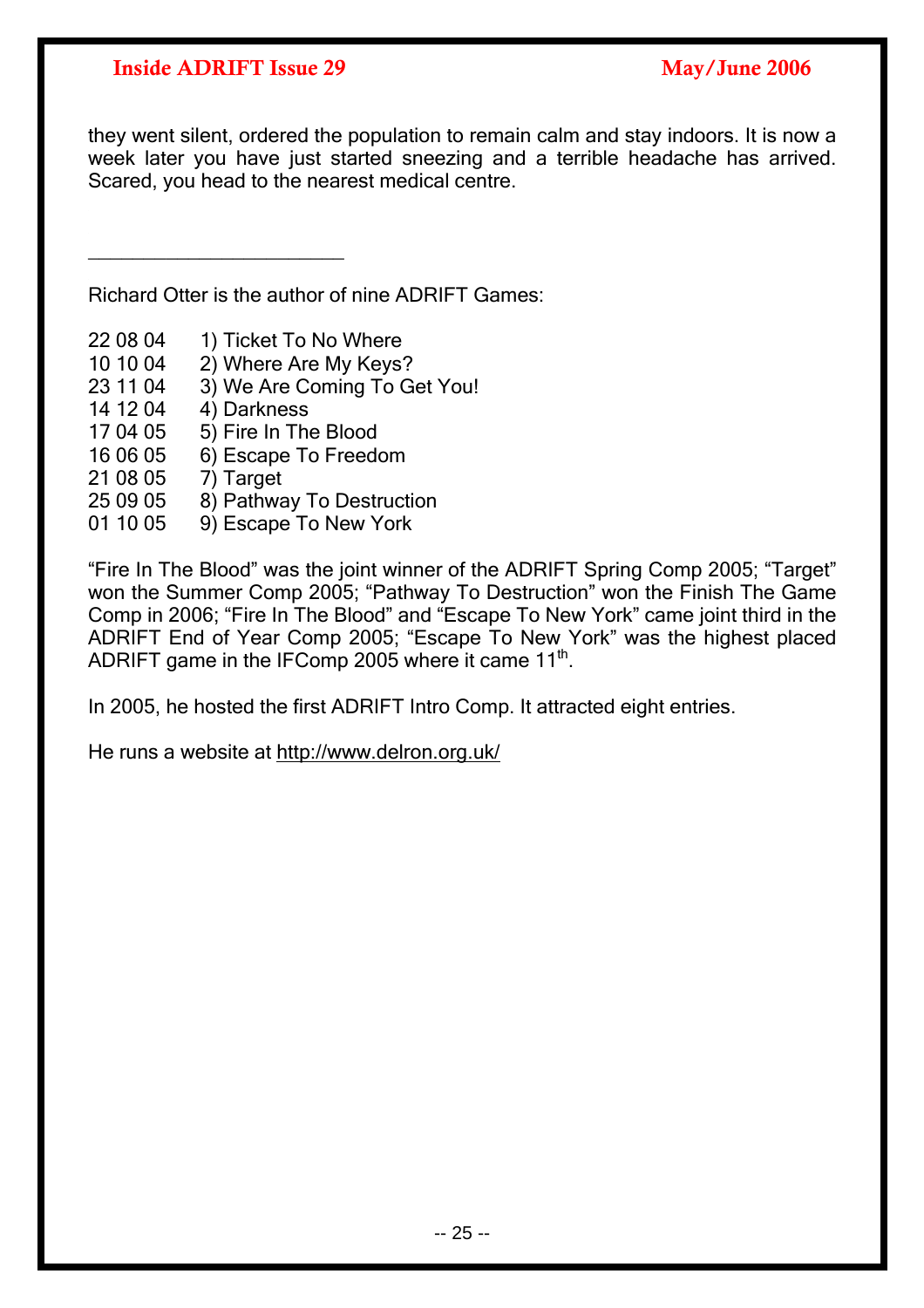<span id="page-25-0"></span>

New ADRIFT games released over the last few months:

## The Warlord, The Princess & The Bulldog by David Whyld (31st March 2006)

They said the fortress of the evil warlord was impregnable: stone walls sixteen feet thick, infrared security cameras and motion detectors, enemy soldiers with machine guns, attack dogs, tanks, aircraft, etc, etc. The works. They said no one could ever get in, rescue the kidnapped princess, assassinate the warlord, and get out in one piece.

Of course, they never reckoned on The Bulldog...

## The Potter & The Mould by Robert Street (31st March 2006)

This game features the past and present adventures of a shapeshifting superhero called the Mould.

## For Love Of Digby by David Whyld (released 4th April 2006)

A calamity has arisen: your remote is broken and you're just six hours away from the 18th repeat of "Digby, The World's Biggest Dog"! Somehow, you've got to get your remote working again in time for this televisual treat, but all without leaving the comfort of your favourite chair.

## Resident Lust by Night, Owl *(24<sup>th</sup> April 2006)*

You play the part of a superhero after the GameMaster. An AIF game.

## Paradise Hotel by Blue Meanie  $(27<sup>th</sup>$  April 2006)

You're the assistant manager at Paradise Hotel in this AIF game in which the aim is, not surprisingly, to get laid.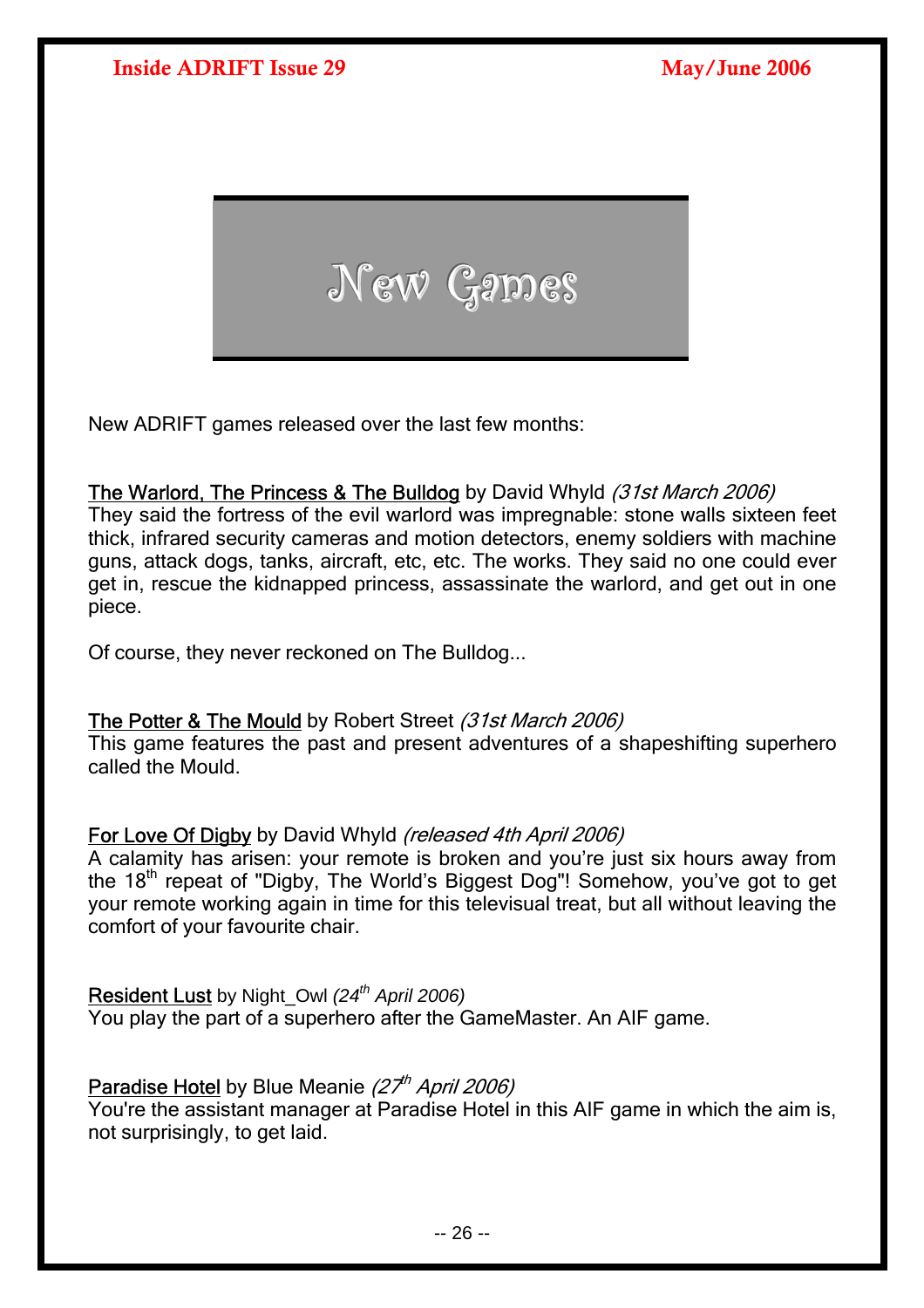<span id="page-26-0"></span>

Works in progress from members of the ADRIFT community. How many will ever get finished? Only time will tell…

## **Core Bound**

by Tech

What do you do with the last resources of a dying planet? You build huge containers, fill them with trash and slingshot them out into the galaxy. That is, if you are among the rich who get to choose. You don't care where the trash goes. You don't care whether the living, breathing souls arrive safely at a destination. No, as long as the trash doesn't return to continue polluting your planet. The trash could fall into the sun as long as you couldn't hear them scream.

Except that you don't particularly think of yourself as trash. And you never expected to be herded from your home, sealed up in one of the containers and… and left to die. At least those were your last thoughts before the sling drives drove your mind into darkness.

When you awoke, it was so quiet. And dark. At first despair washes over you. But then you hear the faint sound of another survivor over the thrumming of the sling drives. That gives you hope.

You've chosen to live. To find a way out. Possibly a way back home.

## **Hackworks 1.0**

by Tech

High Speed Connection being established, please wait... connected. Transferring to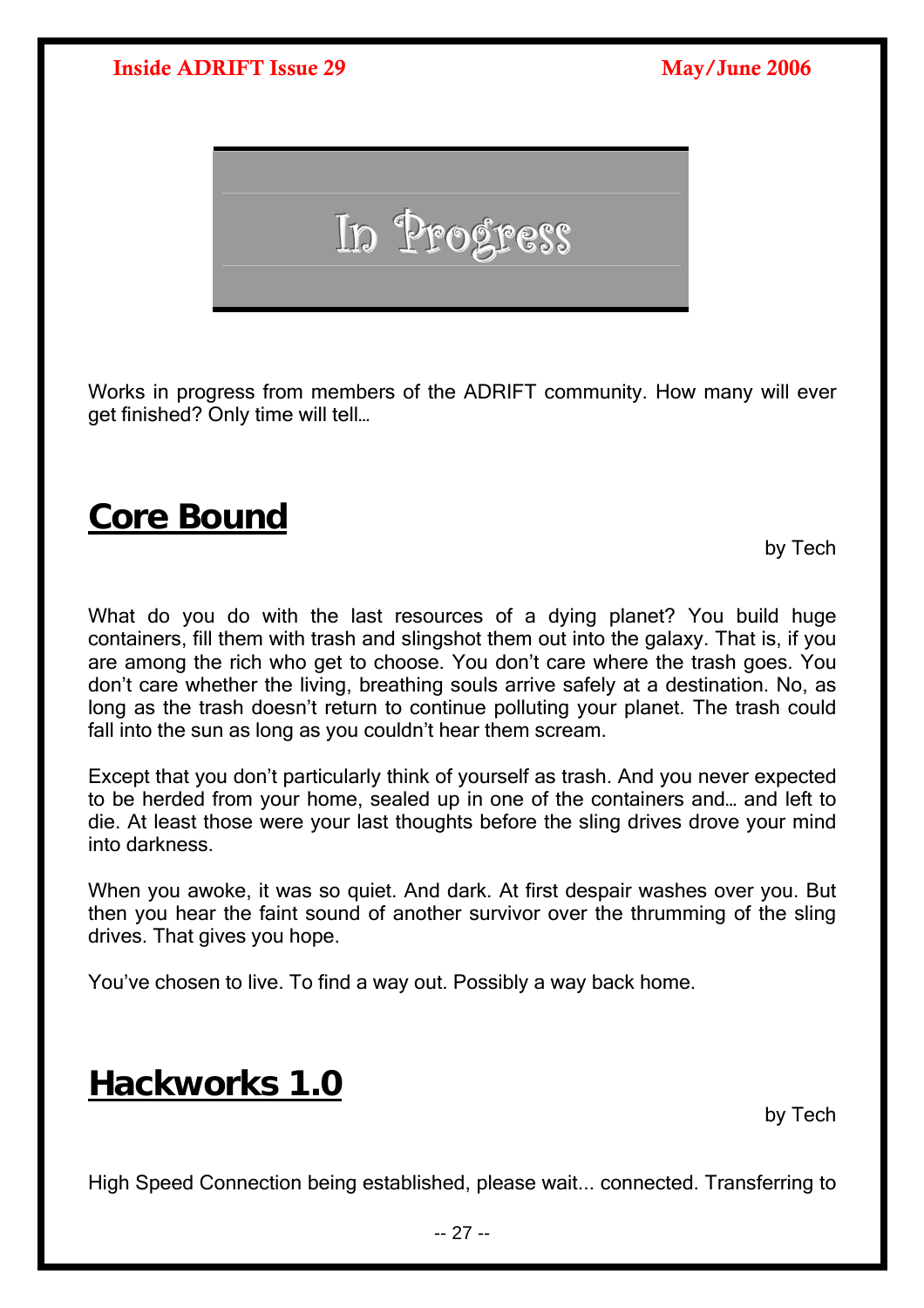the Imaginette Online portal... completed.

Portal

A navy blue floor is engulfed by an infinite black void stretching beyond three meters in every direction. A glowing transparent sign with yellow lettering floats 2 meters over the floor

>read sign

The glowing transparent sign with yellow lettering floats 2 meters over the floor. The sign reads as follows...

Welcome to Imaginette Online 1.0

NEWS

1. As of 01/01/2104, beta testing of I.O. is finally over! A huge thank you to all of our beta-testers who have helped to fine tune the unlimited worlds of Imaginette Online. Remember, beta-testers receive half off the normal monthly subscription rate during their first sixty days online!

2. The I.O. User Agreement has been modified to ban the use of Hackworks Adaptive Code ™ products. Tighter sniffer controls have been implemented to uncover users of these tools that lead to unfair play. Users in violation of the agreement will be banned for life from Imaginette Online.

Please touch the sign to signify your agreement with these terms. You will then be taken to your personal apartment.

>touch sign

The world melts and rematerializes around you…

Personal Apartment

Furnished in the spartan style, a box bed without sheets is here along with the doorway north to the "common grounds". Two blue balls float next to the doorway, one above the other giving off a blue glow saturating the room.

>touch bottom ball

You are rattled to hear the voice of your girlfriend, Jade.

"Nate, Please help me," she asks with a worried tone in her voice. The two of you haven't spoken for two days after a stupid fight you had offline. You'd been playing it cool, staying away, hoping that she'd feign some interest and send you a message. Something in her tone though says this isn't an apology.

"I couldn't jack out of the system or get out of my apartment. These automations showed up. I don't know where they've taken me. They want me to tell you that they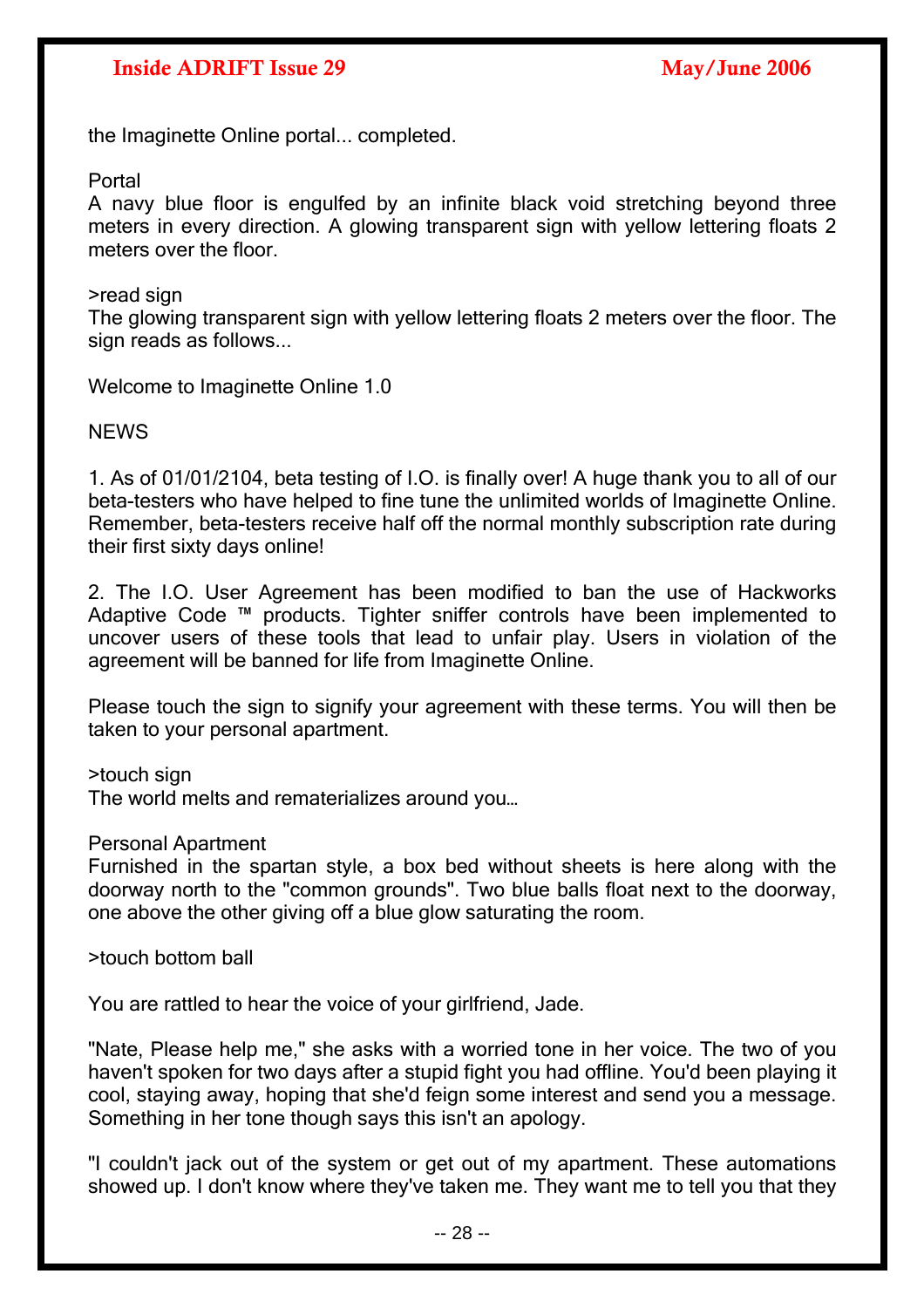<span id="page-28-0"></span>want the golden sword of Anra back. Geez, Nate, I was messing around... I'm sorry," she says breaking off into crying.

Momentarily she brings it back together. "After our fight, I took your stupid sword and created a quest for you. I was going to get back at you. They don't believe me. They think I'm protecting you and that you still have it. They know you have a Hackworks mod also. They say after finding the sword, you'll disable it or they'll kill me. Can they do that? This is just a game, right? I'm scared, Nate. I can't jack out! Nate, please."

End of audio message.

## **Jim Pond: A Meeting With S.K.U.M.**

by David Whyld

The call came through, as it usually did, while I was 'entertaining' a lady friend. She was a classy dame: elegant, discreet and, what's more, cheap. Very cheap. Always an admirable quality in a woman as far as I'm concerned.

But the call had come through and I had to leave. I left her tied to my bed (I would be back in a week or two so figured she was fine as there was a half bottle of coke with a straw in the top by the side of the bed), hopped into my car, sped at 95 mph through the 30 mph streets of London, and arrived at the office a short time later.

Miss Funnyfanny greeted me at the door. She might have been coming onto me. The fact that she was naked and had a rose between her teeth hinted at this. But my mind was firmly on business right now so I strode past her and entered P's office. Pausing to throw my coat at the coatstand in typical secret agent style, I sat myself in the chair before P's desk and said, "what's up, doc?

P was not amused. Then again, P is a miserable old bastard and precious little amused him.

"What's up, Pond," he said, "is that terrorists have stolen a bomb and are threatening to blow up an unspecified target if we don't pay the unspecified ransom amount."

"Which target?" I ask, my attention momentarily diverted by the rather fetching blonde I had just noticed in the corner of the room.

"Unspecified, Pond," says P. "Meaning they haven't said yet."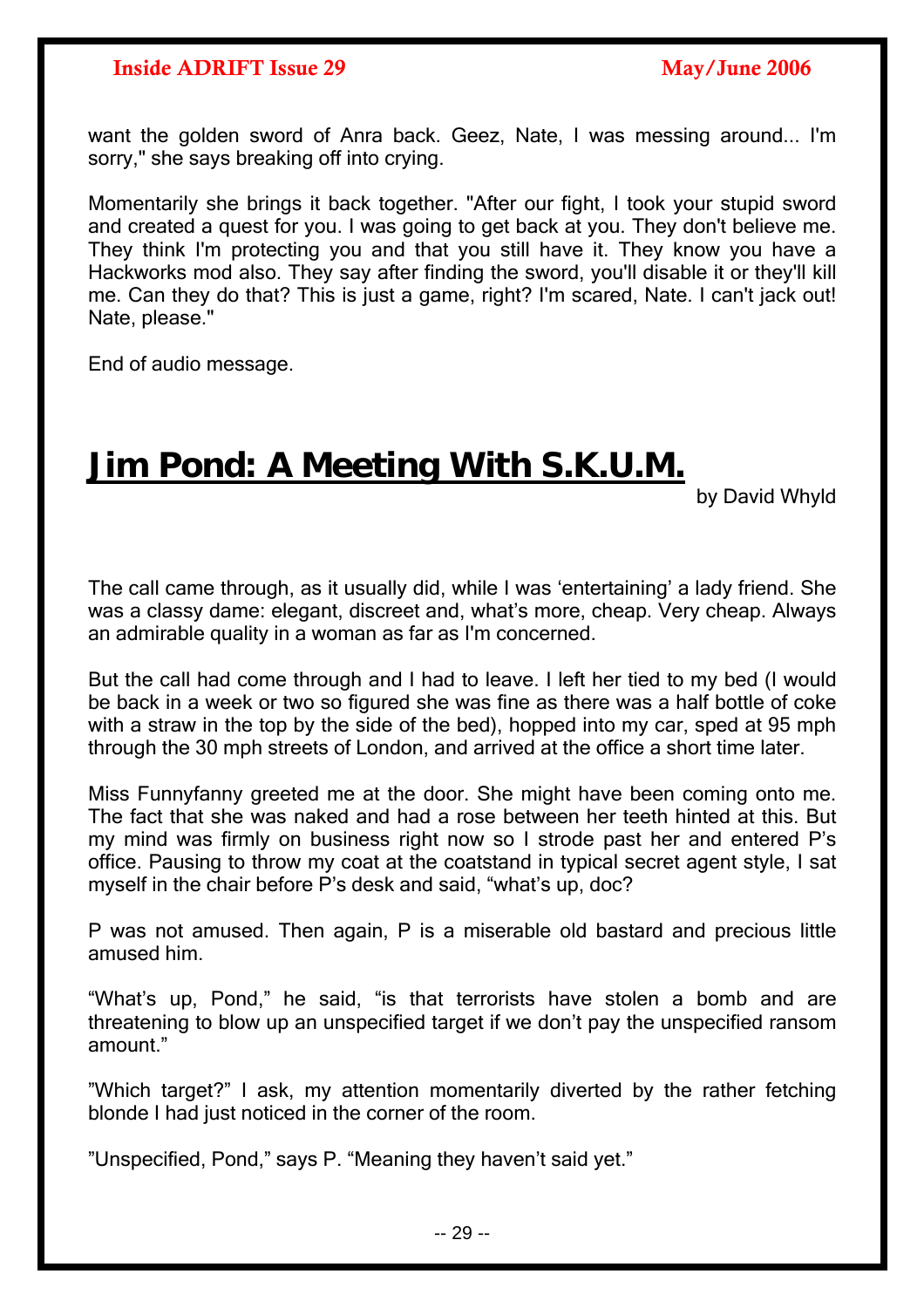"Oh." I give the blonde the once over. Then the twice over. Then a third one. There is something familiar about her… "And how much is the unspecified ransom amount?"

P sighs.

"This is Miss Layla Dinkwad," says P, indicating the blonde who is, currently, the sole focus of my attention. "Miss Dinkwad, this is-"

"Jim Pond," says Layla. "We have… met."

I remember. South America. 1999. I was there for… oh, something or other… an assassination?... foiling terrorists?... something like that… and as I went to get a paper one morning, I happened to glance over to a woman sitting in a café and, as she was female and I was Jim Pond, I filed her face (and other characteristics) away for future reference.

"The pleasure is all mine… Layla," I say.

"Miss Dinkwad-" says P.

Layla holds up one perfectly manicured hand. "Layla, please."

P nods. "Layla has infiltrated the terrorist cell and brought us considerable information on them."

Layla sits next to me, crossing her legs in an alluring manner.

P goes on, "so this is where you come in, Pond. We need you to go deep under cover…"

"My thoughts precisely, P," I say. "Myself and Layla. Deep. Under the covers."

P reaches over the desk and slaps me across the face. "Stay focused, Pond. This is important."

"Focused," I say, massaging my face, "is my middle name."

P sighs some more. He seems to do this a lot whenever I am around. Maybe it's an allergic reaction or something. "You are to pose as a buyer of ancient artefacts in order to allow you access to a certain Parisian art gallery where the terrorist cell is located. There, you will liaise with Layla-"

"Liaise?" I nod. "Oh yes."

"-and proceed to locate the bomb. After that-"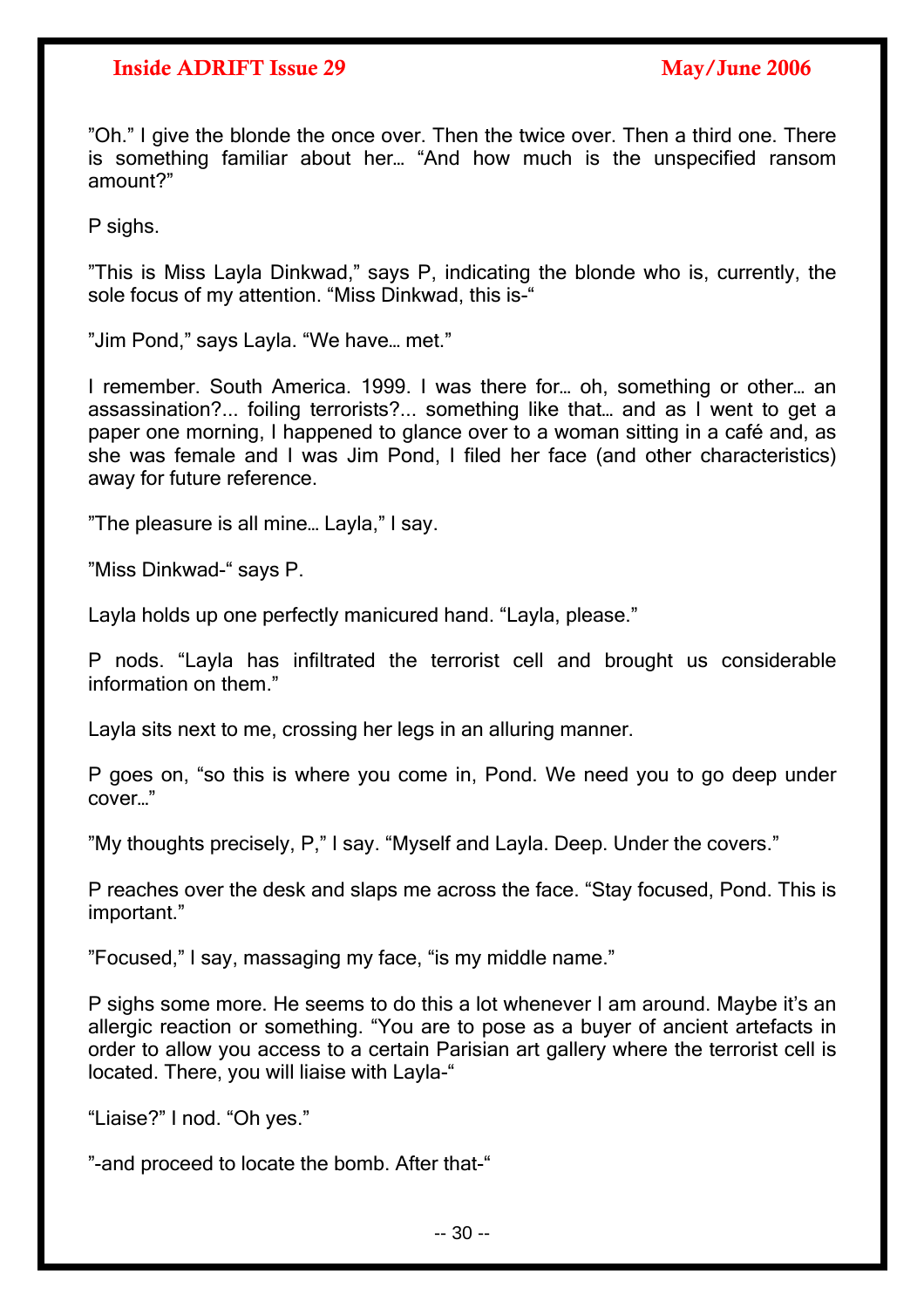"Boom."

P frowns. "I sincerely hope the bomb doesn't explode, Pond."

"I wasn't referring to the bomb."

"Layla is already working undercover at the gallery," says P. "As-"

I stop him. "Let me guess. As a model? A passing porn star? A-"

"I'm the cleaner," says Layla with a sigh. "I help wipe up all the vomit and the occasional dead body."

"Oh." That kind of dampens the erotic image I have of her in my mind but no matter. I'm adaptable.

"You will be posing as Cecille Berkhold," says P, "who is a major figure in the art world… and he has a collection of many, many… and furthermore he is virtually unknown in that area of Paris so there will be little chance of… it will be hard of course… Indeed, P. Now, assuming you were paying full attention during my briefing, you have everything you need to get going."

I blink and come out of the customary daze I generally fall into whenever P is speaking.

"Good luck to you both," says P. "And thank heavens you're so organised and prepared. The least trouble here could lead to both of you winding up dead in an unmarked grave by the end of the week."

I escort Layla out. We discuss the plan as we walk through the reception area where Mrs Funnyfanny dances around naked with the rose in her mouth. Layla will come to my apartment this evening to 'discuss the mission' and then we will proceed separately to Paris where she will slip into her role as the cleaner at the art gallery and I will become Cecille Berkhold.

## **Katlin's Story**

by Tech

A long time ago, you consulted a man many spoke of as a reliable seer. He came highly regarded for his uncanny insight. However, as you sat in his worn shack watching the old, withered man attempt to pour you a cup of spiced tea, it made you wonder. A man with accurate abilities should possess wealth. Still, you listened to him as he huddled close to you so that he may gaze on your face as he spoke.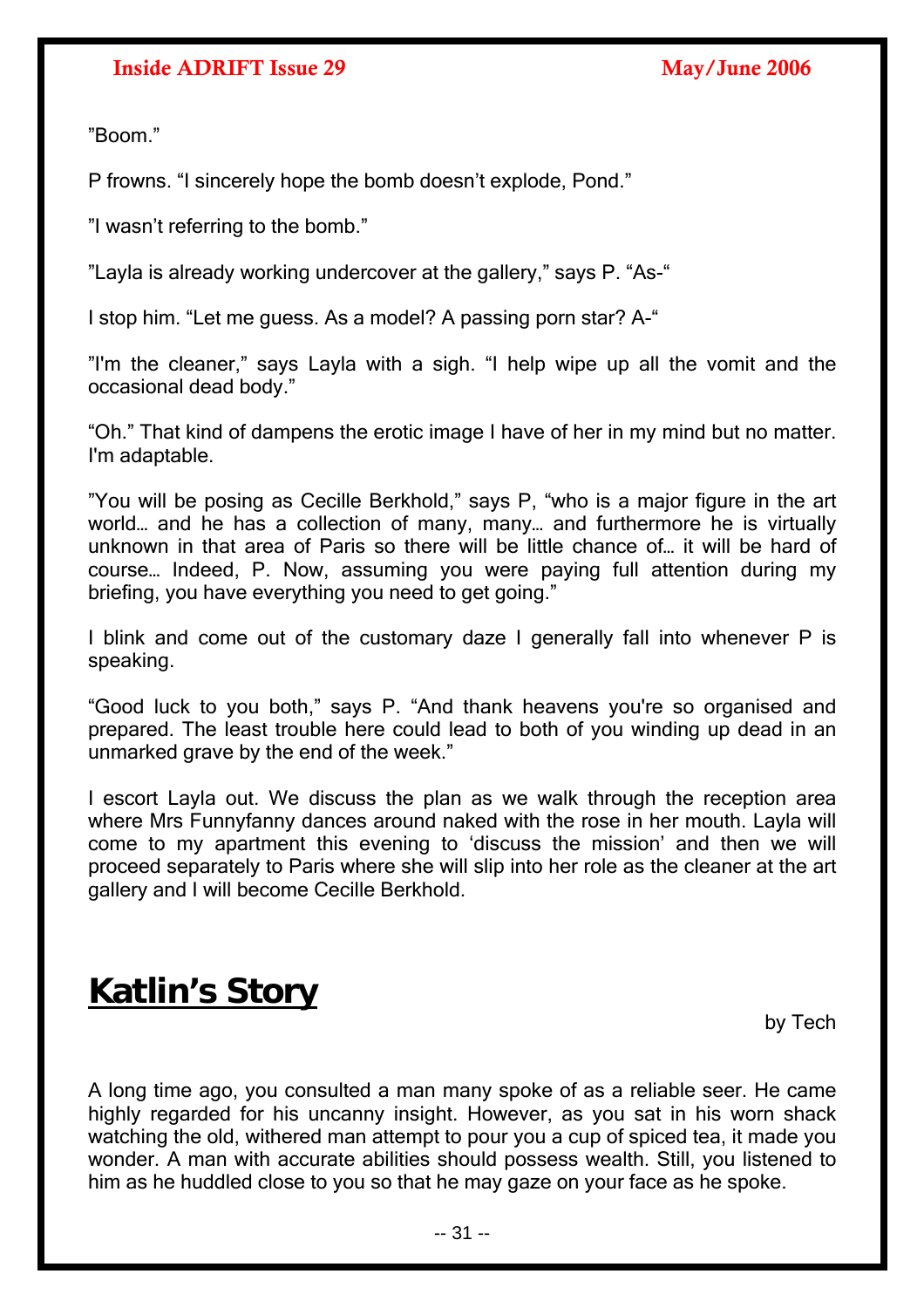"Born to a world of failing magic, Katlin Further, I herald you as do other mages. You are our hope."

He pauses momentarily seemingly searching for something within your expression.

"You are without a peer. Long ago, in the beginning, there were mages called elementalists. Their power was beyond anything seen for millennium. In fact, until I gazed on your aura; they were as myth to me, my father and all of his grandfathers."

You wonder, were the pauses for dramatic affect?

"Sir, continue please."

"You are an elementalist; though a baby. You've learned to channel and destroy. Later you will learn to create."

Imploringly he searches your eyes, "You must learn to create... or... or you will die. And all of our dreams along with you. Possibly the world."

"Why me?" you ask.

"I do not know. I only know what you are. Not why or how."

The conversation meandered off into ancient history. Much of which is stuffed away subconsciously until needed.

Funny that this memory came back to you as you stand outside the gates of the winery. By the light of the stars and moon peeking out partially between gathering rain clouds, you can see the sign reads, "Vernon Winery est. 122170."

Even at this late hour, the sounds of work spill out from the inside. That doesn't surprise you. A week ago, a young apprentice mage, Darrin, went missing. A master compass attuned to his aura produced nothing until late this afternoon when it began twirling for hours until finally settling down on a single direction.

You came here following Darrin's aura. Information gathered from others indicated that the winery employed slave labor. Even possibly had business ties with a guild. That's allright, you didn't expect to be welcomed with open arms tonight.

All that matters is finding Darrin.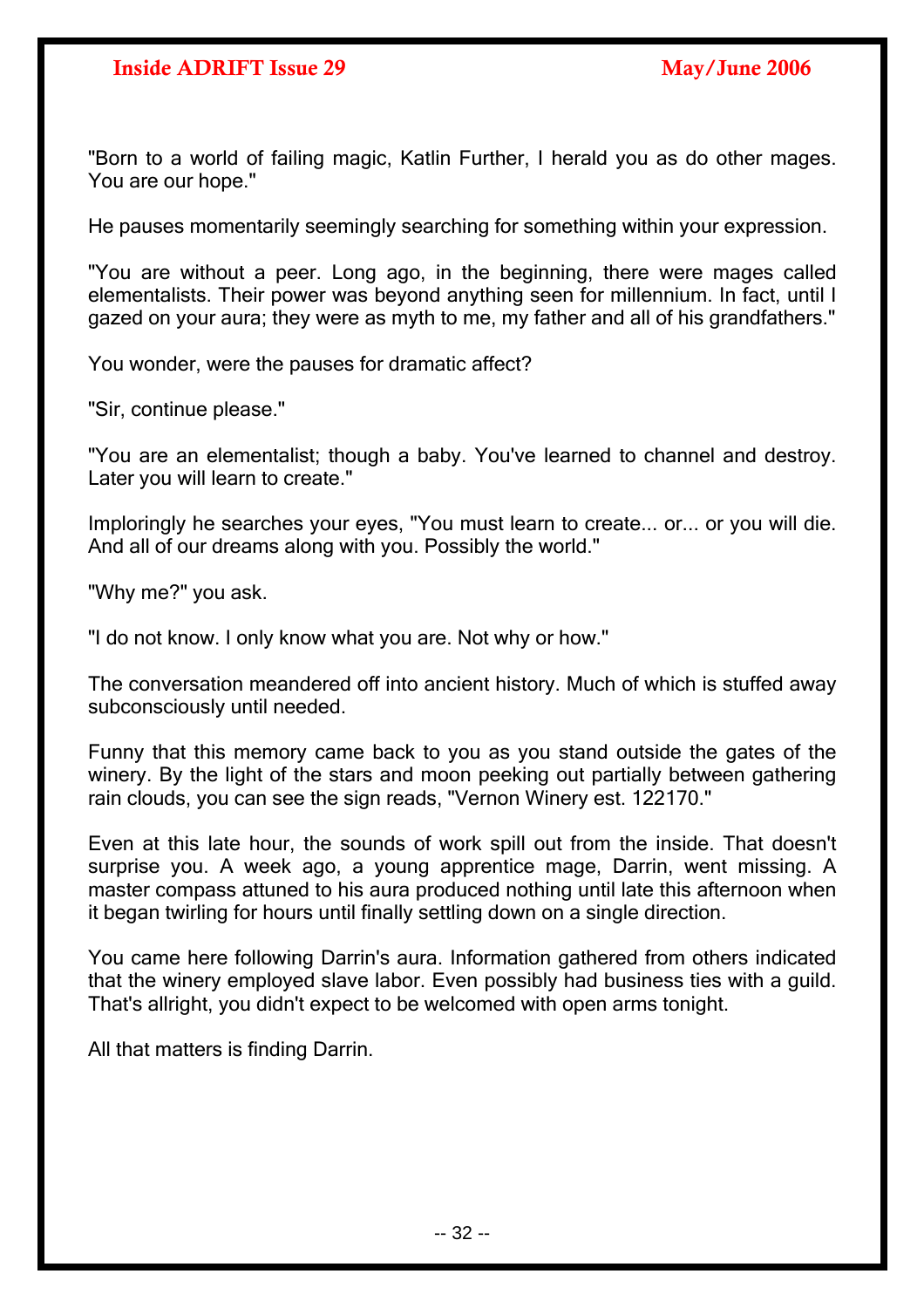## <span id="page-32-0"></span>**Mecasite**

by Tech

It started during the long hard rain of a northern lightning storm when I had just pulled over a stolen Sierra Air Craft.

The rain was coming down hard and the wipers of my police craft barely wiped away the water from the windshield before it was replaced. The red signal lights of the stolen silver Sierra were broken into a million shards through each of the rain drops along the windshield. The blue glow of the dash lit the interior of my craft. Grabbing a poncho and my unclasping my personal sidearm, I repeated my last request through the load horn, "Step out of the car."

The Sierra lay unmoving on the grassy knoll its driver had brought it to a halt. Lightning outlined its form momentarily. It's windows were nearly opaque keeping the driver unseen.

"Ok, we'll do this the hard way," I said stepping out the car, "Central, I'll need backup. I'm attempting to make contact with the driver."

"Understood," came the response, "standing by."

Wind whipped the rain up under the hood against the fur of my face. But it also brought the smell of something. It smelt like blood. Instantly alert, I pulled my sidearm.

Pulling alongside the Sierra and pointing the sidearm at the driver side window, I yelled over the wind and the rain, "I said get out of the car."

Surprisingly, the driver side window rolled down and I could make out the driver hidden in robes.

"On a night like this, officer?" came the sound of a woman's voice.

The rain was coming down hard and the wipers of my police craft barely wiped away the water from the windshield before it was replaced. The red signal lights of the stolen silver Sierra were broken into a million shards through each of the rain drops along the windshield. The blue glow of the dash lit the interior of my craft. Grabbing a poncho and my unclasping my personal sidearm, I repeated my last request through the load horn, "Step out of the car." The Sierra lay unmoving on the grassy knoll its driver had brought it to a halt. Lightning outlined its form momentarily. It's windows were nearly opaque keeping the driver unseen. "Ok, we'll do this the hard way," I said stepping out the car, "Central, I'll need backup. I'm attempting to make contact with the driver." "Understood," came the response, "standing by." Wind whipped the ran up under the hood against the fur of my face.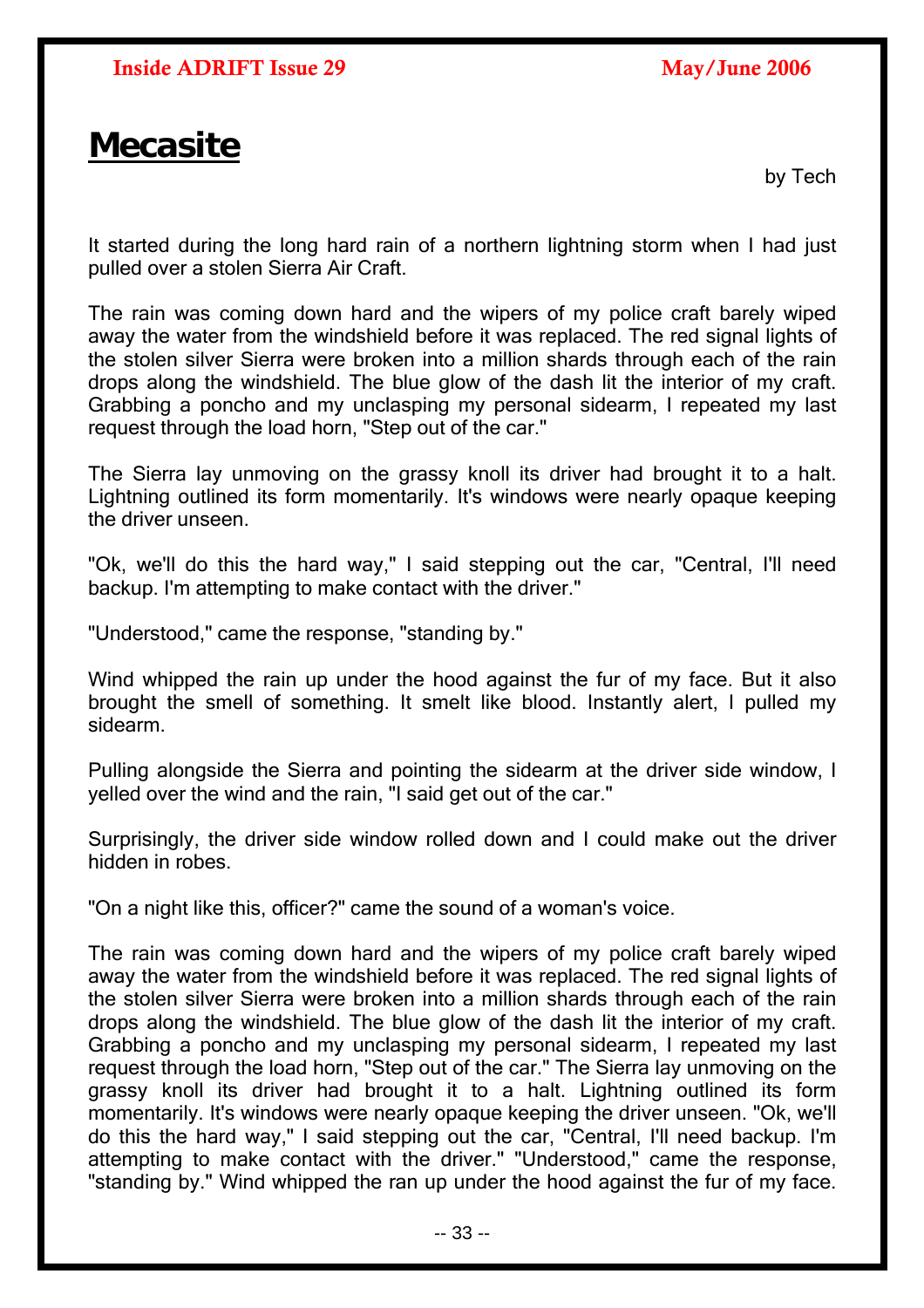<span id="page-33-0"></span>But it also brought the smell of something. It smelt like blood. Instantly alert, I pulled my sidearm. Pulling alongside the Sierra and pointing the sidearm at the driver side window. I velled over the wind and the rain. "I said get out of the car." Surprisingly, the driver side window rolled down and I could make out the driver hidden in robes. "On a night like this, officer?" came the sound of a woman's voice.

## **The Road Home**

by Tech

For the last five years, the depths of the Black Forest have been your home. A proven safe haven for many wanted men such as yourself, you've built a home and farmed the surrounding land. Crops sold to a nearby tavern and travelling merchants bring in your meager living. A meager living as a freeman. A much different life than it would be back in the kingdoms. This time of year, each cold winter's night emphasizes how isolated the region is. No merchants have been through in nearly a week. From your home, you decide to head over to the Journey's End Tavern to eat a warm meal, share a warm fire and enjoy what little contact with others you can.

## **Sun Empire: Quest For Founders II**

by Tech

The last few minutes of your life have been a blur. A few hours ago you, Tangee Simone, were the foremost research scientist at the Rosemon Genetics Institute on Rhiannon. But then, the Orgaans attacked. Following instinctual hatred centuries old, the Institute was destroyed. You barely made it out alive with your peer, Mark Eridian, and Malthew, the Kantan head of security. Now, the three of you are riding in the back of the evac bus with six Sun Empire marines you can make out in the darkened compartment.

As the bumps and jolts of the ride toss you about, you wonder why the Orgaans would attack the Institute? Why has the war with them gone on for so long? You can't ask anyone else because the noise from the speeding bus is too great. The marines are able to talk through com systems in their helmets. A few eye the three of you; at least one smiles and waves.

Finally, the bus comes to a sliding halt and the marines lean forward in anticipation. Sunlight streams into the darkened compartment as the rear of the bus is opened. Temporarily blinded by the sudden light, the marines behind push you out onto solid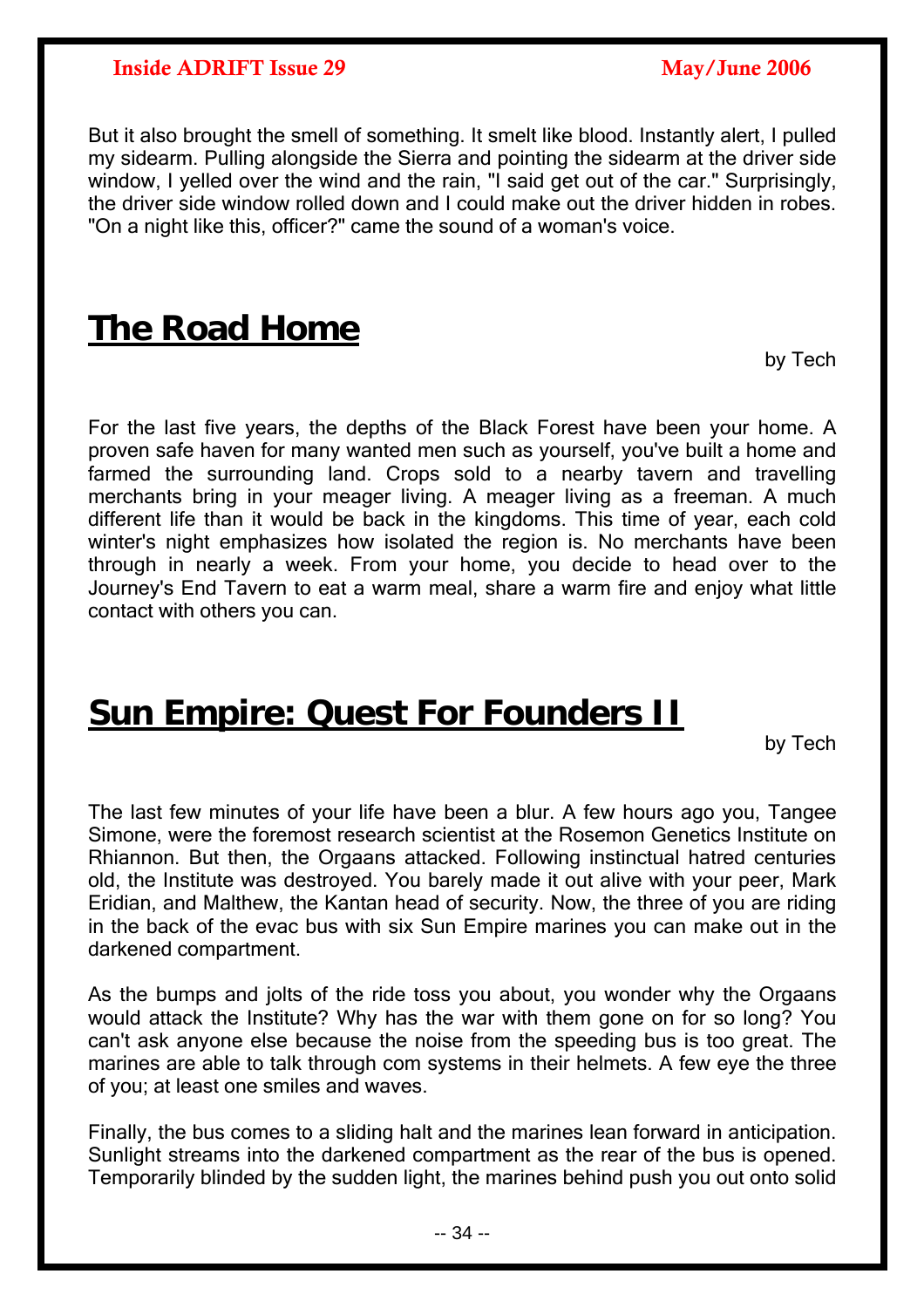<span id="page-34-0"></span>ground. Rough hands wrench your arms behind your back and shackle you.

"Hey, what are you doing?" you hear Mark question. A low growl off to your left. Then you are suddenly thrown back into the compartment alone. Struggling to regain your feet; a marine draws himself up onto the back of the bus. As the compartment door draws close; you see beyond Mark and Malthew lying on the ground of a desert under guard by the remaining marines.

The marine draws near. Holding something in his hand, he speaks to you softly, "Hold still." Feeling a prick, a coolness washes through your body. Expecting your vision to adjust to the light, instead you feel dizzy and the darkness completely takes hold...

Awakening, you find yourself in a different place... the evac bus and marines are gone...

## **Sun Empire: Quest For Founders III**

by Tech

The journey has been four long months. Four long months since the research station on Janis 4 experienced an unprecedented planet wide quake. Four months since the station's commander, Brom Thandia, began broadcasting a broad spectrum emergency signal. Three months since the signal was ceased without explanation. After four months of streaming along at 75c, the Long March finally begins to slow as it approaches the solar system of Jan II.

There was no response to any communication from orbit. After four long months, you begin to doubt anyone survived. Visual images show a battered, leaning tower surrounded by four smaller towers connected by archways. The station sits embedded in the bottom of a valley. Confirmation with original gealogical charts indicate that the station used to sit above a plain. The quake created a large sinkhole into which the station fell. Amazingly, only one of the archways was damaged in the quake. Its smaller towered nearly collapsed with the archway taking a steep decent to the valley floor.

A large rectangular concrete hangar sitting a quarter mile away from the station faired better. Its topside shuttle pad appears stable enough for use. A large set of greenhouses better than a mile away and sitting atop the actual level of the surrounding plains appear to also have been left intact. Water from underground rivers in the region have formed a miniature swamp around the base of the station.

First on the scene, you take a team in a shuttle down to the station shuttle landing pad and begin your given task: Assist and rescue any survivors.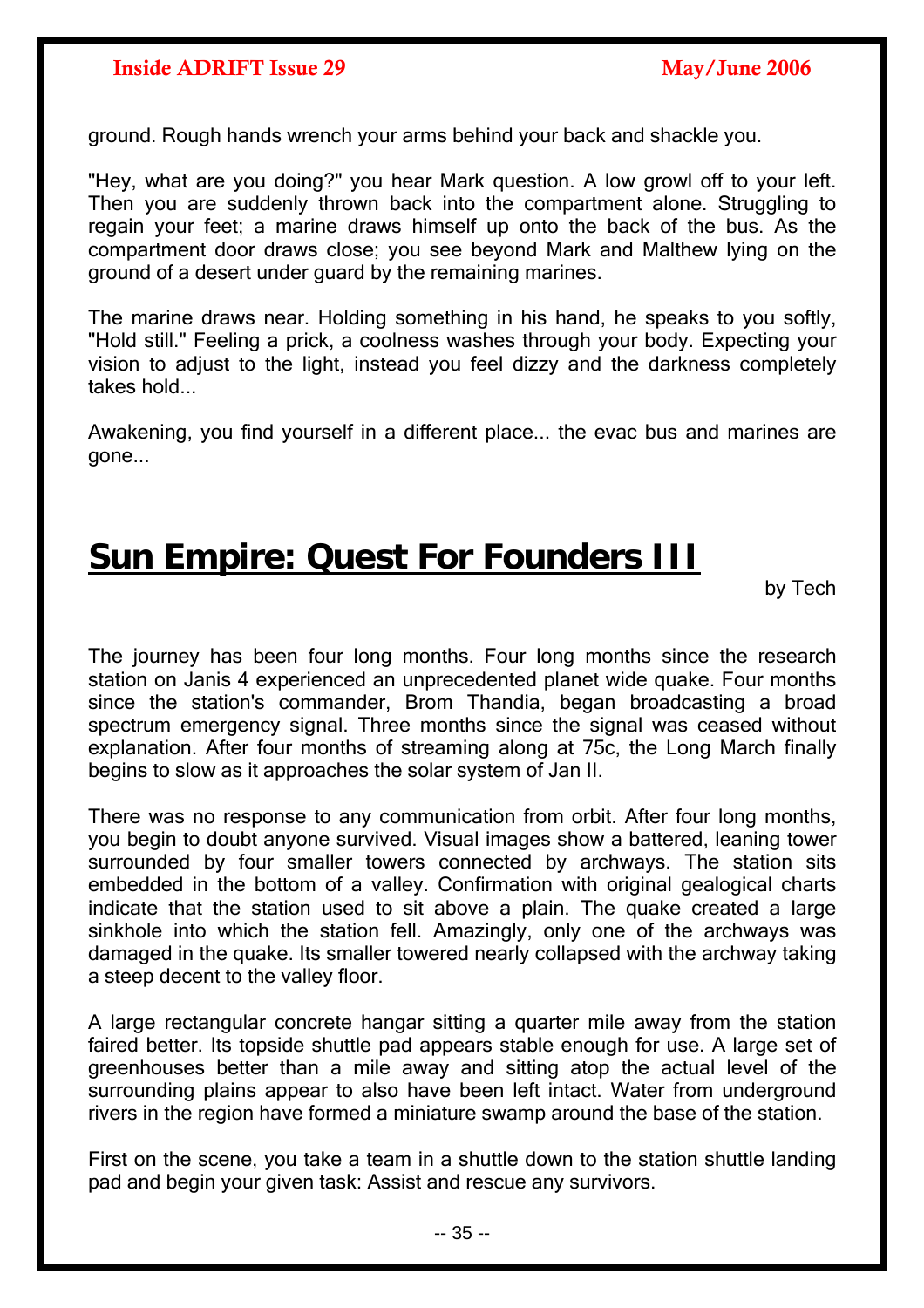## <span id="page-35-0"></span>**Sun Empire: Ghostship**

by Tech

Slipping silently between the stars, the SE Ranger expected to arrive back on the White Nova within a few days.

Exhausted from your successful rescue mission in the O'Dahlmoor system, you've spent most of the last week recuperating in bed. The last day and half, you've begun to feel slightly alone.

The Ranger's science facilities are limited and all of the other scientists are aboard the White Nova. At first, you attempted to talk to the marnette Snow because you've had so little contact with his kind. However, his shock and anger over being appropriated for "research" functions seems to have limited his vocabulary. Giving up, you're pretty sure that Snow would only be happy planning another job.

Fortunately, the working relationship that you've begun over the last few months with Sfira gives you something to begin a few decent conversations while you wait. After a while, you start to even consider her a friend.

Between those conversations, you find yourself walking the near empty halls when Commander Johnathan calls you to the bridge.

"Tamara, I've received some more intelligence reports from the Kantan Invisible Order. I believe they are offering you something for what you've helped 'em out with. For the life of me though, I'm pretty sure only you'd want to take a look at this," He motions you over to a monitor.

"What is it, Johnathan?" you ask.

On the monitor is a large, black starship floating near what appears to be a small moon. The system's sun in the background is the only illumination bouncing off of the ship's hull. Roughly shaped like a bullet, the ship is a construction of various compartments. Its fairly certain by the number of portals that the front of the ship was a command and living quarters. However, the function and purpose of the myriad of box and oval shaped compartments that make up the body of the ship escapes you. Hundreds of towers, enclosed walkways and girders tie it all together. Giving you perspective, a flashing red beacon gives you momentary illumination of an automated military turret emplacement floating in the shadow the immense ship.

"It's almost as big as the White Nova," you state.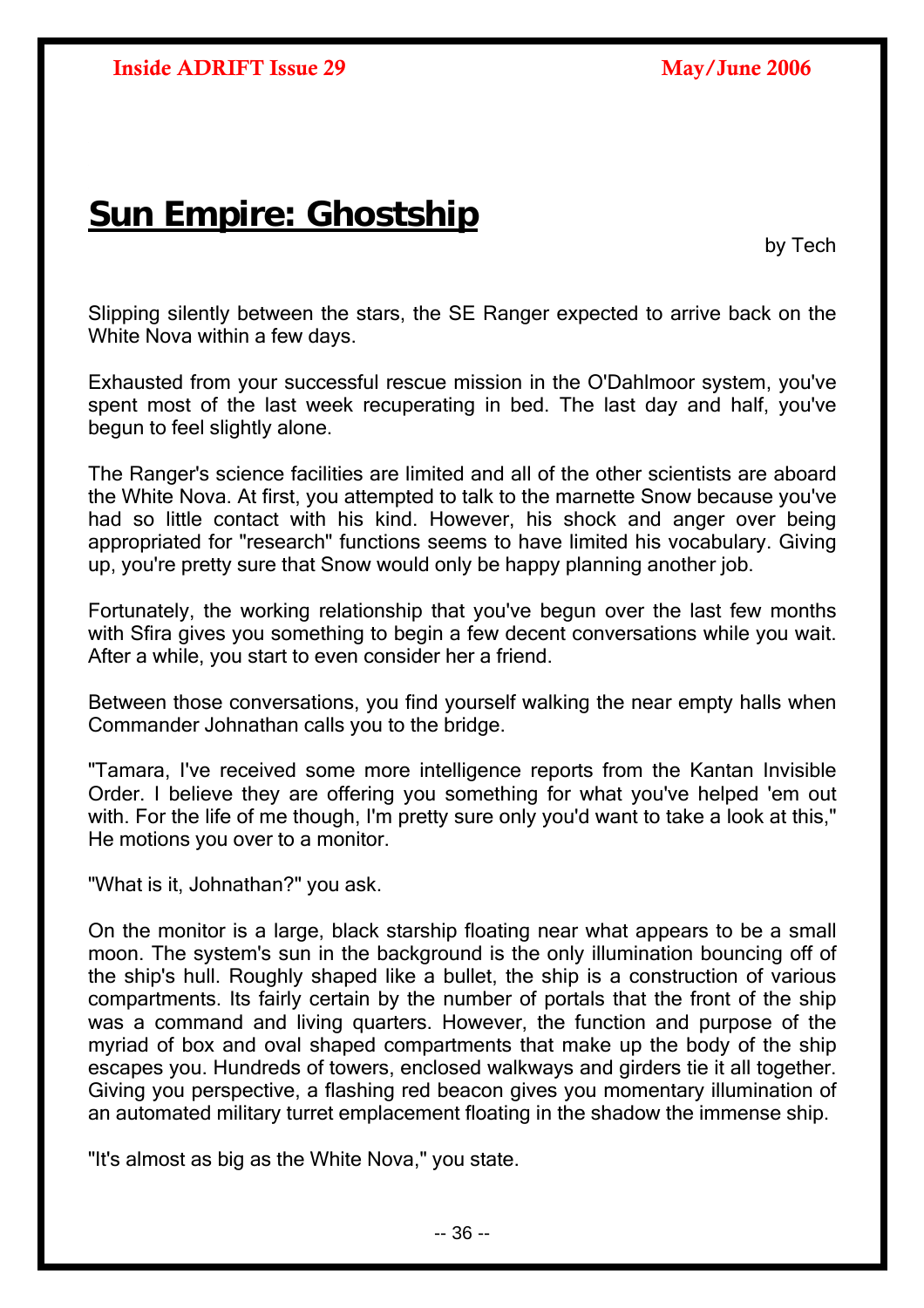"Yes, but much older according to the reports that I've read. This vessel has been derelict since it was chartered fifteen years ago. The research institutes haven't been informed of its existence because the Order believes that the ship is of Orgaan design."

"I've never seen an Orgaan ship like that before," you reply.

"I've got to agree with that. Well, It falls under military jurisdiction and no one else even the Orgaan appear to care or notice it. So, it sits."

Standing, you look at Johnathan and ask, "But why show me this? It's a derelict vessel. Bring everyone in and we'll tear the place apart."

"Ah, but they've done some low level scanning already and they believe there is still life aboard. Furthermore, from the up close inspection and the age of the outer hull, they believe this some kind of ancient science ship."

Slowly it dawns on you, there has never been a record of an Orgaan science vessel. The age of the ship could place it back to another time. Another time where the Orgaans may have brushed up against the founders. With what you've learned so far, the ship may contain the missing pieces to the genetic puzzle. A big grin crawls across your face.

"I was afraid of that smile," says Johnathan, "I've already put us on course. Report down to the personnel docking hatch when we arrive. Sfira and Snow are going to accompany you on this. I'd expect this to be dangerous so Sfira needs to watch out for you. As for Snow, well, you need to use his abilities as well as you can."

"Thank you, commander," you reply walking away from the bridge in a daze at the possibilities. Here you have a pristine opportunity to recover new scientific information unseen of. Your head swimming with the possibilities, you never realize how dangerous this mission might be.

That is, until you step into the cramped quarters of the auxillary airlock and the SE Ranger is shut off behind you...

## **Twiddles' Terrible Twin**

by David Whyld

The Bulldog was in love. And it was every bit as horrifying as his father had warned him. That he was in love with a princess just complicated the matter still further.

Princess Leonora, she of the flawless complexion but less-than-flawless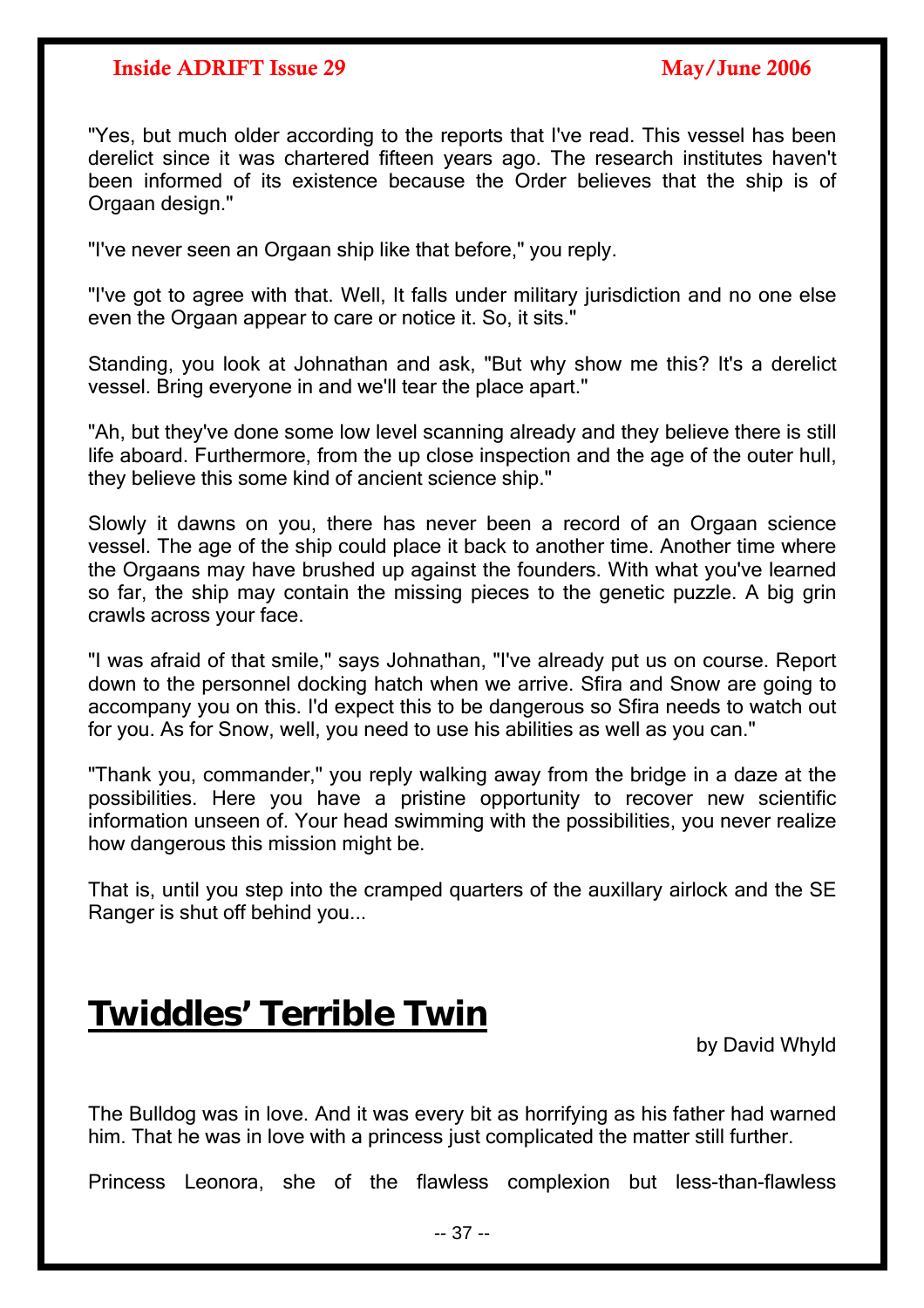personality, who widely regarded poor people as some kind of inhuman subspecies, who thought abolishing slavery had been a remarkably bad idea and who felt the law should be amended to give her the right to shoot people if she took a dislike to them, was his true love and intended, one day, to make him her husband. Whether he wanted it or not. To The Bulldog, who had looked death in the face so many times they were practically on first name terms, it was the most frightening experience of his life.

\* \* \* \* \*

"We shall do some shopping first… then the theatre… then perhaps a light meal… then I need to get my hair done… then we shall…"

The Bulldog listened to the litany recorded on his answer phone and suppressed a grunt that would have turned into a full blown scream if he let it. The message was seven minutes long, even though the tape in his machine was only four minutes long. By all logic it should have expired just over halfway into Leonora's message but it hadn't. It probably daren't.

Right then, a terrorist trying to kill him by blowing his house up would have been a welcome diversion. Terrorists he could handle. You just hit them and hit them and hit them and, sooner or later, they stopped being a problem. It was never as easy with Leonora…

It was, strangely enough, Twiddles who came to his rescue.

\* \* \* \* \*

"Appreciate this is your day off and all, old chap," said Twiddles over the phone. The Bulldog could almost hear him stroking his cat, Marmaduke. "But we're having a spot of bother at the office and wonder if you'd mind stopping by-"

"I'll do it."

"-to take care of it. Only there's a problem in the Middle East with a shipment of arms and we need someone out there somewhat sharpish to-"

"I'll do it!"

"-deal with it before it escalates into a full blown incident. You've had an easy time since the Baron Grishtak incident so I figured you might-"

## "I'LL DO IT!"

"-care to give it a…" Twiddles' trails off. "Say, Bulldog, for a second there I could swear you were speaking and not just doing your usual gru-"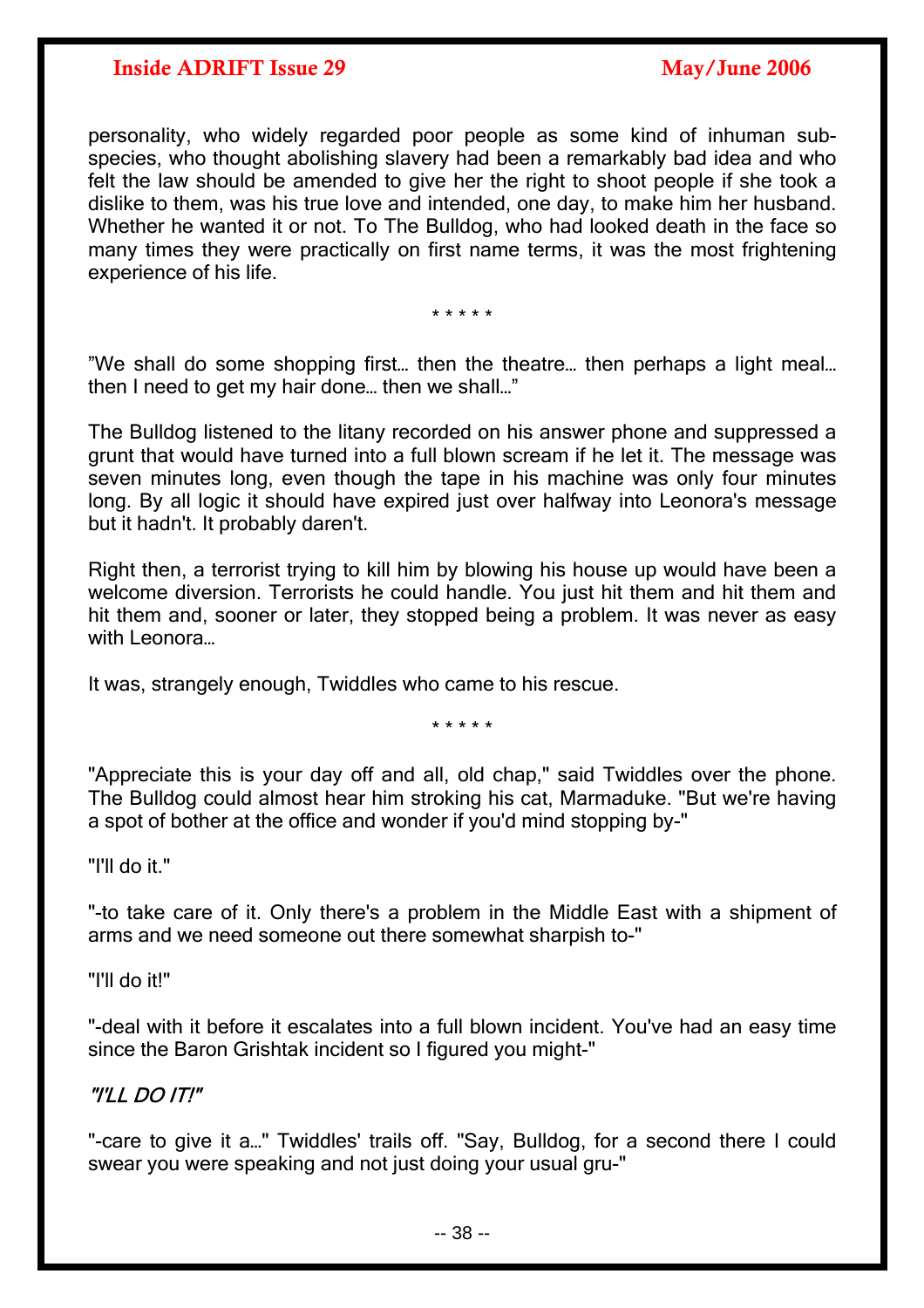<span id="page-38-0"></span>"Do you want me there or not?" The Bulldog asks, eyeing the clock worriedly. Leonora said 11.00 am and it's now five to. "Yes or no?"

"Y-" is as much as The Bulldog heard before he was tearing out of the house and flagging down the first taxi to take him to the 'office'.

\* \* \* \* \*

Of course, it's not really an office. It just looks like one. Well, an office block actually, as the Department of Defence & Securities is a very big place. It overlooks the Thames and, on a good day, you can stand on the roof and see for miles in all directions. Twiddles' office, which is an actual office, is at the top. The Bulldog even has his own office here, but he threw the desk and the filing cabinet out a while ago and just uses the computer for something to rest his rocket launcher on.

He arrives in the parking lot beneath the building, nods to Henry the doorman who nods back and buzzes him through into the entrance to the building… and that's when The Bulldog realises something that he should have realised right from the word go. Namely, that the voice on the phone wasn't that of Sergeant Twiddles, but just sounded like his voice. Maybe that landmine explosion he suffered to the head a fortnight back has affected his hearing.

Because when he stepped through the door into the entrance of the building, he found himself facing not the smiling receptionist, but instead a barricaded area, two dozen men armed with machine guns and an unpleasant looking fellow holding a gun to the receptionist's head.

\* \* \* \* \*

"The Bulldog," says a man who looks remarkably like Twiddles, even down to the fact that he has a cat in his lap. "Nice of you to drop by. I am Mobius Twiddles. I believe you work for my brother." He smiles the same smile that is often plastered across Twiddles' face. The kind of smile that makes a guy almost want to pull his face off. "I have a little job for you…"

## **Voyage Of The Starfarer**

by AndrewF

The world was not the same after the massive pandemic swept its way around the globe in the first half of the new century. In only two short months, the deadly virus that swept the globe had infected 90% of the Earth's population and had killed over a third of those infected. Whole towns were left standing empty, cities ground to a halt as the population fell ill and died in their hundreds of thousands and entire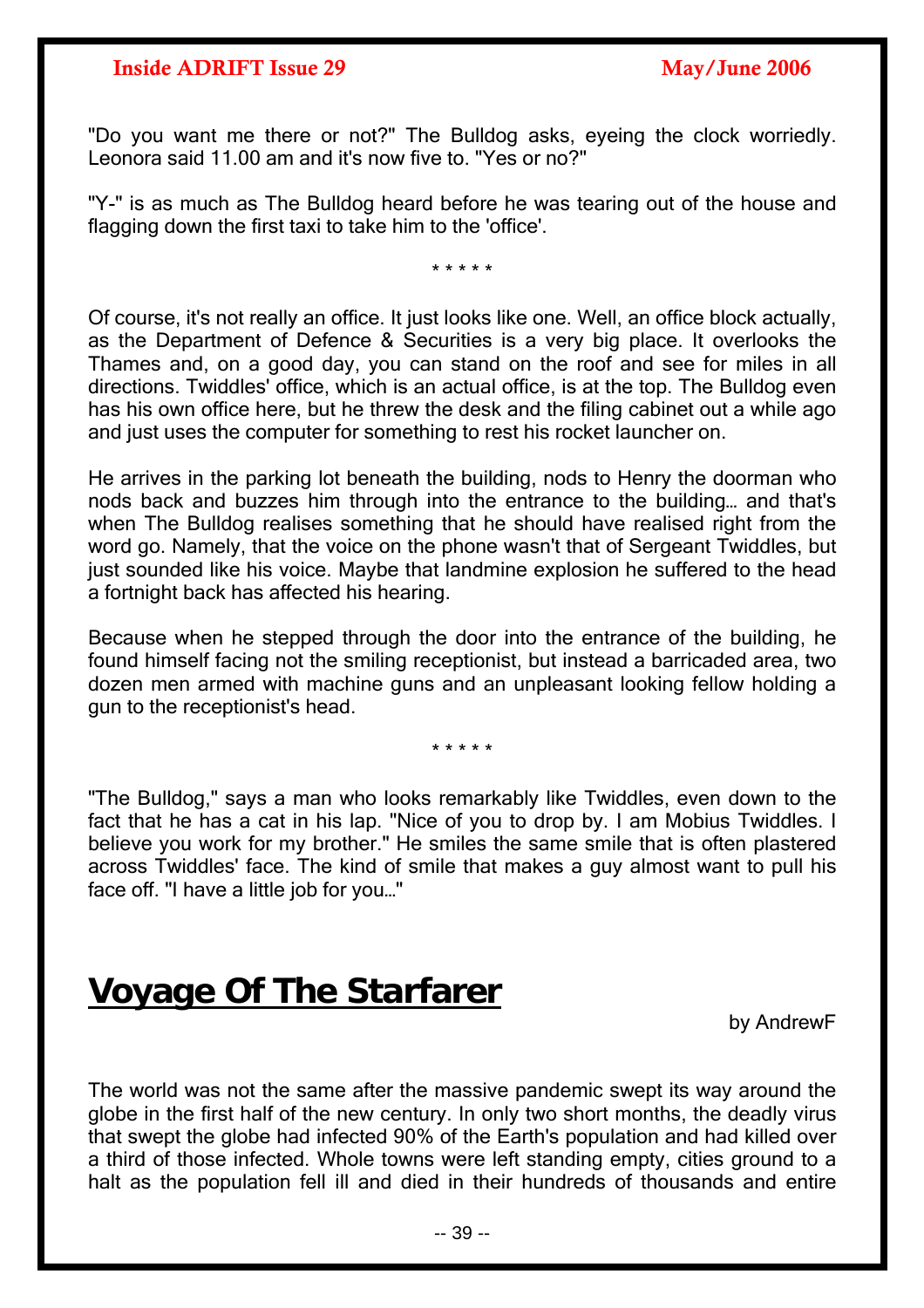countries faced the threat of extinction.

In the aftermath of the global disaster the surviving peoples of Earth were dismayed by the fragility of life on their small planet, and as a whole they loudly demanded "NEVER AGAIN!"

Never again, must the human race be allowed to be vulnerable in the same way, they demanded that something be done!

A large asteroid over one thousand metres long and six hundred metres wide was moved from the asteroid belt into orbit around Earth and construction began on a massive scale. The interior of the asteroid was hollowed out, spun up (to simulate gravity) and refitted to hold the ten thousand who had volunteered to be colonists, the human "eggs" being transplanted into a new basket. Mammoth fusion plants were installed into the southern end-cap and linked directly into the gigantic engines built into the very rock or the asteroid.

After many years of extremely hard work, finally the Arkship "Starfarer" was complete.

## A grand adventure!

That was what you had signed up for; at least that is what you can remember as the fog of sleep slowly clears.

You had seen the global advertising. Who could miss it?

You had thought it could be fun and exciting to start a new life on a new world so far from home.

You were one of those brave individuals who had volunteered to people the Arkship "Starfarer" and travel to another star to colonise the Earth-like planet astronomers had found there.

You were so proud when you were selected to be amongst the ten thousand colonists.

You thought you knew all the risks.

You felt a little trepidation when you realised that the trip would take many lifetimes, and that everyone would be put in cryo-stasis for the duration of the voyage.

You were elated when you were selected to be on one of the emergency revival teams, those who would be unfrozen early in the unlikely event of anything happening that "mother", the sentient computer controlling the Starfarer, couldn't handle.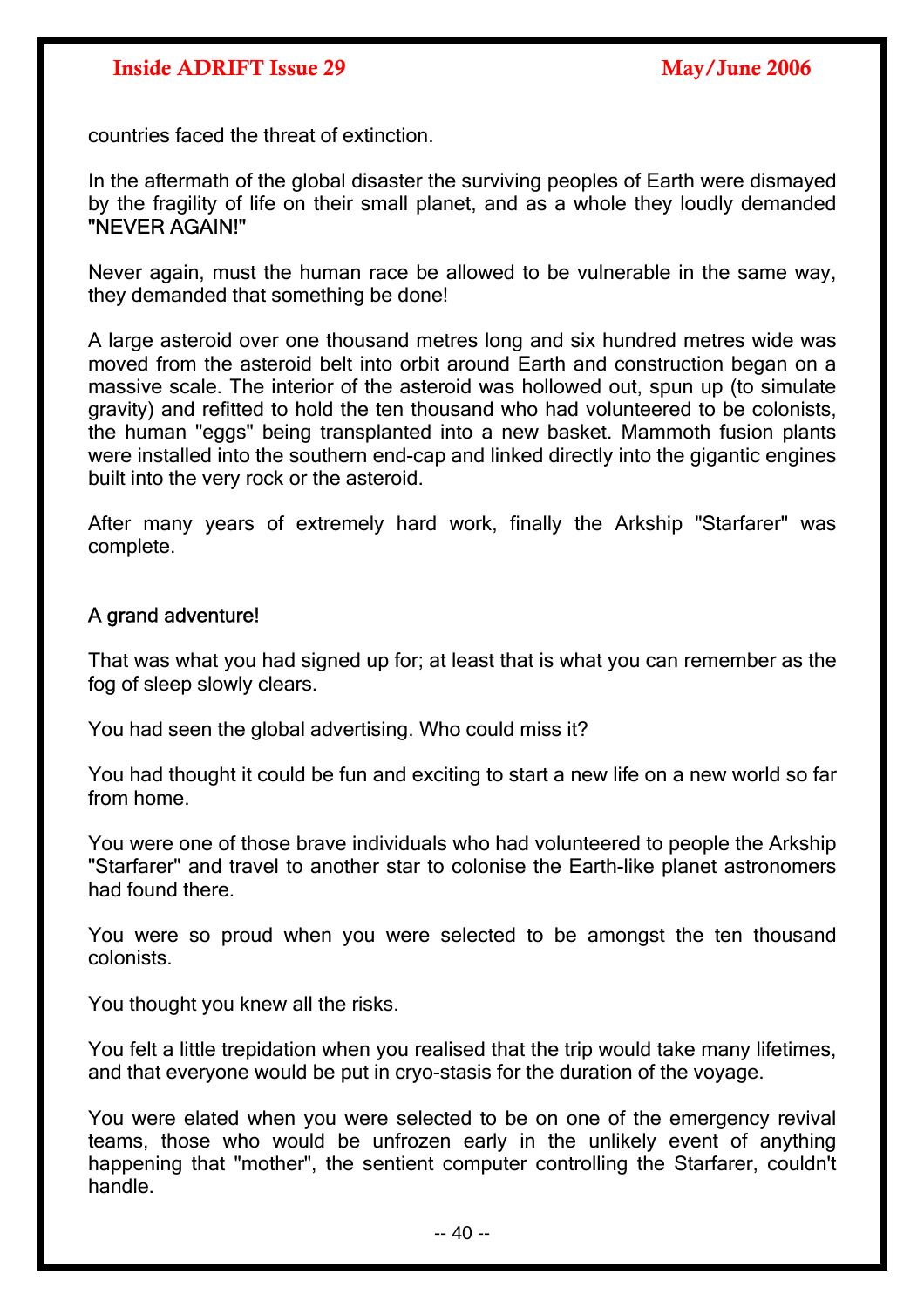<span id="page-40-0"></span>You were disappointed when you found out you were on the tertiary backup team.

The Tertiary backup team!!!...

That must mean that something so drastic has happened that all four teams are needed to sort it out...

 $or...$ 

The first three teams have already failed and it's now your team's turn to try!!!

## **Willow**

by Mizgriz

You are Ellen Holmes, a well-known American romance novelist. After the death of your husband, your ten-year old daughter, Leah, has become melancholy. She speaks very little and eats very little.

When you see an ad in the paper for an isolated mountain resort, you jump at the chance to take Leah. A vacation may be all she needs....

You spend a few days packing, and then, you're off. As you start driving, it begins to rain. You hope it won't rain through the whole trip.

On the way, you find yourself driving through a massive, old, forest on an old, winding, road that doesn't even have guardrails.

Deciding that now would be a good time to try to strike up a conversation, you speak to Leah.

"Are you excited?"

She shrugs.

"You still like being outside, right? You like renting cabins, right?"

She shrugs again.

"Do you...want to talk about Daddy?"

"No."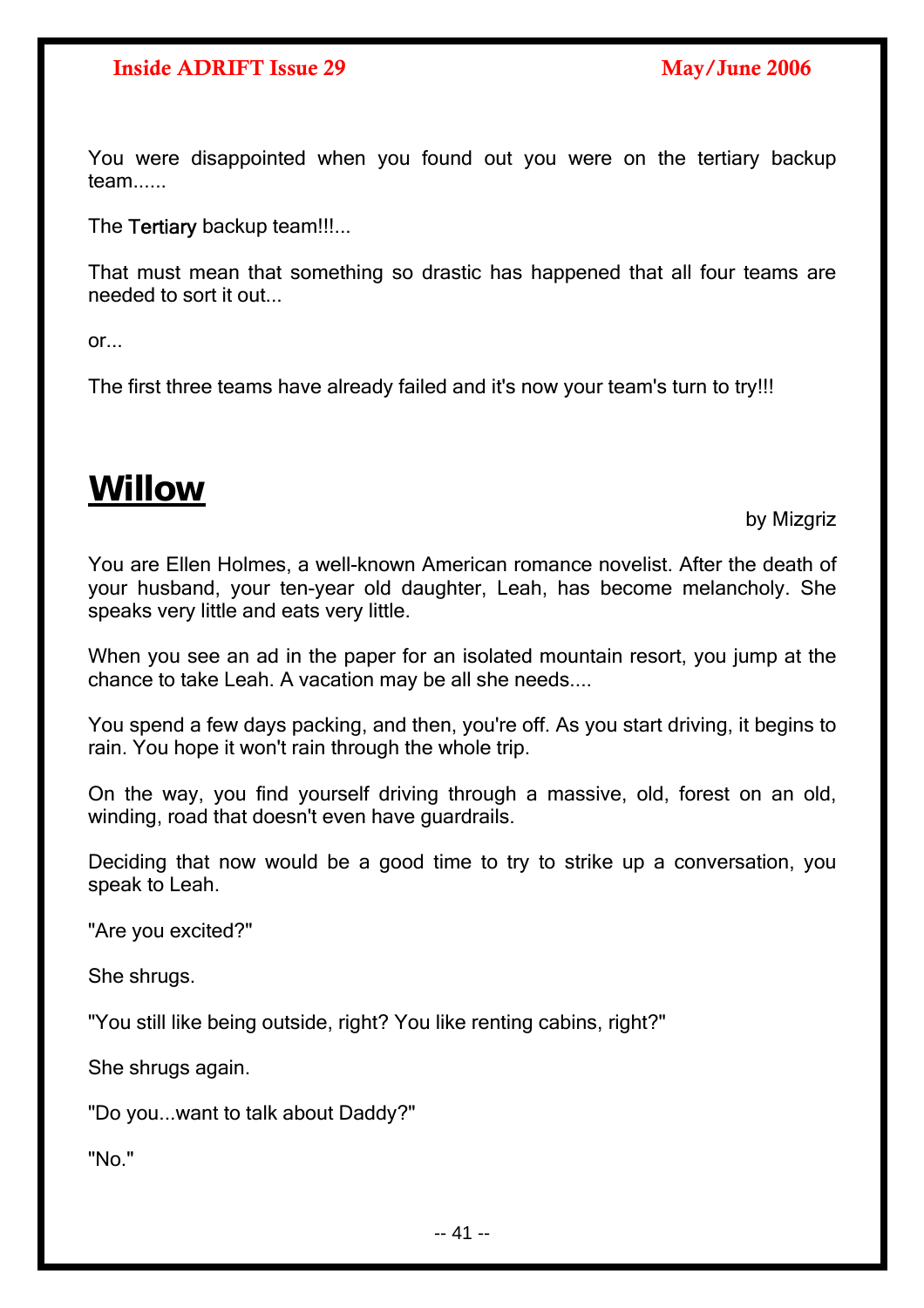You shrug and keep driving. The rain is coming down harder now. It's getting hard to see. As you ease on the brake and slow down, Leah screams...

"Leah? What is it, sweetie?"

"Don't you see her, Mom?"

"See who, honey?"

"That little girl! Mom, you're going to hit her!"

"Leah, there's no--" You never finish the sentence. In a split second, Leah leans over and grabs the steering wheel, yanking it to the side and sending your car careening off of the road and into a deep forest. The car is headed right for a tree- and try as you might, you are unable to stop it. You take hold of Leah's hand as the tree comes closer--

Everything goes black.

When you come to, your maternal instinct takes over. You undo your seatbelt and look at the passenger seat...but, to your horror, it is empty...and the passenger side door is wide open!

"Leah? Leah!"

You run out of the car and look at the muddy ground beneath you. There are some little shoeprints leading north, toward an old, abandoned mansion...and, figuring they must be your daughter's, you follow them...

As you pass through the mansion's rusted iron gates, you can't help but be a little unnerved by its appearance. The paint on the exterior is faded and peeling off and the old porch has a gaping hole in it. You wonder if it will even hold your weight, and, breathing deeply, you walk up the steps and onto the porch. Amazingly, it supports your weight. You take hold of the handles on the rotting French doors, and pull. For being so old and out of shape, they open easily! They don't even creak! Taking a deep breath, you step into the mansion...and the doors slam shut behind you...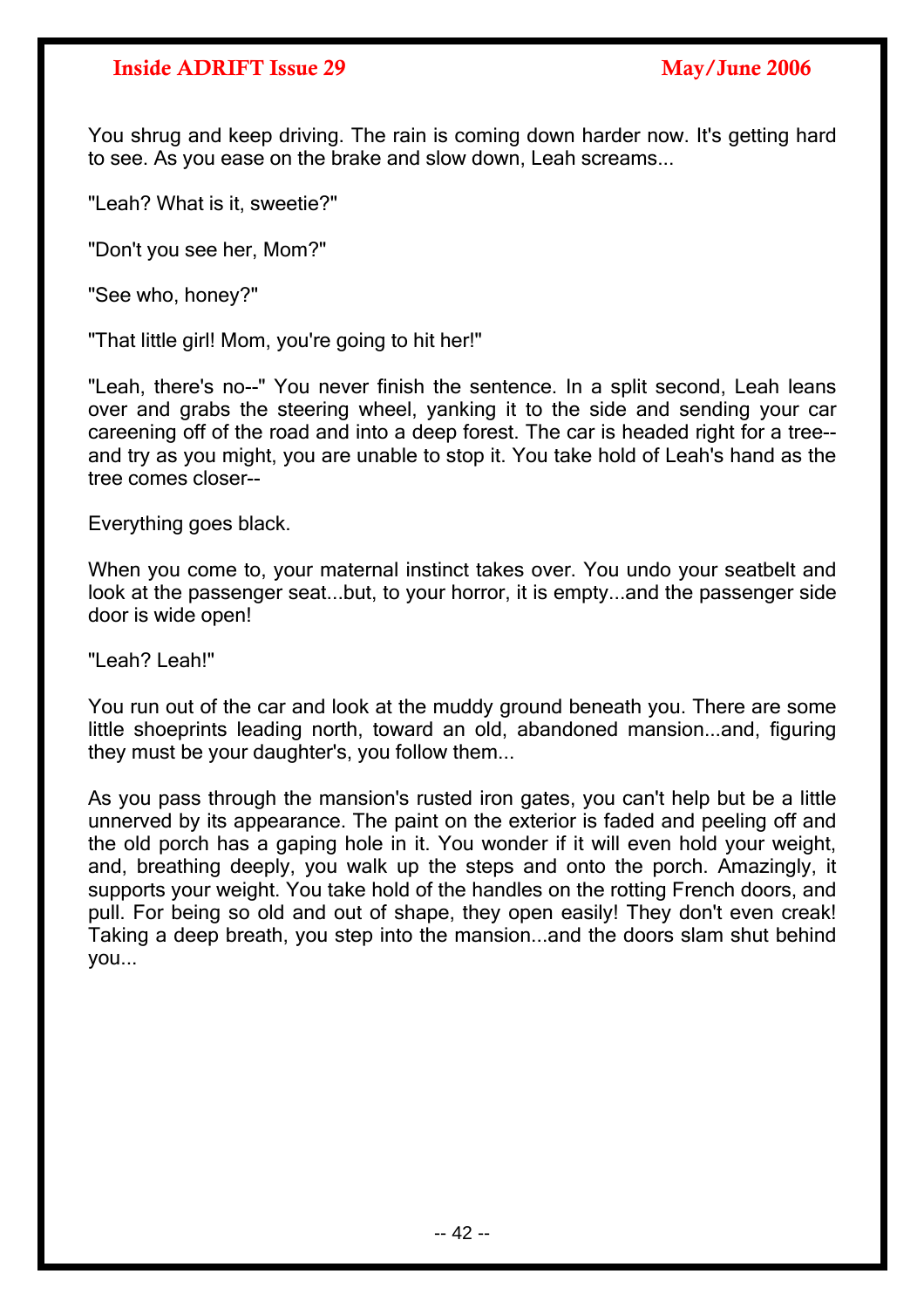## <span id="page-42-0"></span>**Wizardry**

by Tech

Lead blindfolded down countless steps and twisting passages, the air grows musky and damp. Smelling the pungent odor of the sewers, you curse under your breath as you are lead into calf-deep water. "Is this necessary?" you ask your guides. One of them chuckles and replies, "You tell us. We can lead you back out if you're having second thoughts." "Never mind," says the other voice, "We're here. Time for us to leave." Removing the blindfold, you barely take note of your "guides" before they leave, locking a large iron gate behind them.

"Welcome, Apprentice, I hope that you have prepared well for your final challenge. You are completely free of restrictions. Much importance is riding on your individual actions. It is how we will judge you and how you will join us. You will have no other chance."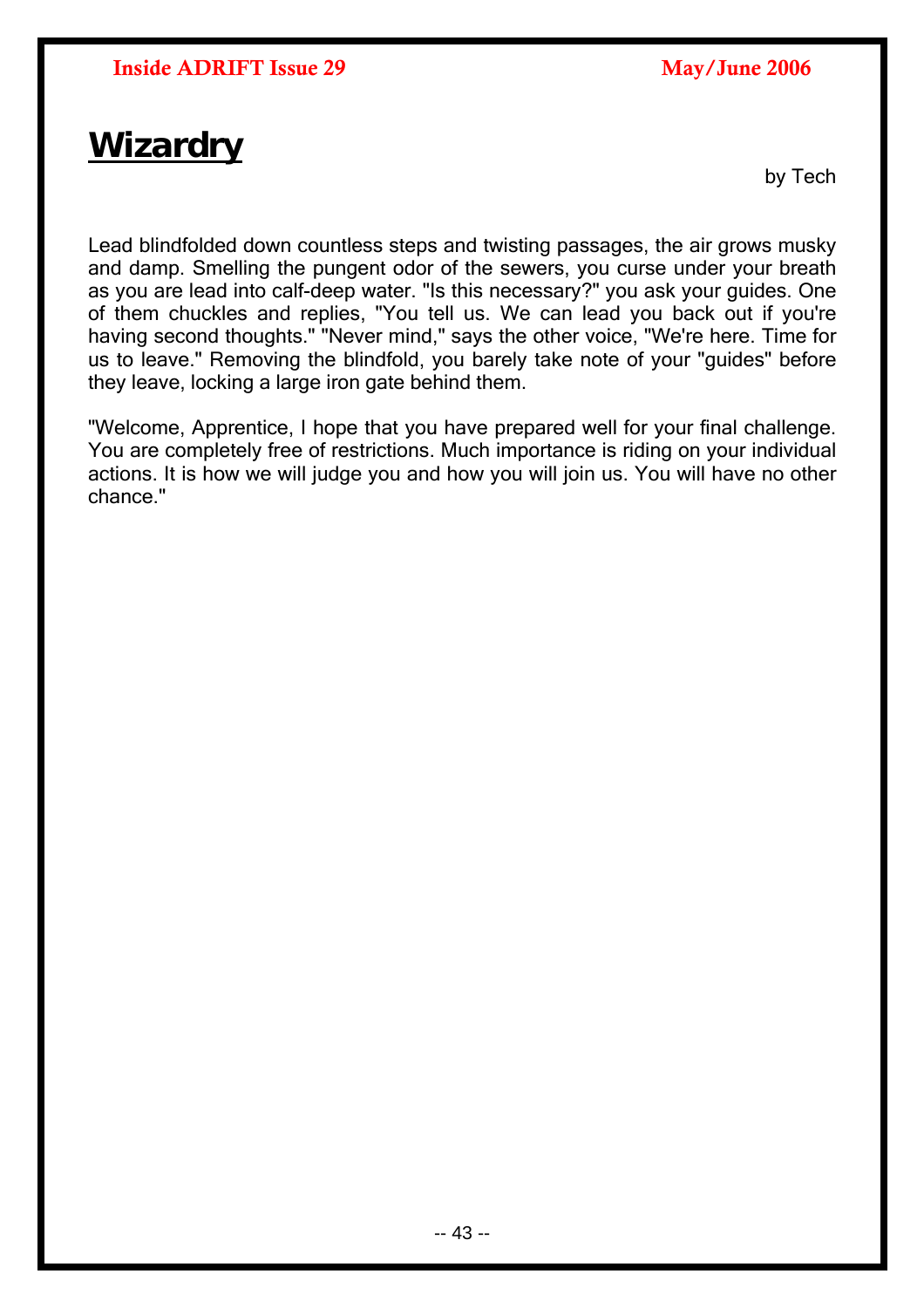<span id="page-43-0"></span>

by David Whyld

Ever worked on a game that has never gone anywhere for one reason or another? Of course you have.

Here's one of mine:

## **The High Powered World Of Life On The Conveyor Belt**

(…introduction…)

A klaxon sounds over the factory floor, sending shivers of dread into the hearts of the workers mulling aimlessly about like extras in a zombie movie remake. The klaxon can mean one of three things: World War 3 has broken out; aliens have landed and are beginning to systematically wipe out the population of the Earth; or the factory supervisor has decided to pay a surprise visit.

Bad luck.

It's the third of these.

"Yea, though we walk through the Valley of the Shadow of Death," says Frobisher, the factory foreman, who used to be the Pope but gave it up for the high powered world of factory maintenance instead, "we will endeavour to get our jobs done for fearsome is the wrath of The One Who Shall Not Be Named-"

"Is that Stenson?" a voice calls out.

The foreman, used to such interruptions, doesn't even pause: "-and verily shall His wrath strike down the evil-doers who have not done His will." He mutters a short prayer (something along the lines of 'oh God, why did I get out of bed this morning?') and regards his 'congregation' with disappointment evident in his eyes. "He Who Shall Not Be Named is indeed paying a visit to our pari- er, our *factory*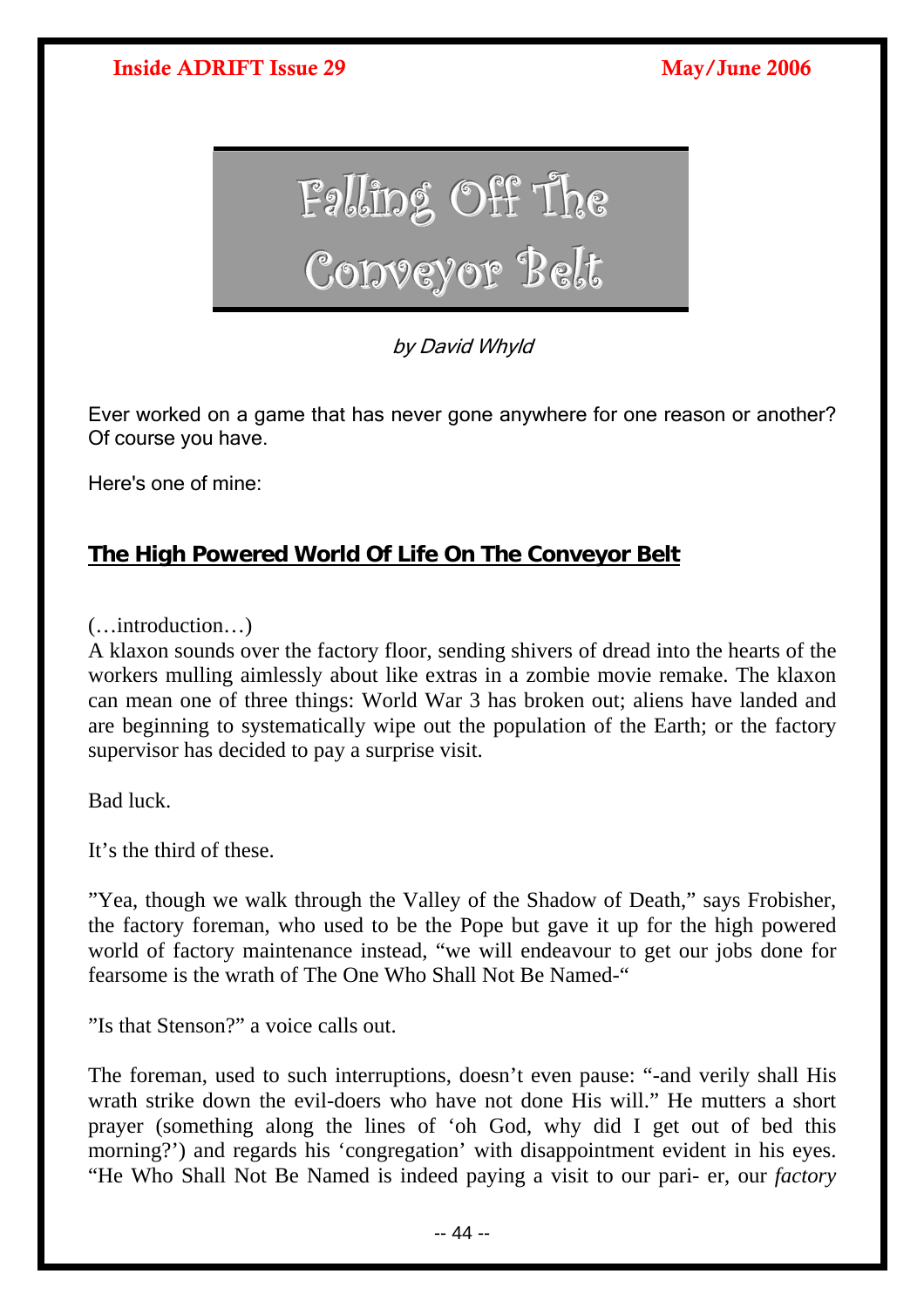later today. He has promised floggings *[does that say floggings? Ah, sackings]* for any who fail to live up to the ideals He has set. We must stand together, my brethren, or we will surely fail. Any questions?"

cTwenty two hands shoot up. As there are only six of you here, there is definitely something fishy about all this.

"No questions? Excellent." Frobisher crosses himself. "To your stations, my faithful comrades. In our hour of darkness, we shall stand fast and we shall triumph." He points to each of you in turn: "Hogbert: you shall manage the pumps; Alicia: the press; Oswald van Blunderbilde IV: the computers; Tarquin: the sharpening of the pencils; Morgrim: get sweeping. Go forth, my comrades, and vanquish the-"

"Er, what about me?" you ask hesitantly.

Frobisher peers at you. "You?" He frowns. "Do I know-"

"It's Bob," you say.

He frowns some more.

I sigh. "Your *son.*"

He brightens. "Ah, dear boy! Yes, indeed! Go and do your… your… your job. Yes, do that. You work on the…"

"The conveyor belt, dad."

 $\frac{1}{2}$  ,  $\frac{1}{2}$  ,  $\frac{1}{2}$  ,  $\frac{1}{2}$  ,  $\frac{1}{2}$  ,  $\frac{1}{2}$  ,  $\frac{1}{2}$  ,  $\frac{1}{2}$  ,  $\frac{1}{2}$  ,  $\frac{1}{2}$  ,  $\frac{1}{2}$  ,  $\frac{1}{2}$  ,  $\frac{1}{2}$  ,  $\frac{1}{2}$  ,  $\frac{1}{2}$  ,  $\frac{1}{2}$  ,  $\frac{1}{2}$  ,  $\frac{1}{2}$  ,  $\frac{1$ 

"Indeed. Indeed. Go to it, my boy. You shall make us all proud."

Sighing deeply, you head over to the conveyor belt as your fellow workmates move to their respective stations.

Whatever happens, it's going to be one hell of a day.

This was a game I had high hopes for at one time. It was going to be similar in style to an earlier one room game I wrote called *Paint!!!* but far larger in scope. *Paint!!!* had a number of random elements scattered through it, but it was essentially the same game each time. After you'd been through it once, you could see what you'd done wrong and, when playing again, fix your mistakes to move you closer and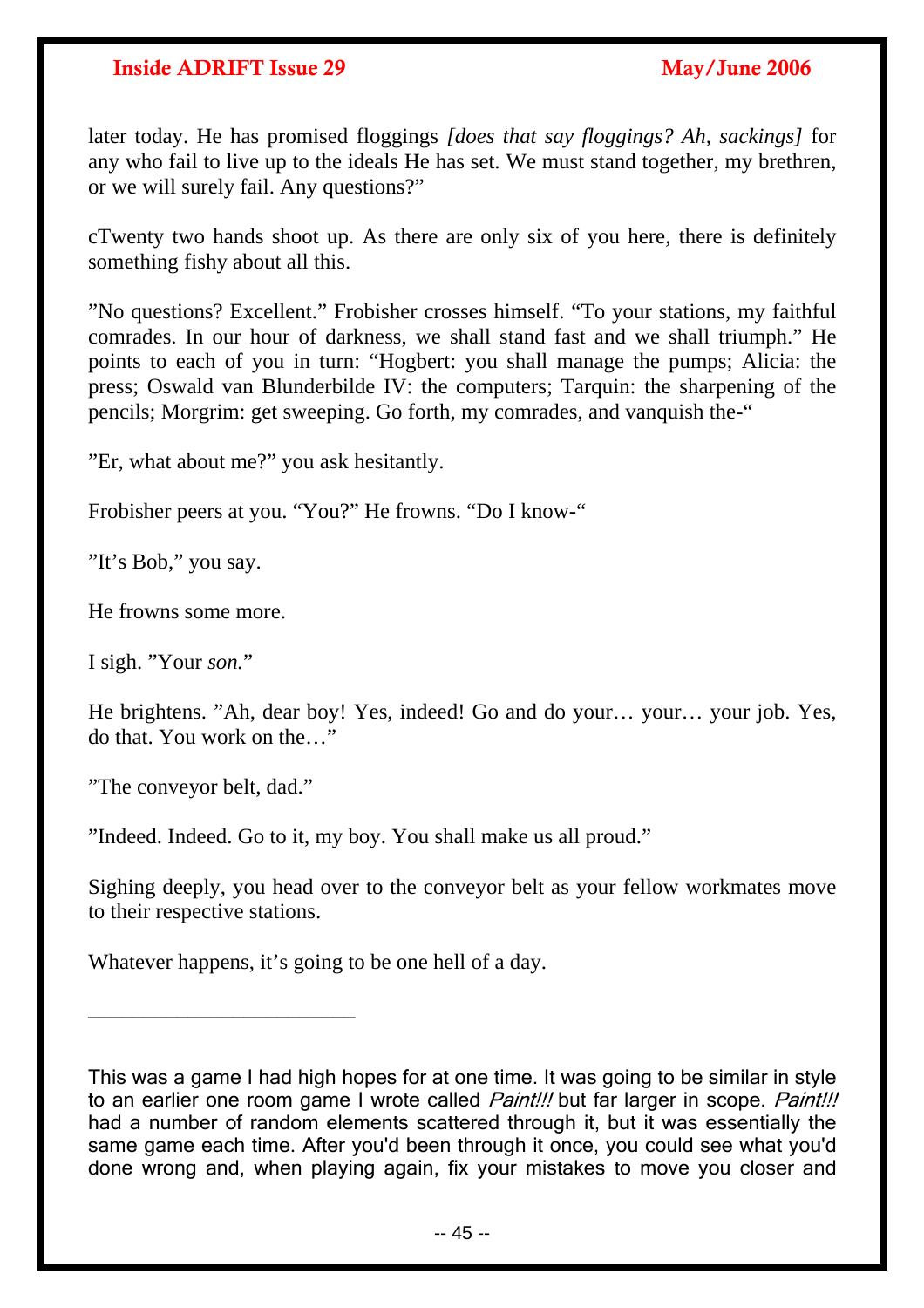closer to the best score and best ending.

Convevor Belt would be different. It was intended as a game that would be as random as it was possible to be. NPCs – of which there were six in total – would have different moods from game to game; items would be in different locations; events would happen in some games and not in others; the player would have random abilities that in one game might allow him to open the locked safe but in another would mean he needed help in getting it open… and so on. It seemed like a wonderful idea for a game when I started it, but somewhere between dreaming up the idea and actually beginning to write it, it just lost a lot of its appeal for me.

Part of the problem was that it was going to be a decidedly complex game, certainly the most complex game I had ever written. Now *Paint!!!* - which I was quite pleased with - was a pain to write. Events firing off all over the place and randomness meant testing it was a nightmare. Even when I thought I'd tested it to death and all the bugs were firmly squashed, I find out, much to my dismay, that a good number of them had got past me (in the original version, the maximum score couldn't be attained because of something I'd changed during testing and neglected to change back afterwards). So if *Paint!!!* was a nightmare, what would *Conveyor Belt* – at roughly four or five times the size – be like?

One day I'd like to go back to it and get it finished because I think there's a decent game lurking here somewhere, but when – or if – that happens to be, I don't know.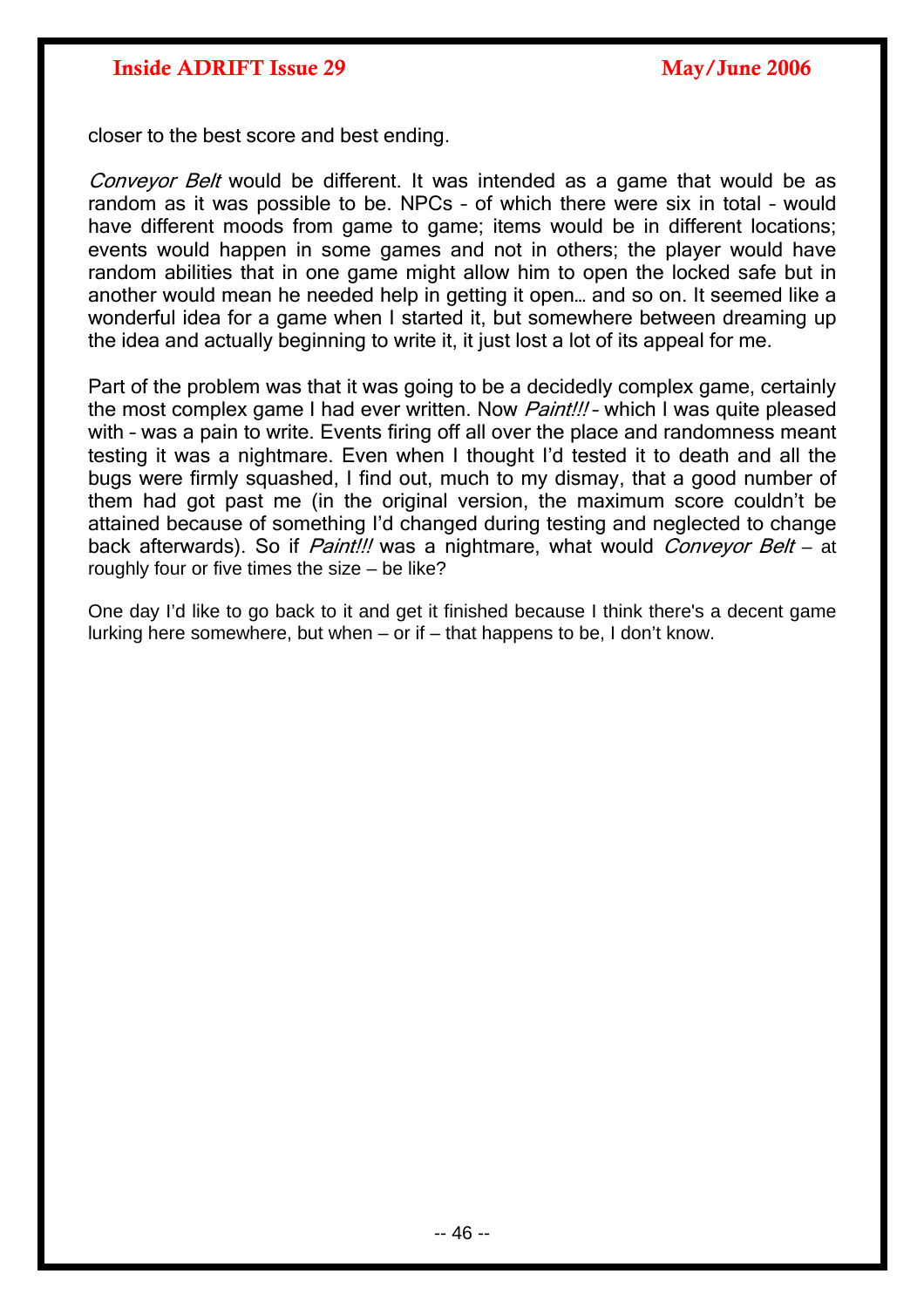<span id="page-46-0"></span>

## by Sprite

I have to confess, I feel slightly guilty that this is my only contribution to the Adrift world lately - other than absurd amounts of posting, that is. I feel guilty because there are people out there who actually do write games. It seems a little unfair that I should get to write about *not* writing one.

Still, when I saw that David (my beloved father, if you believe everything you read) had left it as an option, I decided that it's one I'm supremely qualified to write about. I haven't written *loads* of games.

Sifting through some of the more untouched regions of my computer, I come across a few beauties that will, in all probability, never see the light of day. It seems a shame. I pause lovingly over the remains of an Arthurian comedy (I actually really like it) about an egg-shaped table. And a sword, there's always got to be a sword... The characters, setting, and plot are all there, just waiting to be dusted off and used again, but for some reason I hit a wall and gave up. Maybe one day.

Moving on, I find the setting for a fantastic game in which you can plug yourself in to the net. Ah yes, I had Otherland by Tad Williams on my mind when I thought that one up. I still play that one occasionally, enjoy the scenery as it were, before remembering that I haven't inserted a plot yet and there's only two rooms.

I resume my saunter down memory lane. Ah, Funhouse! The first Adrift game I ever wrote. Still unfinished. Well, unstarted really, it's a mishmash of colours and noise (metaphorically speaking - I didn't know how to do colours and noise at the time). If madness was a .taf file, this would be it. A series of unconnected rooms and objects, no logic to it, and the only possible endings are stealing George W. Bush's teddy bear and getting shot, or being eaten by a Clanger on the moon. (I did say it doesn't make sense.) Oh wait, you can also get eaten by a hippocorn. Or was it the unigriff. That one, perhaps, is best left forgotten.

Those were the ideas that almost went somewhere. Further back in the shadowy recesses of my computer, we find the dregs. The one-room disasters that I should have deleted, but haven't. A choose-your-own where you are on a deserted island...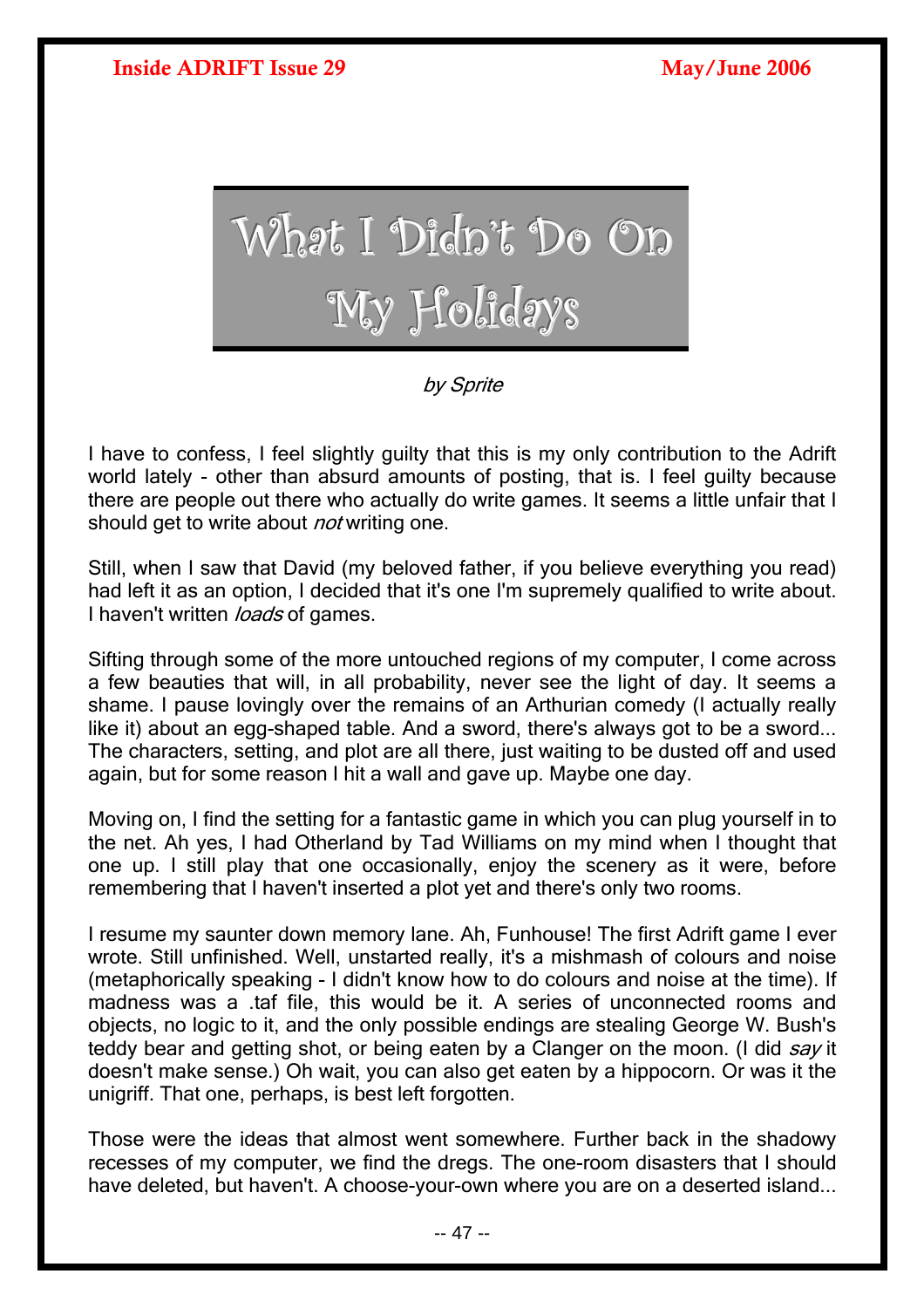I couldn't work out how to make the numbers behave, so I thoughtlessly cast it aside. A game where you can choose one helpful item before you are thrown out into a world of chaos and confusion. (Well, I say world. You are actually thrown onto a cloud. Then it rains you into a lake. Yes, I know.) An alley with graffiti on it. Well, not *just* that, obviously... the graffiti also changes every time you read it. For the first four times, anyway. It felt like an achievement at the time, and for that reason I am reluctant to let it slide into the darkness it deserves...

Just think... these are the ten percent that made it. I couldn't possibly count the number of times I've started up the old Adrift generator with the best intentions in the world, only to review my progress after ten minutes and scrap the whole lot. How depressing; it's moments like these that I begin to despair of ever finishing another game.

Hang on...

... what's this? "Wolf". I remember this one! I wanted to write a horror. I focused on the atmosphere, the tension. It was quite good if I recall correctly... couldn't make the events behave, though... how far did that one get?

Hmm. It actually looks workable...

And with that, I'm off again, looking to the future instead of the past. Let the other games rot until I call on them again. In the meantime, I've had this fantastic idea about a mouse who lives up the Eiffel Tower, no listen, this one's gonna be good...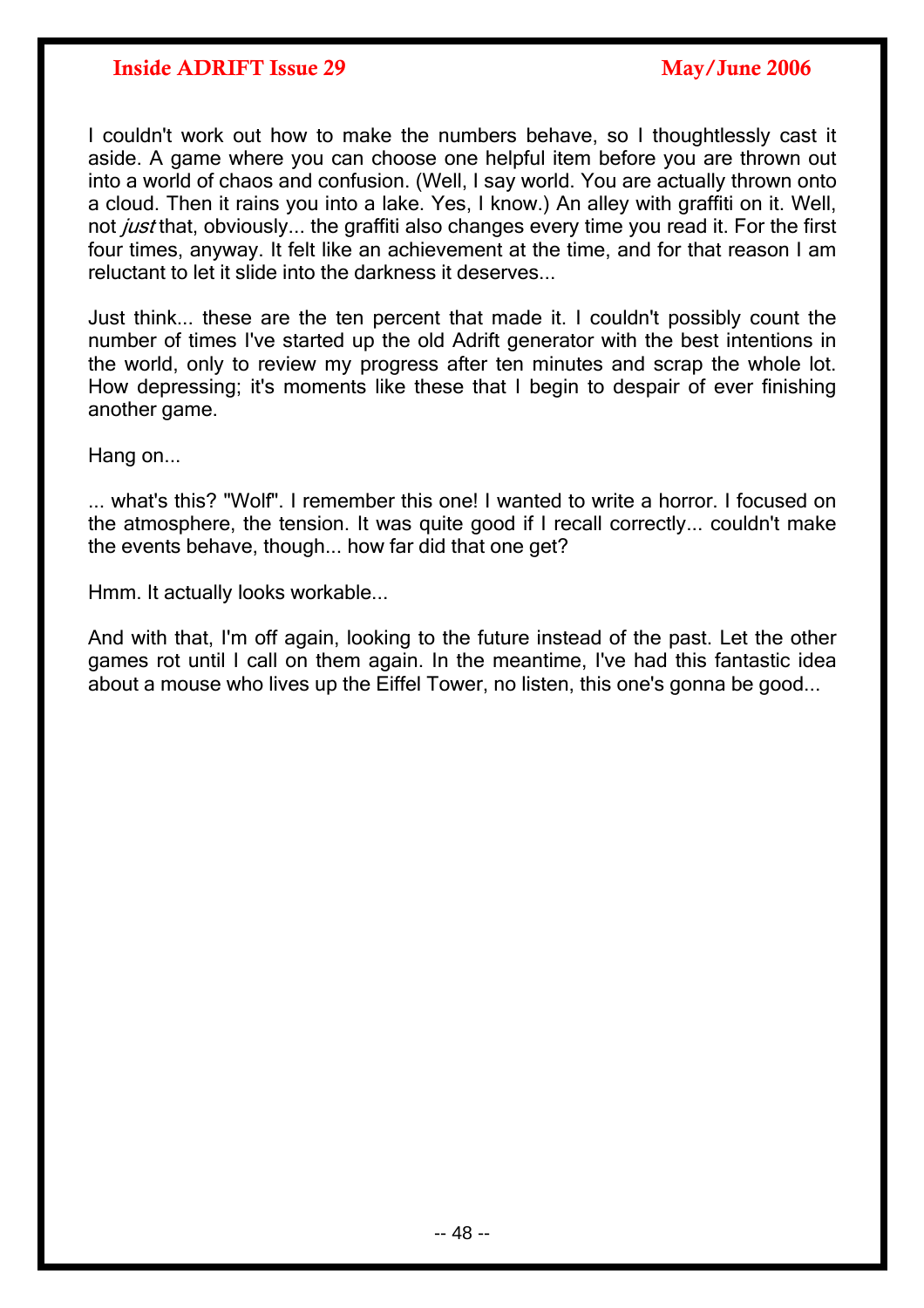# <span id="page-48-0"></span>Reference

# Who's Who & What's What

(…being a list of individual sites within the ADRIFT community…)

## [http://www.adrift.org.uk](http://www.adrift.org.uk/)

The main ADRIFT website.

## <http://www.thephurroughs.com/projects/atts>

The ADRIFT Tutorial. (Written for ADRIFT 3.9 but mostly still relevant.)

### <http://web-ring.freeservers.com/cgi-bin/webring?showring=K5G14H> The ADRIFT Webring.

## <http://sourceforge.net/projects/jasea>

The homepage of jAsea, a program that allows people on non-Windows systems to play ADRIFT games.

## [http://www.geocities.com/legion\\_if/scare.html](http://www.geocities.com/legion_if/scare.html)

The homepage of SCARE, a clone of jAsea which allows ADRIFT games to be run on non-Windows systems.

\* \* \* \* \*

<http://bbben.aifcommunity.org/>- "BBBen? Yes!" AIF writer BBBen's website.

<http://ccole.aftermath.cx/>- "Christopher Cole's AIF" AIF writer Christopher Cole's website.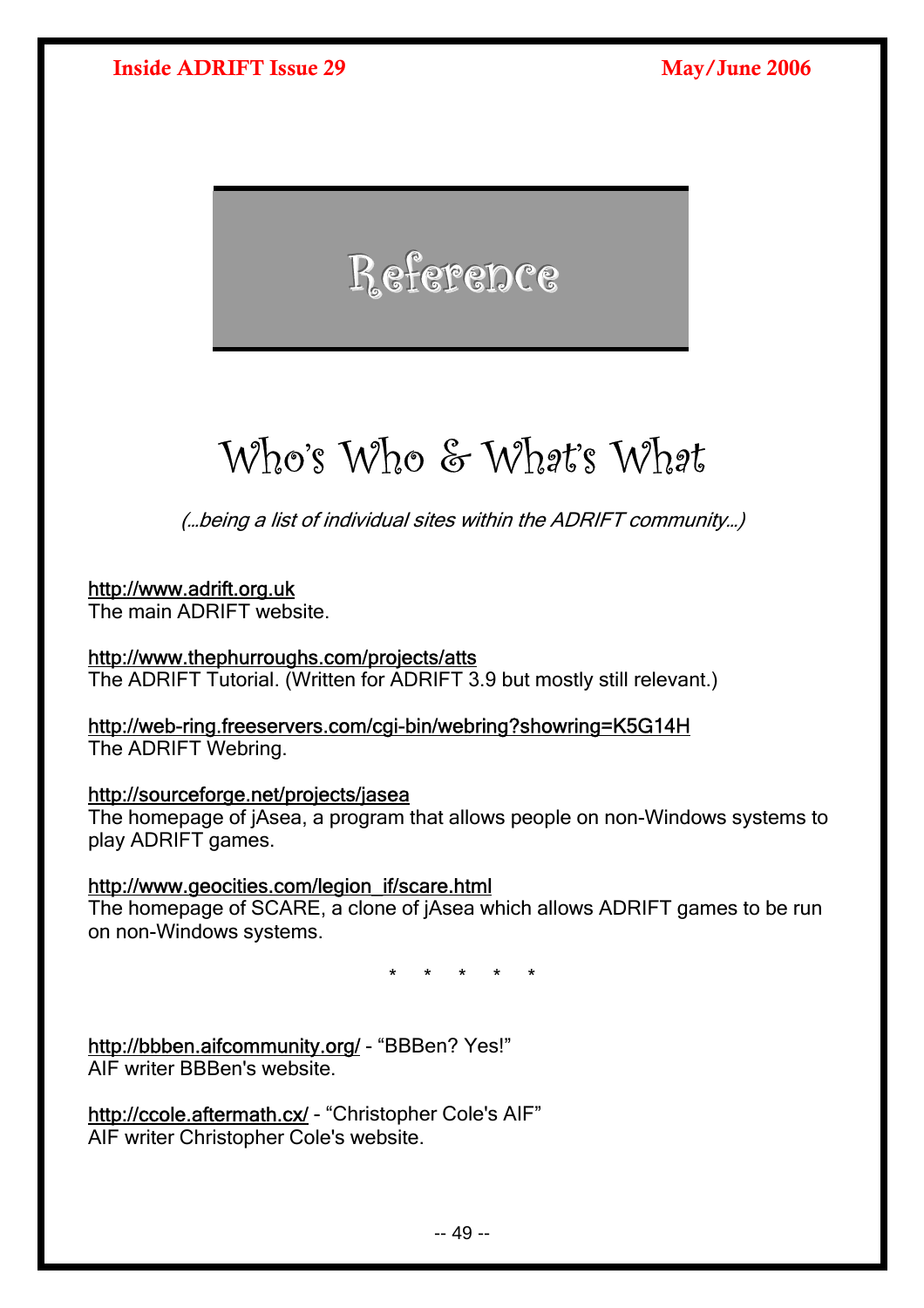<http://www.delron.org.uk/>- "Delron" Richard Otter's website.

<http://www.geocities.com/shenanda976/garden.html>– "The Garden Of Life" Renata Burianova's website.

<http://www.insideadrift.org.uk/e107/news.php>– "Inside ADRIFT" The home of InsideADRIFT.

<http://www.kfadrift.org.uk/news.php> – "KFAdrift On The Web" KFAdrift's website.

<http://home.epix.net/~maywrite/game.htm>– "Maywrite" Eric Mayer's website.

<http://mysite.verizon.net/dlgoodwin/bob/pkgirl>- "The PK Girl" Hanadorobou's website [home of the ADRIFT game The PK Girl].

<http://adrift.sitesled.com/> - "Reviews Exchange" Rafgon's {aka Robert Street] website.

[http://www.shadowvault.net](http://www.shadowvault.net/) - "Shadowvault" David Whyld's website.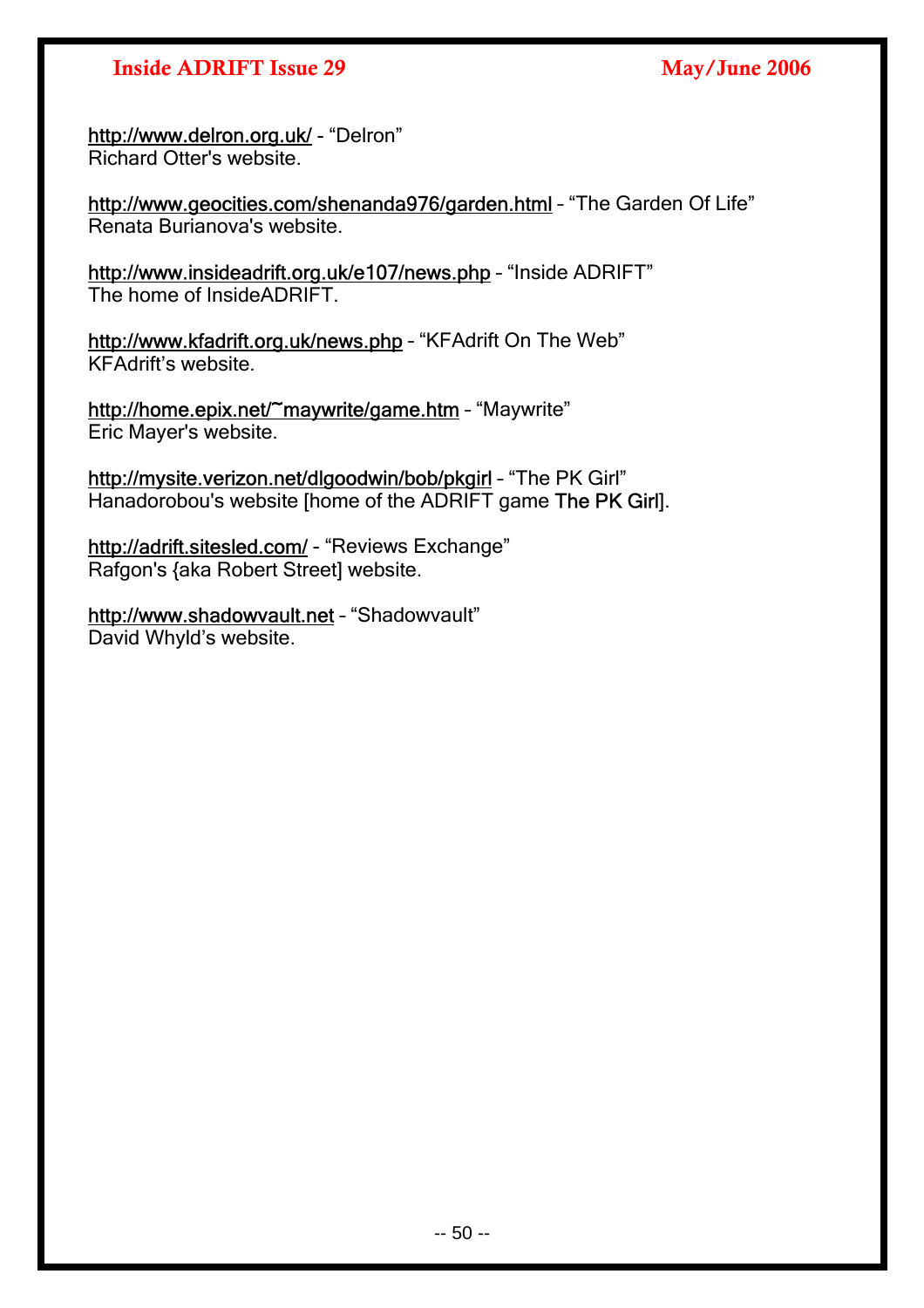## Facts & Figures

## <span id="page-50-0"></span>The 10 most recent ADRIFT games:

- 27 04 06 Paradise Hotel by Blue Meanie
- 24 04 06 Resident Lust by Night Owl
- 07 04 06 The Clairvoyant  $by$  Priapus Rex
- 07 04 06 A Dream Come True by Purple Dragon
- 07 04 06 Shamelessly Slutty Teacher by Rip\_CPU
- 07 04 06 Warlock by Christopher Cole
- 04 04 06 For Love Of Digby by David Whyld
- 31 03 06 The Potter & The Mould  $by$  Robert Street
- 31 03 06 The Warlord, The Princess & The Bulldog  $by$  David Whyld
- 18 03 06 Glum Fiddle  $bvC$ . Henshaw

## ADRIFT games year by year:

- 1999 2 games
- 2000 14 games
- 2001 51 games
- 2002 65 games
- 2003 80 games
- 2004 85 games 2005 57 games
- 2006 17 games (so far)

Total number of games written with ADRIFT: 441

Total number of people who have written a game with ADRIFT: 204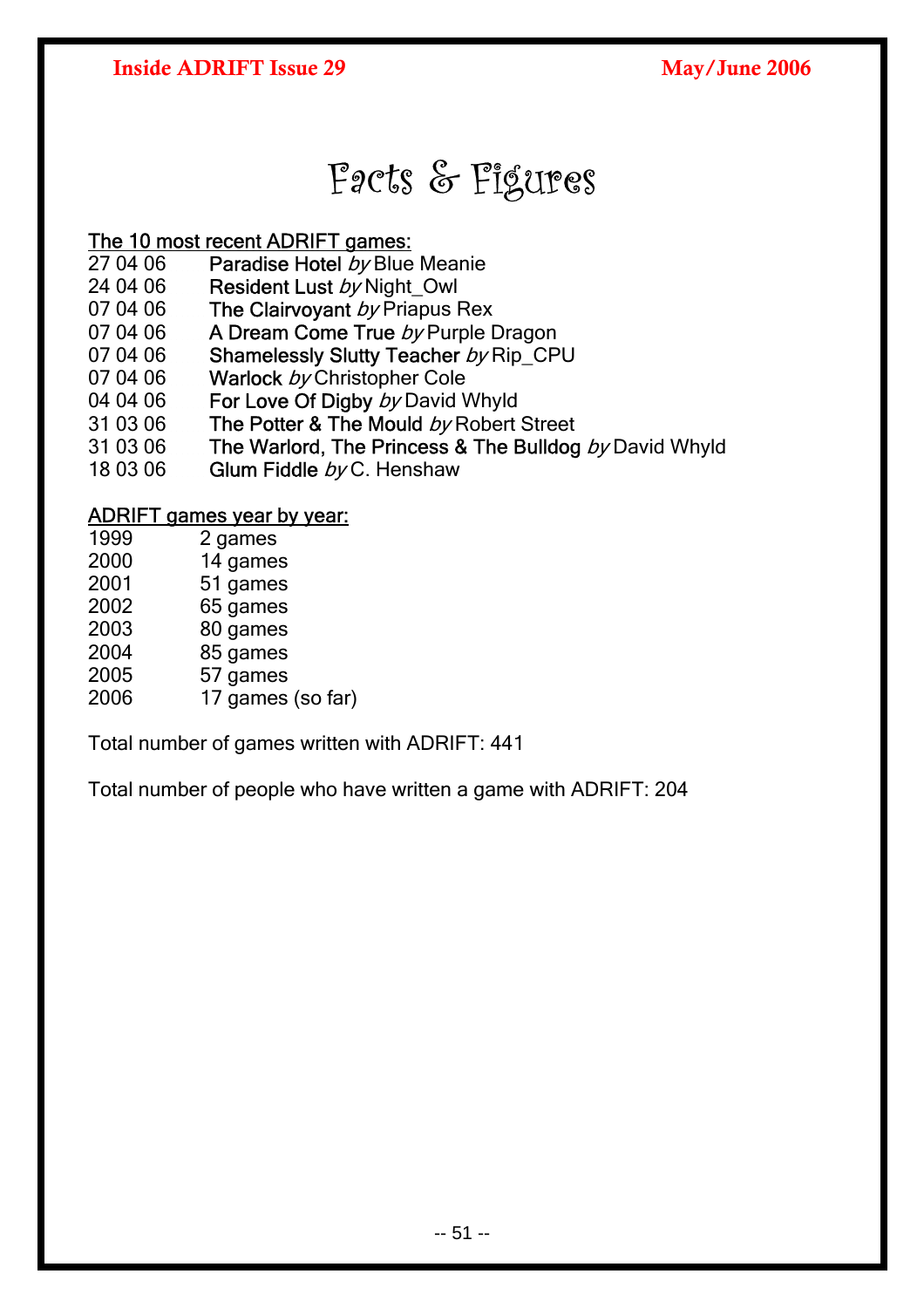

Contained in the word search below are the names of twenty different ADRIFT games. Can you find them all?

As a good number of ADRIFT games start with the word "the", I've taken the liberty of losing "the". So if you were looking for The PK Girl (don't, it's not here), you'd need to look for PK Girl.

A few to start you off:

Fire In The Blood Old Church Vagabond **Vendetta** The Wheels Must Turn

The rest you'll have to find yourself.

Best of luck. Answers in the next issue.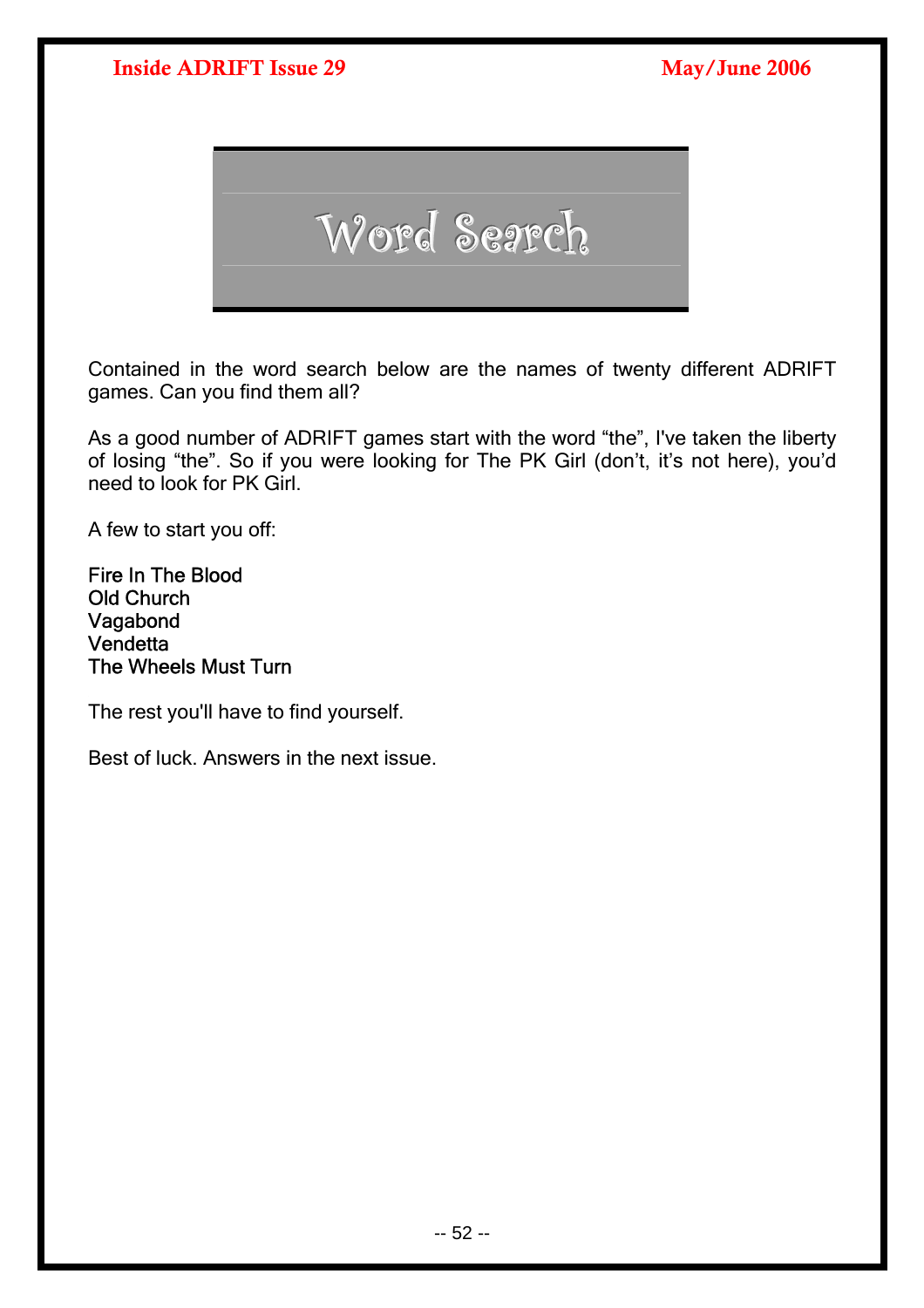| A                  | ٧            | A                         | G            | A           | B                | O            | N                | D            | L                | $\mathbf O$  | P            | L            | F            | R            | F         | Е           | E            | G            | ı            |
|--------------------|--------------|---------------------------|--------------|-------------|------------------|--------------|------------------|--------------|------------------|--------------|--------------|--------------|--------------|--------------|-----------|-------------|--------------|--------------|--------------|
| W                  | $\mathbf O$  | $\mathbf 0$               | D            | ${\sf S}$   | $\boldsymbol{A}$ | $\mathsf R$  | E                | D            | $\boldsymbol{A}$ | $\mathsf{R}$ | K            | G            | ${\sf S}$    | F            | F         | $\mathsf T$ | $\mathsf{R}$ | B            | A            |
| $\mathbf B$        | T            | Y                         | Υ            | Т           | L                | Y            | $\cup$           | H            | G                | N            | B            | G            | A            | E            | Υ         | B           | Τ            | G            | D            |
| Н                  | $\Omega$     | T                         | $\mathsf U$  | Α           | $\mathbf 0$      | E            | E                | U            | I                | G            | G            | E            | F            | E            | F         | T           | T            | J            | R            |
| B                  | $\mathsf J$  | K                         | L            | X           | $\mathsf{s}$     | W            | E                | F            | A                | E            | $\, {\bf B}$ | N            | F            | B            | ${\sf S}$ | $\mathsf R$ | G            | G            | $\mathbf{I}$ |
| E                  | $\Omega$     | B                         | $\mathsf{s}$ | E           | Τ                | G            | Г                | $\mathbf v$  | E                | H            | U            | L            | П            | $\mathsf{R}$ | D         | U           | L            | т            | F            |
| $\pmb{\mathsf{V}}$ | A            | G                         | $\mathsf U$  | B           | M                | U            | H                | N            | E                | N            | T            | H            | R            | F            | F         | T           | $\mathbf O$  | T            | T            |
| R                  | $\mathsf S$  | $\mathsf F$               | G            | $\cup$      | L                | H            | $\mathsf U$      | $\mathsf U$  | $\mathbf{Z}$     | ${\sf S}$    | $\mathsf{T}$ | $\mathbf Q$  | E            | T            | Q         | T           | $\mathbf{I}$ | H            | M            |
| T                  | R            | $\mathbf c$               | T            | Y           | N                | K            | H                | M            | K                | H            | Z            | $\mathbf V$  | G            | н            | G         | U           | L            | P            | A            |
| O                  | F            | Τ                         | W            | н           | E                | E            | L                | ${\sf S}$    | M                | U            | ${\sf S}$    | Т            | T.           | U            | R         | N           | L            | M            | Z            |
| $\mathbf C$        | ı            | H                         | G            | G           | ${\sf S}$        | D            | E                | N            | L                | F            | E            | D            | N            | U            | N         | R           | M            | N            | E            |
| $\mathbf v$        | E            | N                         | D            | E           | T                | T            | $\boldsymbol{A}$ | T            | $\mathbf O$      | $\mathsf F$  | ${\sf S}$    | D            | $\mathsf{R}$ | B            | A         | N           | R            | $\cup$       | M            |
| $\mathsf{s}$       | $\mathsf{R}$ | $\boldsymbol{\mathsf{X}}$ | Y            | U           | N                | R            | A                | $\mathbf v$  | E                | L            | L            | $\mathbf{I}$ | N            | G            | G         | O           | D            | т            | N            |
| H                  | H            | H                         | E            | Q           | D                | E            | $\Omega$         | $\mathsf{R}$ | ${\sf S}$        | $\mathbf{I}$ | X            | T            | G            | $\mathsf J$  | T         | $\mathsf R$ | $\mathsf S$  | S            | H            |
| A                  | $\mathsf{T}$ | $\mathsf{s}$              | Q            | D           | $\mathsf J$      | K            | D                | $\mathbf{o}$ | L                | N            | $\mathbf{I}$ | T            | U            | T            | G         | K           | $\mathsf S$  | $\mathsf{s}$ | G            |
| D                  | U            | т                         | T.           | T           | F                | T.           | $\mathbf N$      | G            | $\cup$           | G            | V            | В            | B            | S            | G         | A           | L            | N            | G            |
| $\mathbf O$        | L            | G                         | E            | E           | Υ                | U            | X                | $\mathsf{T}$ | Υ                | $\mathbf R$  | B            | G            | T            | $\mathsf{R}$ | T         | U           | $\cup$       | Υ            | $\mathsf{R}$ |
| W                  | $\mathbf O$  | $\mathbf T$               | Y            | Y           | $\mathsf{R}$     | T            | Y                | L            | $\mathbf O$      | $\mathbf{o}$ | $\mathbf Q$  | E            | Z            | ${\sf S}$    | T         | G           | B            | $\mathsf{T}$ | E            |
| $\mathsf J$        | P            | W                         | Q            | $\mathbf R$ | E                | G            | U                | $\mathsf U$  | $\mathbf O$      | O            | $\mathbf{A}$ | D            | F            | G            | E         | $\mathbf O$ | $\mathbf c$  | П            | Q            |
| A                  | $\mathbf O$  | P                         | $\mathsf{s}$ | ${\sf S}$   | D                | Τ            | E                | L            | I                | M            | X            | F            | T            | Υ            | U         | T           | $\mathsf J$  | $\mathbf c$  | X            |
| $\mathbf c$        | X            | E                         | G            | A           | K                | $\mathbf{C}$ | $\mathsf E$      | $\mathsf{R}$ | W                | G            | H            | $\mathbf c$  | $\mathsf{R}$ | U            | H         | $\mathbf C$ | D            | L            | $\mathbf{o}$ |
| K                  | п            | $\Omega$                  | W            | E           | G                | F            | L                | $\mathsf{R}$ | E                | П            | N            | $\mathsf{T}$ | H            | E            | B         | L           | $\mathbf{o}$ | O            | D            |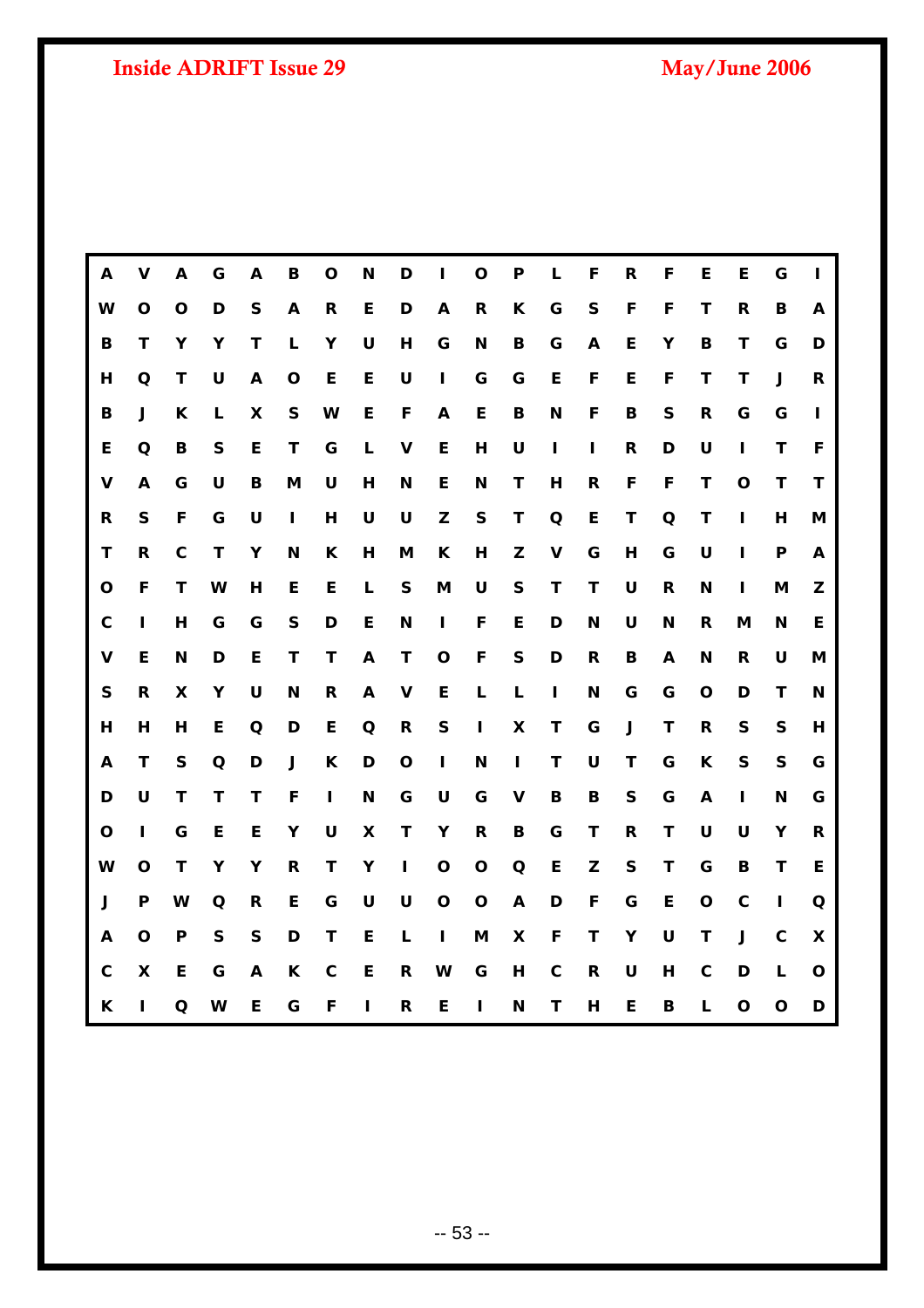<span id="page-53-0"></span>Why Not Testing Your Games Is Sometimes A Good Idea

- 1) It gives people who don't get out much lots of things to laugh over.
- 2) It allows the more spiteful among us a good opportunity to let loose with their vitriol.
- 3) Sarcasm might be the lowest form of wit but, damnit, it's still bloody funny.
- 4) You can get into lots of pointless debates over it...
- 5) … and thus improve your post count dramatically!
- 6) It keeps the Bad Game Writers' Graveyard well populated.
- 7) You can achieve cult status…
- 8) **EXEC 20** … even if it is for all the wrong reasons...
- 9) **a** … and don't be surprised if some people misspell 'cult'...
- 10) It gives me an excuse to fire my cannon every now and then.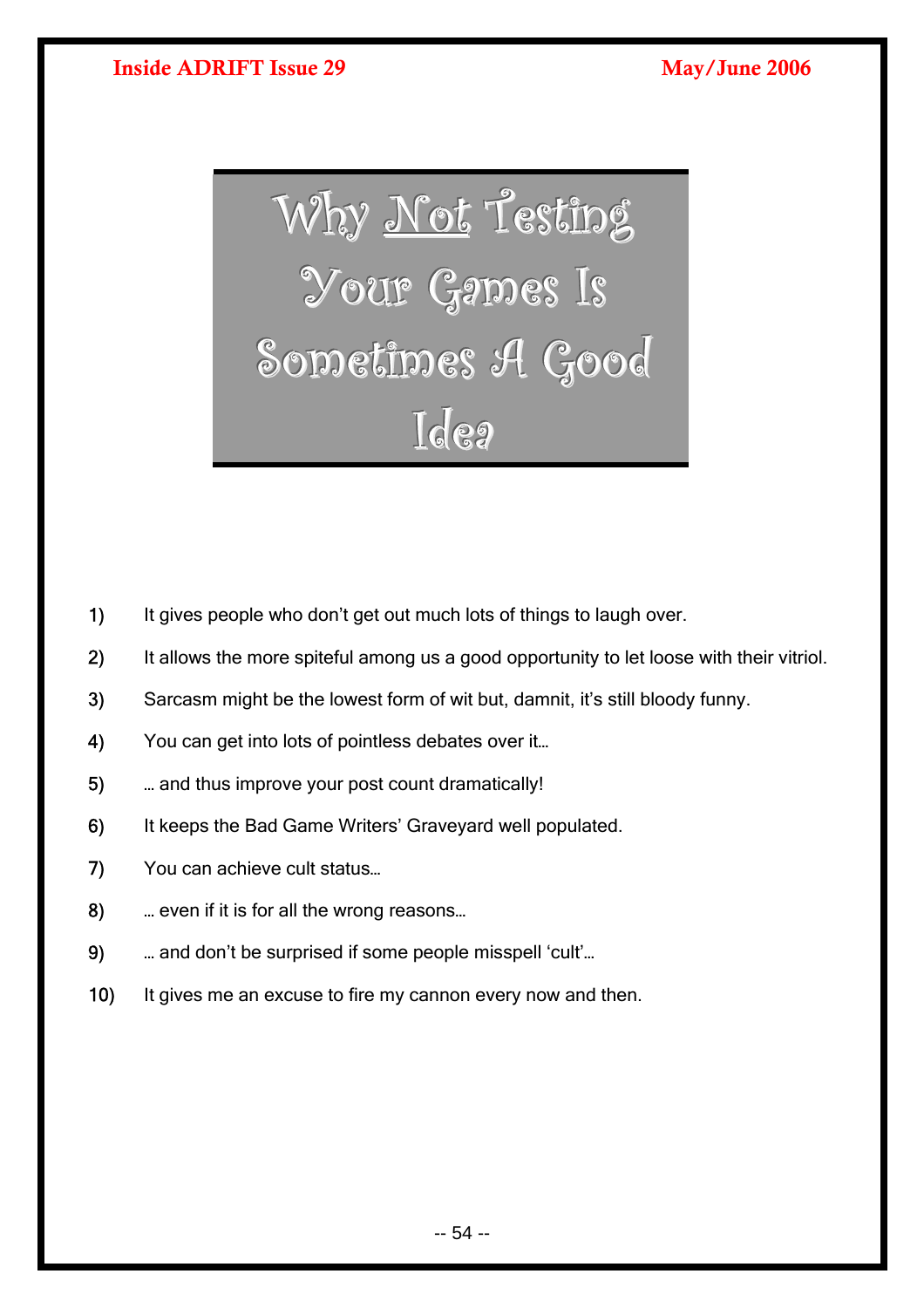# Contributions

Many thanks to:

*Shuarian for the ADRIFT forum digest* 

*Mr Toad for 'View From A Newbie'* 

*Richard Otter for agreeing to be interviewed* 

*Sprite for 'What I Didn't Do On My Holidays*